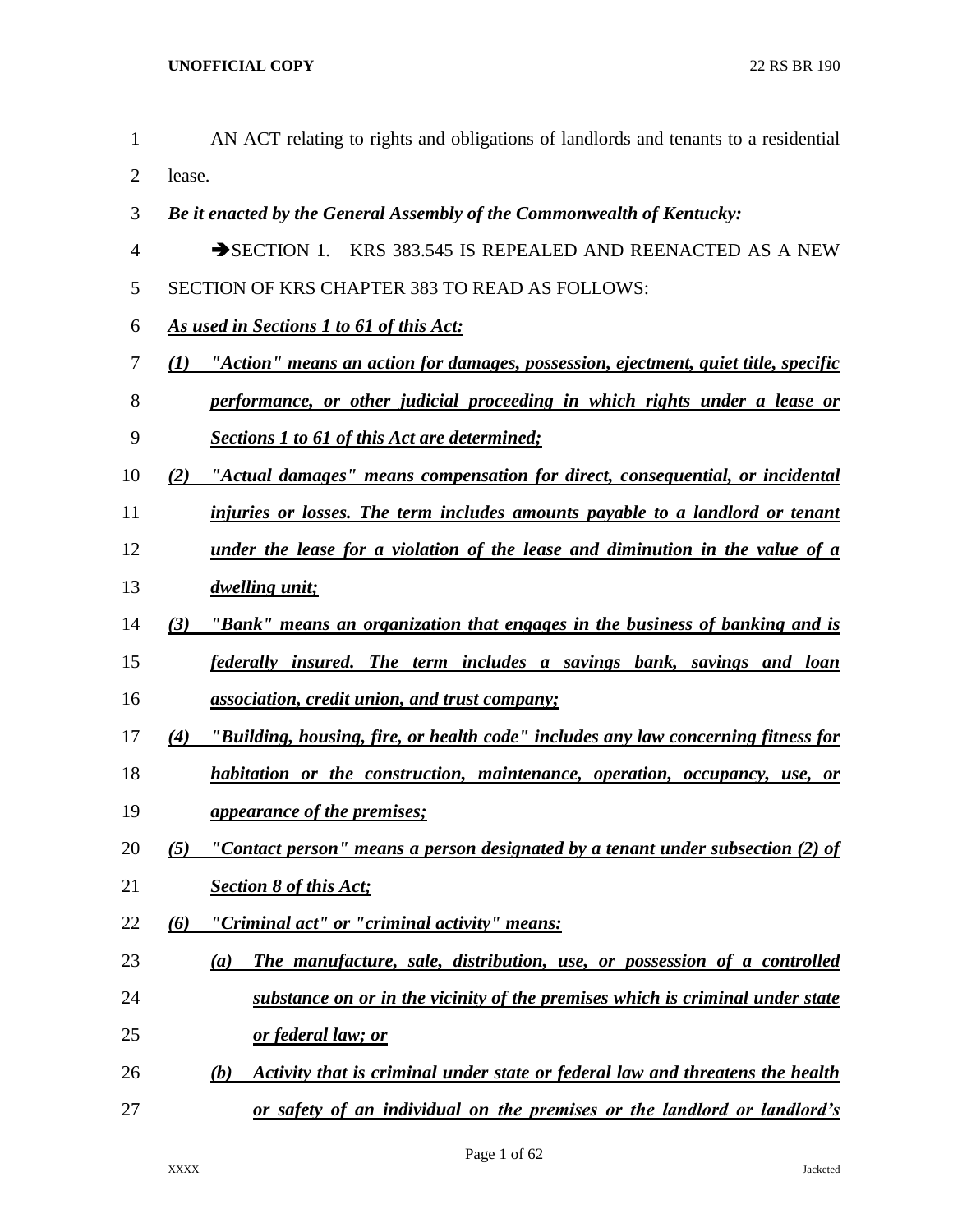| $\mathbf{1}$   |      | agent on or off the premises;                                                        |
|----------------|------|--------------------------------------------------------------------------------------|
| $\overline{2}$ | (7)  | "Diminution in the value of a dwelling unit" means a reduction from rent which       |
| 3              |      | reflects the extent to which a noncompliant condition of the premises impairs the    |
| $\overline{4}$ |      | <u>tenant's use and enjoyment of the unit, as determined by a court based on</u>     |
| 5              |      | evidence that need not include expert testimony;                                     |
| 6              | (8)  | "Dwelling unit" means property leased to a tenant for use as a home, residence,      |
| 7              |      | or sleeping place by an individual or two $(2)$ or more individuals who maintain a   |
| 8              |      | common household, regardless of their relationship to each other. The term           |
| 9              |      | <i>includes:</i>                                                                     |
| 10             |      | A single family residence, together with fixtures and appurtenances, the<br>(a)      |
| 11             |      | land on which it is located, and any other structure on the land; and                |
| 12             |      | A structure or part of a structure in which the tenant resides, together with<br>(b) |
| 13             |      | fixtures and appurtenances, and any other area of the land on which the              |
| 14             |      | structure is located to which the tenant is given an exclusive right of              |
| 15             |      | possession during the term of the lease, including a designated parking              |
| 16             |      | space or storage area;                                                               |
| 17             | (9)  | "Electronic" means relating to technology having electrical, digital, magnetic,      |
| 18             |      | <i>wireless, optical, electromagnetic, or similar capability;</i>                    |
| 19             | (10) | "Essential service" means heat, hot and cold running water, sewage or septic         |
| 20             |      | disposal, and electricity. The term includes gas or air conditioning if required to  |
| 21             |      | be supplied to a tenant by the lease or state law or local ordinance which, if not   |
| 22             |      | supplied to the tenant, would create a serious threat to the health, safety, or      |
| 23             |      | property of the tenant or immediate family member;                                   |
| 24             | (11) | "Fees" means amounts payable by a tenant to a landlord which the landlord has        |
| 25             |      | no obligation to account for or return to the tenant. The term does not include      |
| 26             |      | rent or a security deposit;                                                          |
| 27             | (12) | "Funds" means money, checks, bank account credits, certificates of deposit, or       |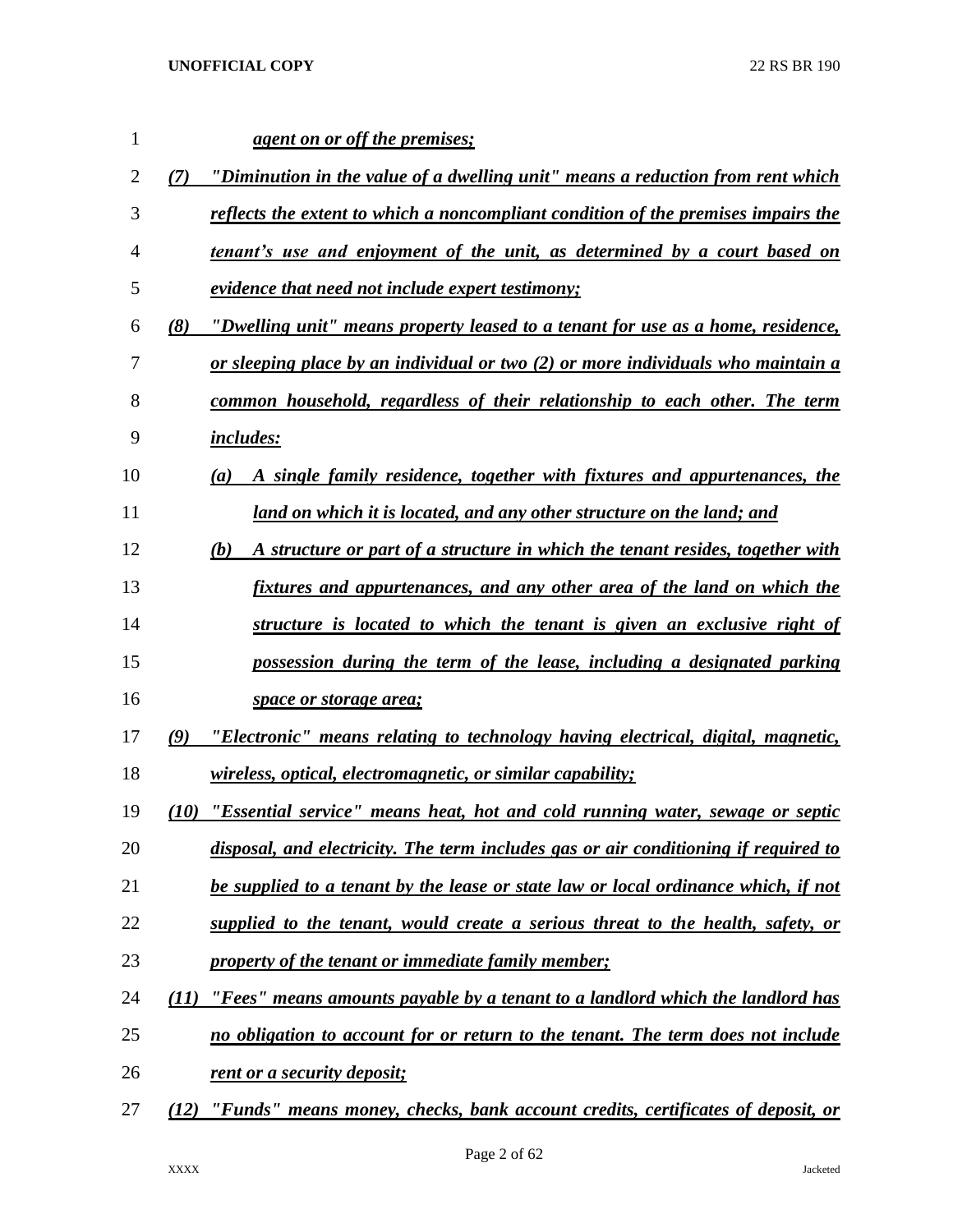| $\mathbf{1}$ | the like;                                                                                 |
|--------------|-------------------------------------------------------------------------------------------|
| 2            | "Good faith" means honesty in fact and the observance of reasonable<br>(13)               |
| 3            | commercial standards of fair dealing;                                                     |
| 4            | "Guest" means an individual, other than the landlord or landlord's agent, invited<br>(14) |
| 5            | on the premises by a tenant or immediate family member;                                   |
| 6            | "Immediate family member" means any of the following who habitually resides<br>(15)       |
| 7            | in a dwelling unit with a tenant:                                                         |
| 8            | An individual related to the tenant by blood, adoption, marriage, civil<br>(a)            |
| 9            | union, or domestic partnership;                                                           |
| 10           | An individual having an intimate relationship with the tenant; or<br>(b)                  |
| 11           | A foster child, stepchild, or ward of the tenant;<br>(c)                                  |
| 12           | "Landlord" means:<br>(16)                                                                 |
| 13           | The owner of a dwelling unit rented to a tenant;<br>(a)                                   |
| 14           | (b)<br>A successor in interest to the landlord;                                           |
| 15           | A sublessor, only if the landlord did not consent to the sublease; and<br>(c)             |
| 16           | A person that manages the unit or enters a lease on behalf of the owner of<br>(d)         |
| 17           | the unit and fails to comply with Section 7 of this Act, except with respect to           |
| 18           | events occurring after:                                                                   |
| 19           | <b>The tenant is given notice in a record that complies with Section 7 of</b><br>1.       |
| 20           | <u>this Act; or</u>                                                                       |
| 21           | The date of termination of the person's authority to act on behalf of<br>2.               |
| 22           | the owner if that authority is terminated;                                                |
| 23           | "Law" includes federal or state statutes, case law, administrative action, and<br>(17)    |
| 24           | <i><u><b>legislative acts of local governments;</b></u></i>                               |
| 25           | "Lease" means a contract, oral or in a record, between a landlord and tenant in<br>(18)   |
| 26           | which the landlord rents a dwelling unit to the tenant for a tenancy for a fixed          |
| 27           | term or a periodic tenancy. The term includes an amendment to the lease, rules            |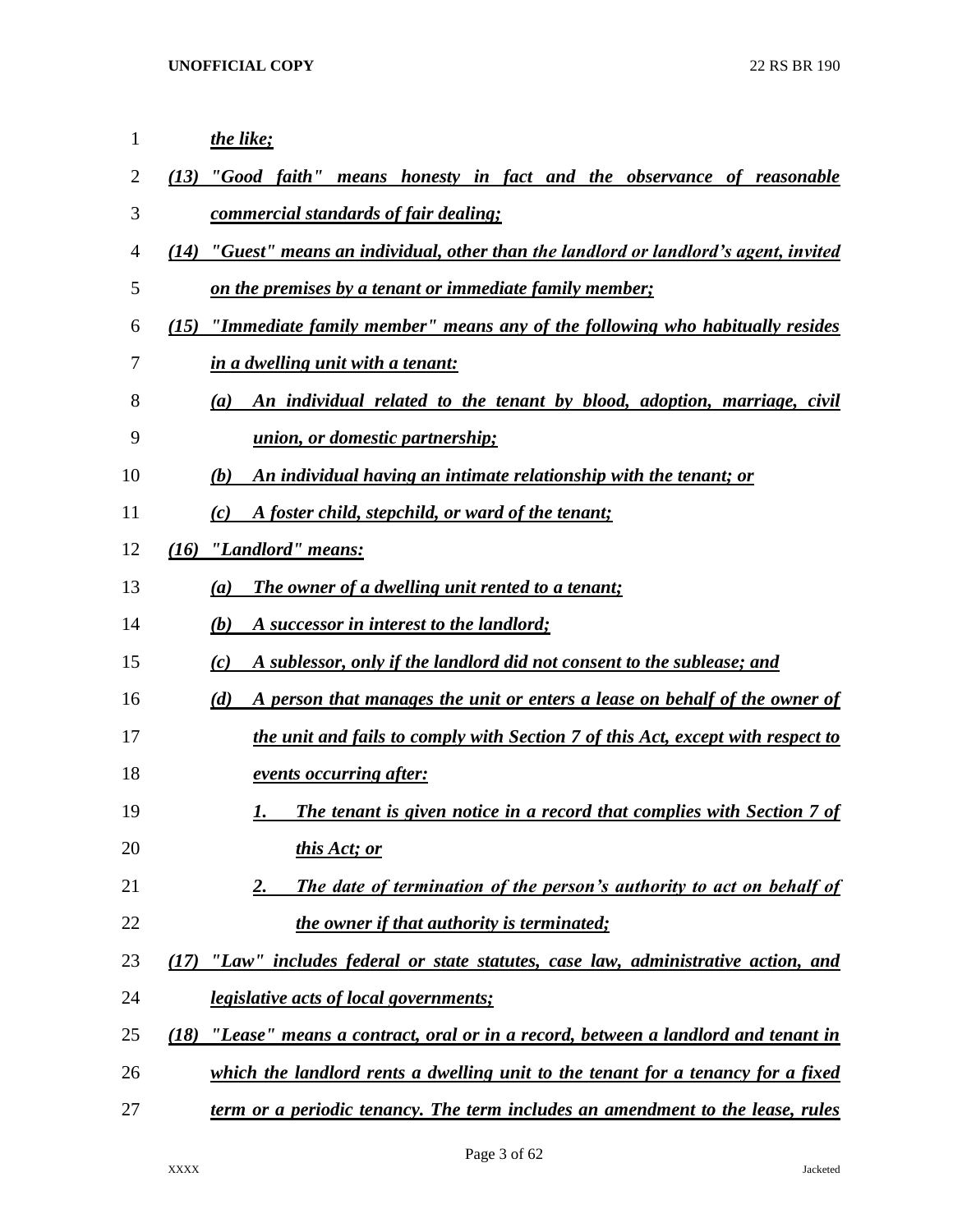| $\mathbf{1}$   | adopted by the landlord which were disclosed to the tenant under Section 7 of this         |
|----------------|--------------------------------------------------------------------------------------------|
| $\overline{2}$ | Act, and, subject to Section 18 of this Act, rules adopted by the landlord after           |
| 3              | <u>commencement of the term of the lease;</u>                                              |
| 4              | "Notice in a record" means notice that complies with subsection $(2)$ of Section 6<br>(19) |
| 5              | of this Act;                                                                               |
| 6              | $(20)$ "Owner" means a person vested with all or part of:                                  |
| 7              | <b>Legal title to the premises; or</b><br>$\left(a\right)$                                 |
| 8              | <b>Beneficial ownership and a right to present use and enjoyment of the</b><br>(b)         |
| 9              | <i>premises</i> ;                                                                          |
| 10             | "Periodic rent" means the amount payable each month under a tenancy for a                  |
| 11             | fixed term or a periodic tenancy for month to month or payable each week under             |
| 12             | <u>a periodic tenancy for week to week. If rent is payable annually, periodic rent is</u>  |
| 13             | <u>the amount of the annual rent divided by twelve (12);</u>                               |
| 14             | "Periodic tenancy" means a tenancy created under a lease or arising by<br>(22)             |
| 15             | <i><u><b>operation of law for either month to month or week to week;</b></u></i>           |
| 16             | "Person" means an individual, estate, trust, business or nonprofit entity, public<br>(23)  |
| 17             | <i>corporation</i> , government or governmental subdivision,<br>agency,<br><b>or</b>       |
| 18             | <i>instrumentality, or other legal entity;</i>                                             |
| 19             | "Premises" means a dwelling unit and, to the extent owned by the landlord, any<br>(24)     |
| 20             | structure of which the unit is a part. The term includes any area and structure            |
| 21             | owned by the landlord which are associated with the structure in which the                 |
| 22             | dwelling unit is located and held out by the landlord for the use of tenants               |
| 23             | <u>generally;</u>                                                                          |
| 24             | "Prepaid rent" means rent paid to a landlord before the first day of the rental<br>(25)    |
| 25             | <i>period to which it is to be applied;</i>                                                |
| 26             | "Record" means information that is inscribed on a tangible medium or that is<br>(26)       |
| 27             | stored in an electronic or other medium and is retrievable in perceivable form;            |

Page 4 of 62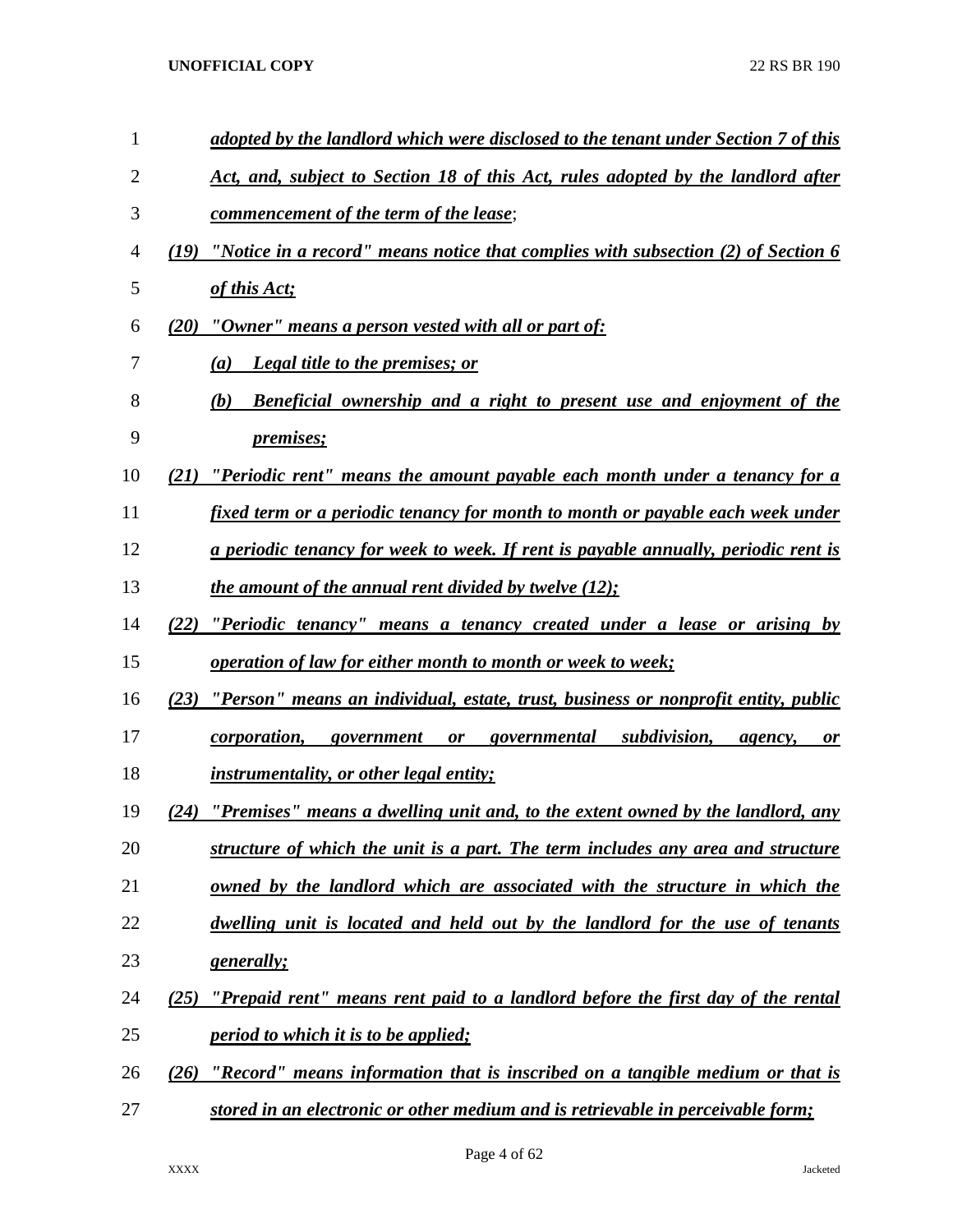| $\mathbf{1}$ | "Rent," used as a noun, means a payment for the right to possession of a<br>(27)           |
|--------------|--------------------------------------------------------------------------------------------|
| 2            | dwelling unit. The term does not include a security deposit or fees;                       |
| 3            | (28)<br>"Repairs" includes remediation;                                                    |
| 4            | "Security deposit" means funds provided to a landlord to secure payment or<br>(29)         |
| 5            | performance of a tenant's obligations under a lease or Sections 1 to 61 of this Act        |
| 6            | and the identifiable proceeds of the funds, however denominated. The term does             |
| 7            | not include rent or fees;                                                                  |
| 8            | (30)<br>"Security interest" means an interest in personal property which secures           |
| 9            | payment or performance of a tenant's obligations under a lease or Sections 1 to            |
| 10           | 61 of this Act;                                                                            |
| 11           | "Sign" means, with present intent to authenticate or adopt a record:<br>(31)               |
| 12           | <u>To execute or adopt a tangible symbol; or</u><br>(a)                                    |
| 13           | To attach to or logically associate with the record an electronic symbol,<br>(b)           |
| 14           | sound, or process.                                                                         |
| 15           | For purposes of this subsection, "symbol" includes an electronic-mail                      |
| 16           | <u>address or other identifying header;</u>                                                |
| 17           | "State" means a state of the United States, the District of Columbia, Puerto Rico,<br>(32) |
| 18           | the United States Virgin Islands, or any territory or insular possession subject to        |
| 19           | <i>the jurisdiction of the United States;</i>                                              |
| 20           | "Tenancy for a fixed term" means a tenancy under a lease for a fixed or<br>(33)            |
| 21           | <u>computable period, regardless of the length of the period;</u>                          |
| 22           | "Tenant" means:<br>(34)                                                                    |
| 23           | A person that is a party to a lease of a dwelling unit and is entitled to<br>(a)           |
| 24           | <i>possession of the unit;</i>                                                             |
| 25           | An assignee or sublessee of a tenant which has possession of the unit with<br>(b)          |
| 26           | the landlord's consent; and                                                                |
| 27           | An individual authorized to occupy the unit by a tenant;<br>(c)                            |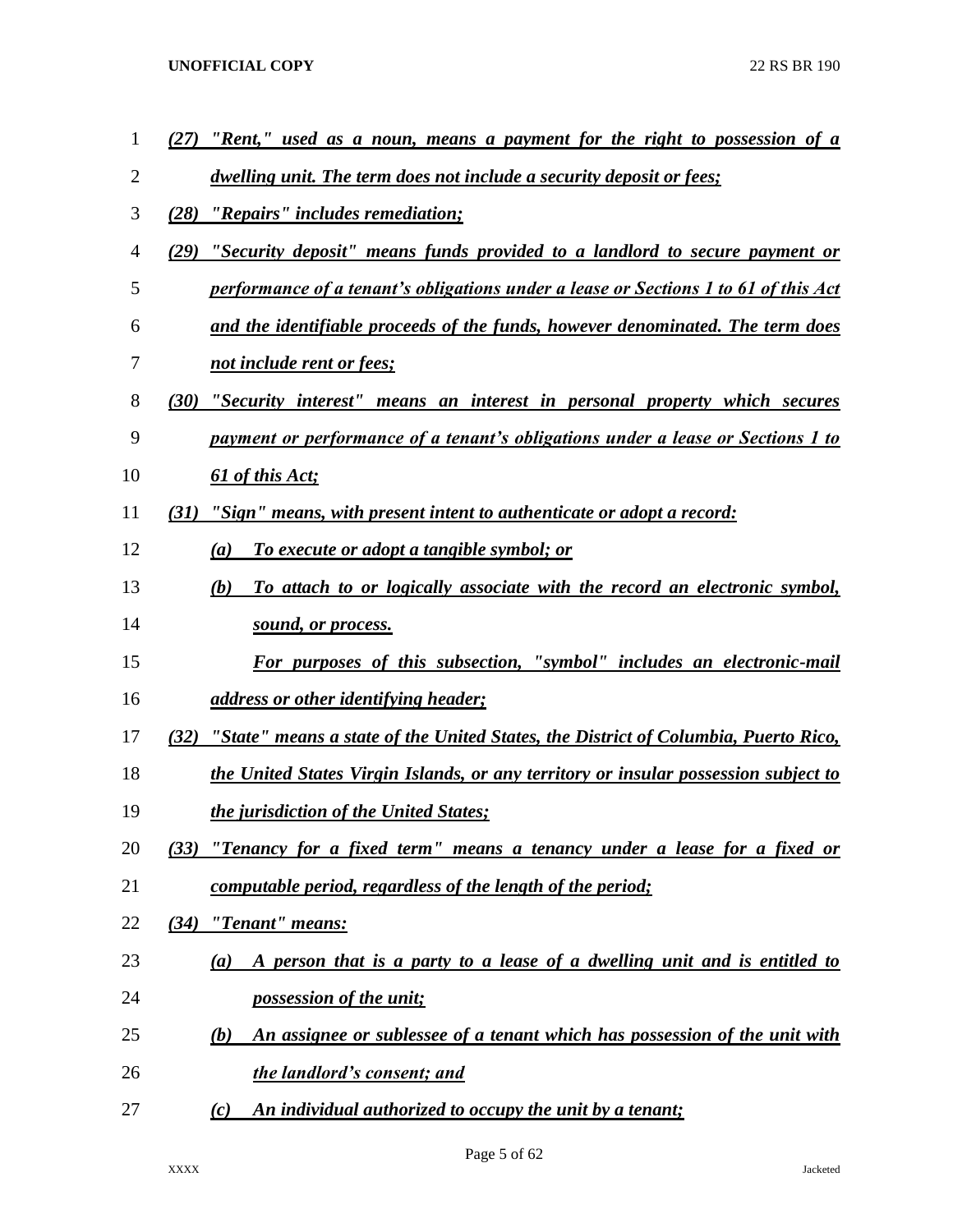| 1              | "Tenant representative" means:<br>(35)                                                     |
|----------------|--------------------------------------------------------------------------------------------|
| $\overline{2}$ | A personal representative of a deceased tenant's estate; or<br>(a)                         |
| 3              | <b>Before the appointment of a personal representative, a contact person, or in</b><br>(b) |
| 4              | the absence of a contact person, a person the landlord reasonably believes                 |
| 5              | to be an heir of the tenant under the applicable intestate succession law;                 |
| 6              | "Unearned rent" means rent, including prepaid rent, that a tenant paid to a<br>(36)        |
| 7              | landlord for the right to possession of the dwelling unit for any period after the         |
| 8              | date the lease terminates in accordance with its terms or Sections 1 to 61 of this         |
| 9              | Act. The term does not include an amount, including rent, owed to the landlord             |
| 10             | for a period before or after the date the lease terminates during which the tenant         |
| 11             | is in physical possession of the premises; and                                             |
| 12             | "Willful" means intentional performance of an act the actor knows to be<br>(37)            |
| 13             | prohibited by Sections 1 to 61 of this Act or a lease, intentional failure to perform      |
| 14             | an act the actor knows to be required by Sections 1 to 61 of this Act or the lease,        |
| 15             | or deliberate indifference to whether the performance or failure to perform                |
| 16             | violates Sections 1 to 61 of this Act or the lease. "Willfully" has a corresponding        |
| 17             | meaning.                                                                                   |
| 18             | KRS 383.535 IS REPEALED AND REENACTED AS A NEW<br>$\rightarrow$ SECTION 2.                 |
| 19             | <b>SECTION OF KRS CHAPTER 383 TO READ AS FOLLOWS:</b>                                      |
| 20             | As used in this section:<br>(1)                                                            |
| 21             | "Occupancy as a vacation rental" means occupancy that has the following<br>(a)             |
| 22             | characteristics:                                                                           |
| 23             | The tenant rents the dwelling unit for vacation purposes only and has<br>1.                |
| 24             | a principal residence other than the unit;                                                 |
| 25             | The unit is furnished with personal property necessary to make the<br>2.                   |
| 26             | unit ready for immediate occupancy by the tenant; and                                      |
| 27             | <b>The occupancy does not exceed thirty (30) consecutive days; and</b><br><u>3.</u>        |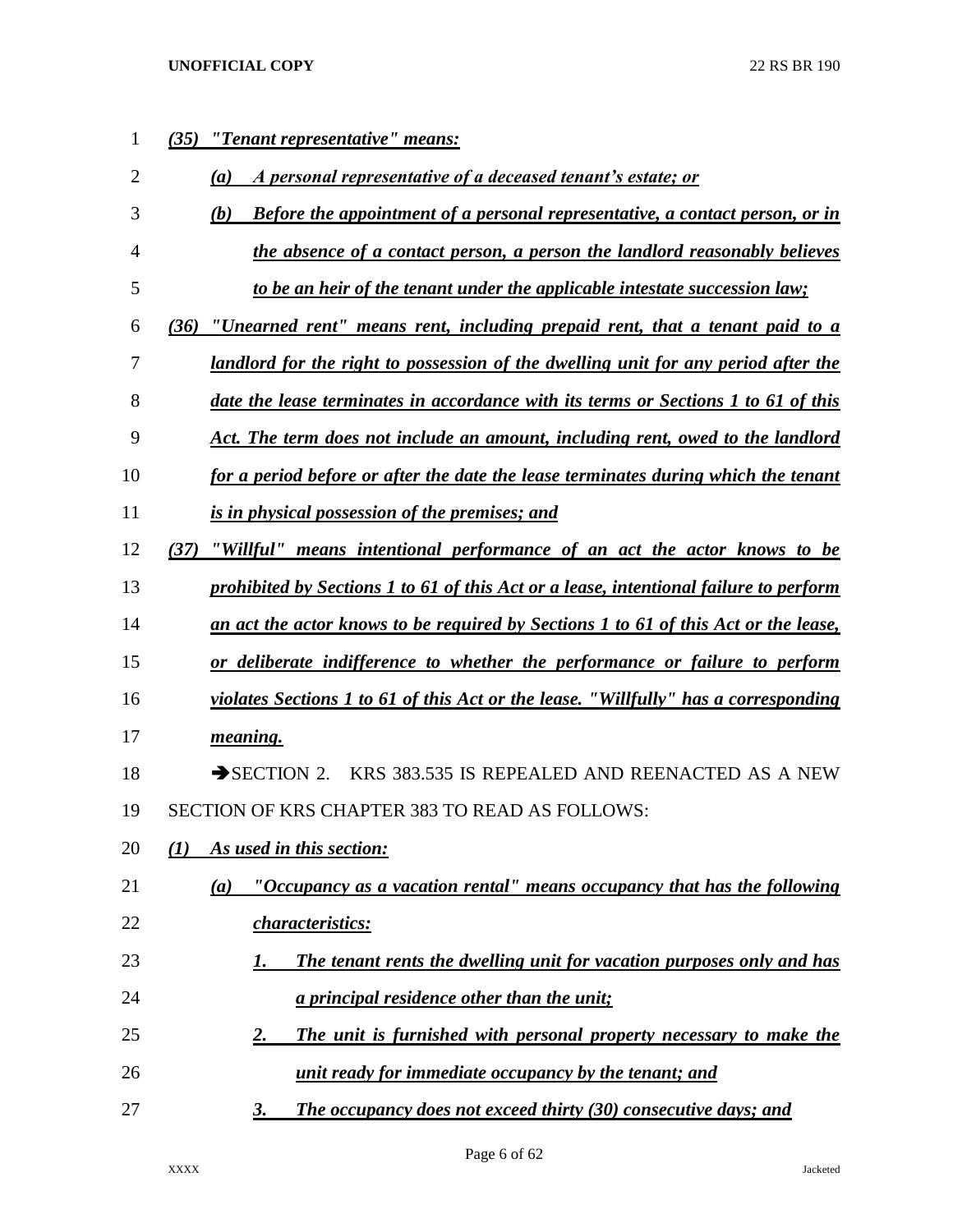| 1  | "Transient occupancy" means occupancy in a room or suite of rooms<br>(b)                          |
|----|---------------------------------------------------------------------------------------------------|
| 2  | which has the following characteristics:                                                          |
| 3  | <b>The cost of occupancy is charged on a daily basis;</b><br>1.                                   |
| 4  | The operator of the room or suite provides housekeeping and linen<br>2.                           |
| 5  | service as part of the regularly charged cost of occupancy; and                                   |
| 6  | The occupancy does not exceed thirty (30) consecutive days.<br>3.                                 |
| 7  | <b>Except as otherwise provided in subsection (3) of this section, Sections 1 to 61 of</b><br>(2) |
| 8  | this Act applies to a lease of a dwelling unit in this Commonwealth.                              |
| 9  | The following arrangements are not governed by Sections 1 to 61 of this Act:<br>(3)               |
| 10 | Residence at a public or private facility, if incidental to detention or the<br>(a)               |
| 11 | provision of medical, mental health, geriatric, counseling, educational,                          |
| 12 | <u>religious, disability, personal safety, or similar service;</u>                                |
| 13 | Occupancy under a contract of sale of, or an option to purchase, a dwelling<br>(b)                |
| 14 | <u>unit or the building of which it is a part, if the occupant is the purchaser or</u>            |
| 15 | optionee or an individual who has succeeded to the interest of the purchaser                      |
| 16 | or optionee;                                                                                      |
| 17 | Occupancy by a member of a fraternal or social organization in a part of a<br>$\left( c\right)$   |
| 18 | structure operated for the benefit of the organization;                                           |
| 19 | <b>Transient occupancy;</b><br>(d)                                                                |
| 20 | Occupancy by an employee of a landlord when the employee's right to<br>(e)                        |
| 21 | <i>occupancy is conditioned on employment in or about the premises;</i>                           |
| 22 | Occupancy by a holder of a proprietary lease in a cooperative;<br>(f)                             |
| 23 | Occupancy under a lease covering premises used by the occupant for<br>$\left( \mathbf{g} \right)$ |
| 24 | <i>agricultural purposes;</i>                                                                     |
| 25 | Occupancy as a vacation rental; and<br>(h)                                                        |
| 26 | A ground lease of real property which lease does not include a dwelling<br>(i)                    |
| 27 | <u>unit.</u>                                                                                      |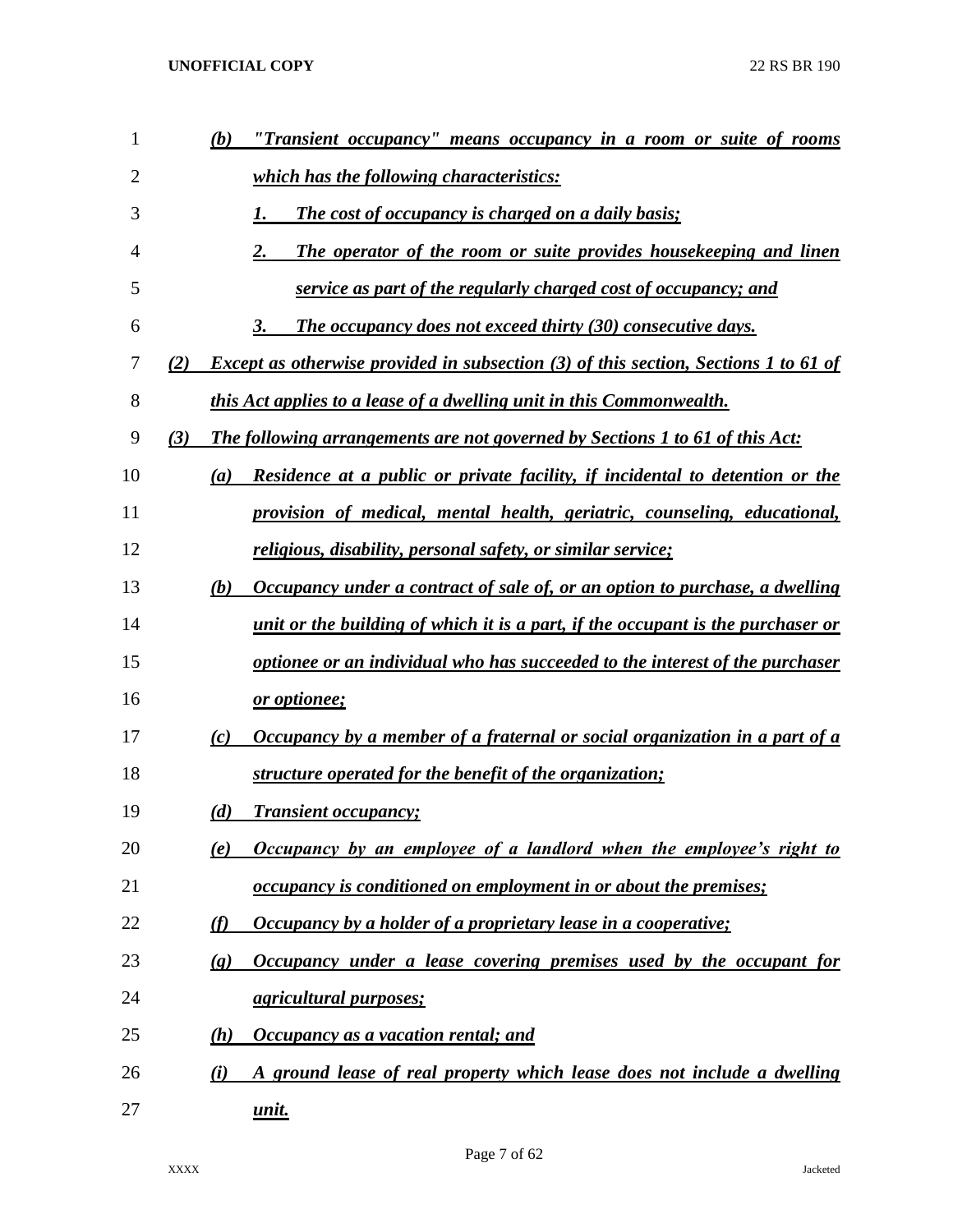| $\mathbf{1}$   | $\rightarrow$ SECTION 3.<br>A NEW SECTION OF KRS CHAPTER 383 IS CREATED TO                  |
|----------------|---------------------------------------------------------------------------------------------|
| $\overline{2}$ | <b>READ AS FOLLOWS:</b>                                                                     |
| 3              | A right or obligation under Sections 1 to 61 of this Act is enforceable by an action<br>(1) |
| 4              | unless the provision creating the right or obligation provides otherwise.                   |
| 5              | A party seeking relief under Sections 1 to 61 of this Act has a duty to mitigate<br>(2)     |
| 6              | damages.                                                                                    |
| 7              | KRS 383,550 IS REPEALED AND REENACTED AS A NEW<br>$\rightarrow$ SECTION 4.                  |
| 8              | <b>SECTION OF KRS CHAPTER 383 TO READ AS FOLLOWS:</b>                                       |
| 9              | Every lease or duty under Sections 1 to 61 of this Act imposes an obligation of good        |
| 10             | faith in its performance and enforcement.                                                   |
| 11             | KRS 383.555 IS REPEALED AND REENACTED AS A NEW<br>$\rightarrow$ SECTION 5.                  |
| 12             | SECTION OF KRS CHAPTER 383 TO READ AS FOLLOWS:                                              |
| 13             | If a court, as a matter of law, finds a lease or any provision of the lease was<br>(I)      |
| 14             | unconscionable at the time it was made, the court may refuse to enforce the lease,          |
| 15             | enforce the remainder of the lease without the unconscionable provision, or limit           |
| 16             | application of the unconscionable provision to avoid an unconscionable result.              |
| 17             | If a court, as a matter of law, finds a settlement agreement in which a party<br>(2)        |
| 18             | waived or agreed to forgo a claim or right under a lease or Sections 1 to 61 of this        |
| 19             | Act was unconscionable at the time it was made, the court may refuse to enforce             |
| 20             | the agreement, enforce the remainder of the agreement without the                           |
| 21             | unconscionable provision, or limit application of the unconscionable provision to           |
| 22             | avoid an unconscionable result.                                                             |
| 23             | If a party or the court puts unconscionability in issue under subsection (1) or (2)<br>(3)  |
| 24             | of this section, the court shall allow the parties to present evidence of the setting,      |
| 25             | purpose, and effect of the lease or settlement agreement to aid the court in                |
| 26             | making the determination of unconscionability.                                              |
| 27             | $\rightarrow$ SECTION 6.<br>KRS 383.560 IS REPEALED AND REENACTED AS A NEW                  |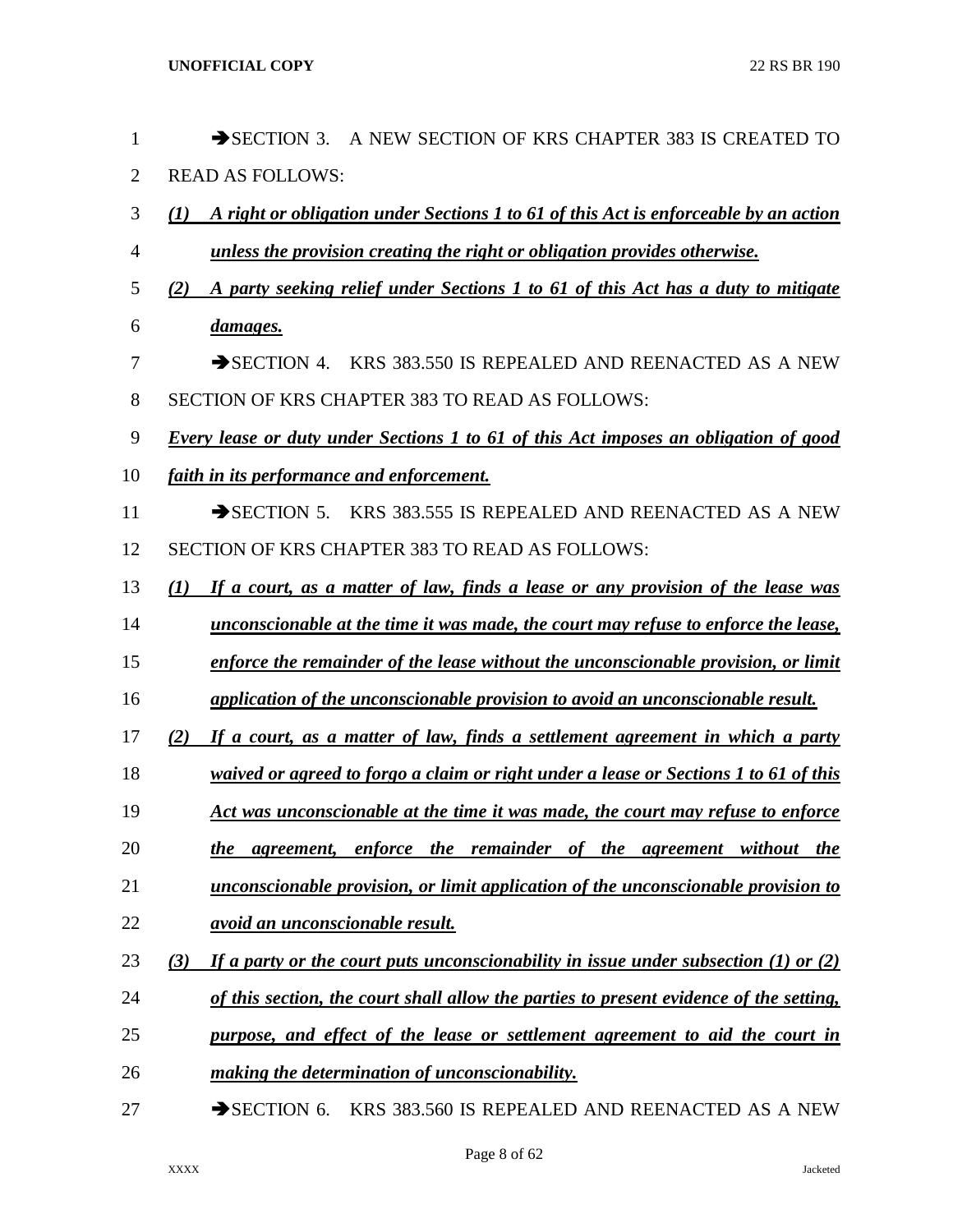| 1              | SECTION OF KRS CHAPTER 383 TO READ AS FOLLOWS:                                             |
|----------------|--------------------------------------------------------------------------------------------|
| $\overline{2}$ | In Sections 1 to 61 of this Act, a person has notice of a fact if the person:<br>(1)       |
| 3              | Has actual knowledge of the fact;<br>(a)                                                   |
| 4              | <b>Received notice of the fact under subsection (4) of this section; or</b><br>(b)         |
| 5              | Has reason to know the fact exists from all facts known to the person at the<br>(c)        |
| 6              | time in question.                                                                          |
| 7              | <b>Except as otherwise provided in subsection (3) of Section 44 of this Act, if</b><br>(2) |
| 8              | Sections 1 to 61 of this Act require notice in a record, the notice must be signed         |
| 9              | by the person giving it and:                                                               |
| 10             | <b>Delivered personally to the recipient;</b><br>(a)                                       |
| 11             | Deposited in the mail with proper postage and properly addressed if:<br>(b)                |
| 12             | Sent to the landlord, to the mailing address specified under Section 7<br>1.               |
| 13             | of this Act;                                                                               |
| 14             | Sent to the tenant, to the mailing address specified under Section 8 of<br>2.              |
| 15             | this Act; or                                                                               |
| 16             | Sent to a person other than a landlord or tenant, or there is no address<br>3.             |
| 17             | specified for the landlord or tenant, to an address reasonable under                       |
| 18             | the circumstances; and                                                                     |
| 19             | Unless the landlord or tenant notifies the other at any time that notice shall<br>(c)      |
| 20             | be given only by personal delivery or by mail as provided in paragraph (b) of              |
| 21             | this subsection, delivered by another means of communication with cost of                  |
| 22             | transmission provided for and properly addressed if:                                       |
| 23             | Sent to the landlord, to an address specified under Section 7 of this                      |
| 24             | Act; and                                                                                   |
| 25             | Sent to the tenant, to an address specified under Section 8 of this Act;<br>2.             |
| 26             | $\mathbf{\underline{or}}$                                                                  |
| 27             | No address is specified, to an address reasonable under the<br>3.                          |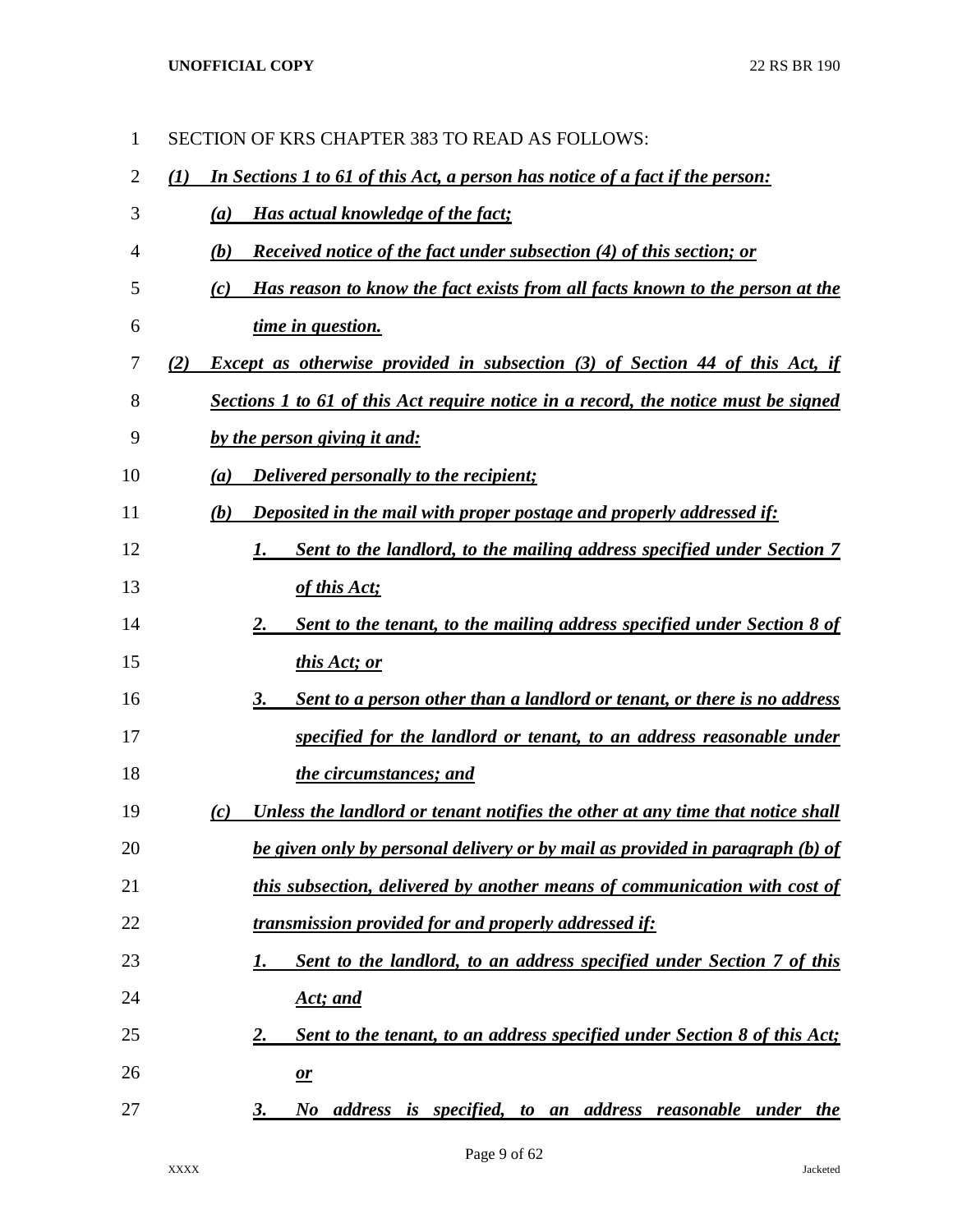| 1  | circumstances.                                                                                    |
|----|---------------------------------------------------------------------------------------------------|
| 2  | Except as otherwise provided in subsection (2) of this section, a person gives<br>(3)             |
| 3  | notice of a fact to another person by taking steps reasonably calculated to inform                |
| 4  | the other person, whether or not the other person learns of the fact.                             |
| 5  | In Sections 1 to 61 of this Act, a person receives notice of a fact when:<br>(4)                  |
| 6  | (a)<br>The fact comes to the person's attention; or                                               |
| 7  | If notice in a record is required, the notice is:<br>(b)                                          |
| 8  | <b>Personally delivered under subsection (2)(a) of this section; or</b>                           |
| 9  | Sent or delivered under subsection $(2)(b)$ or $(c)$ of this section.<br>2.                       |
| 10 | $\rightarrow$ SECTION 7.<br>KRS 383.585 IS REPEALED AND REENACTED AS A NEW                        |
| 11 | <b>SECTION OF KRS CHAPTER 383 TO READ AS FOLLOWS:</b>                                             |
| 12 | <b>Before accepting an application fee, the prospective landlord shall disclose to the</b><br>(I) |
| 13 | prospective tenant in a record the criteria the landlord uses to determine the                    |
| 14 | <u>landlord's willingness to enter into a lease with a tenant.</u>                                |
| 15 | <b>Before accepting funds to be applied to a security deposit, prepaid rent, or fees</b><br>(2)   |
| 16 | other than an application fee, or before entering into a lease, a prospective                     |
| 17 | landlord shall disclose to the prospective tenant in a record the following:                      |
| 18 | Any condition of the premises which the landlord knows or on a reasonable<br>(a)                  |
| 19 | inspection of the premises should have known would constitute a                                   |
| 20 | noncompliance under Section 16 of this Act and would materially interfere                         |
| 21 | with the health or safety of the tenant or immediate family member or                             |
| 22 | <u>would materially interfere with the use and enjoyment of the premises by</u>                   |
| 23 | the tenant or immediate family member;                                                            |
| 24 | Whether, to the knowledge of the landlord, a foreclosure action or<br>(b)                         |
| 25 | extrajudicial foreclosure proceeding has been commenced against the                               |
| 26 | <u>premises;</u>                                                                                  |
| 27 | If rent is prepaid, the month or other period of the lease to which the rent is<br>(c)            |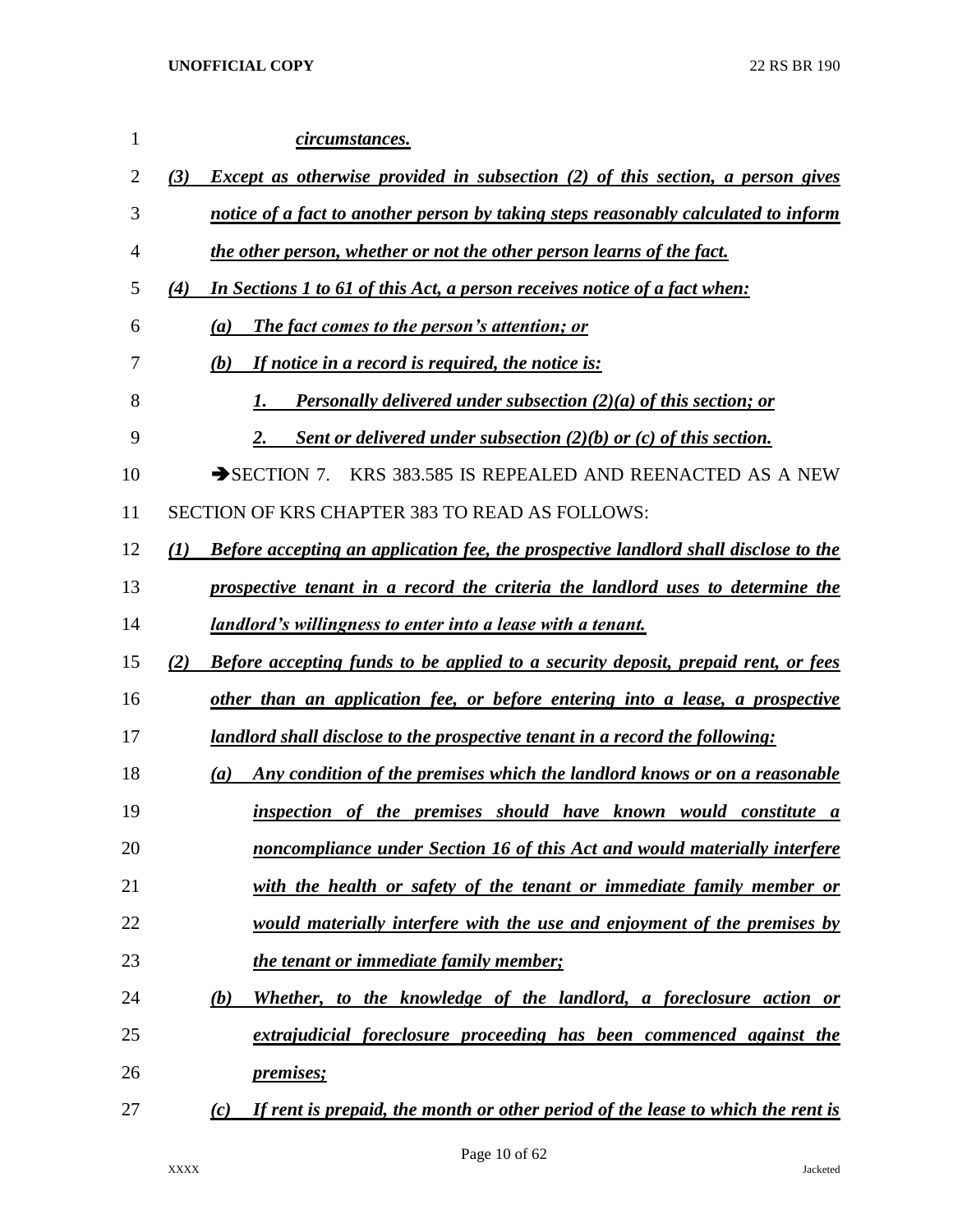| $\mathbf{1}$ | to be applied; and                                                                              |
|--------------|-------------------------------------------------------------------------------------------------|
| 2            | (d)<br>The rules affecting the tenant's use and enjoyment of the premises, whether              |
| 3            | adopted by the landlord or another person.                                                      |
| 4            | At or before commencement of the term of a lease, the landlord shall give the<br>(3)            |
| 5            | tenant notice in a record specifying:                                                           |
| 6            | <b>The name of:</b><br>(a)                                                                      |
| 7            | The landlord;                                                                                   |
| 8            | Any person authorized to manage the premises;                                                   |
| 9            | The owner of the premises;<br>3.                                                                |
| 10           | Any person authorized to act for the owner for service of process; and<br>4.                    |
| 11           | Any person authorized to receive a notice or demand for the owner;<br>5.                        |
| 12           | The mailing address and any address to be used for the receipt of electronic<br>(b)             |
| 13           | <u>communications by the landlord or any person designated by the landlord to</u>               |
| 14           | which a notice or demand must be sent; and                                                      |
| 15           | (c)<br>The address to, or the method by, which the tenant must deliver rent.                    |
| 16           | (4)<br>A landlord shall keep the information required by subsection (3) of this section         |
| 17           | current.                                                                                        |
| 18           | (5)<br>If the premises were in foreclosure before a landlord and tenant entered into a          |
| 19           | lease and the disclosure required by subsection $(2)(b)$ of this section was not                |
| 20           | made, the tenant may recover actual damages resulting from the foreclosure.                     |
| 21           | A NEW SECTION OF KRS CHAPTER 383 IS CREATED TO<br>$\rightarrow$ SECTION 8.                      |
| 22           | <b>READ AS FOLLOWS:</b>                                                                         |
| 23           | At or before commencement of the term of a lease, the tenant shall give the<br>$\mathcal{L}(I)$ |
| 24           | landlord notice in a record specifying the tenant's mailing address and any                     |
| 25           | address to be used for the receipt of electronic communications by the tenant.                  |
| 26           | (2)<br>At the request of a landlord, the tenant shall designate a contact person to act for     |
| 27           | the tenant on the tenant's death, by giving the landlord a record specifying the                |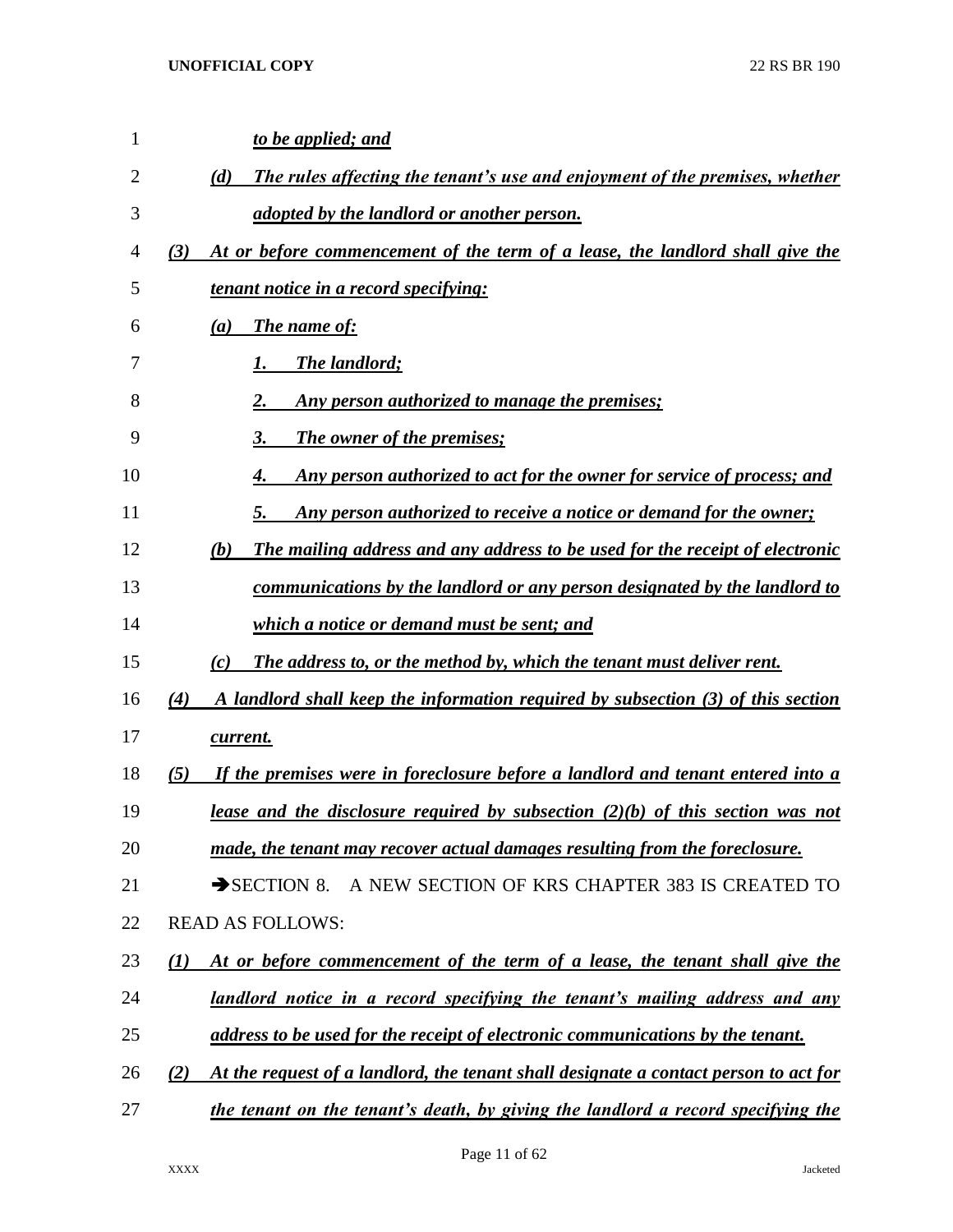| 1  | name and, if known, the mailing address, any address to be used for the receipt of        |
|----|-------------------------------------------------------------------------------------------|
| 2  | electronic communications, and the telephone number of the contact person. In             |
| 3  | the absence of a request by the landlord, the tenant may designate a contact              |
| 4  | <i>person in the same manner.</i>                                                         |
| 5  | A tenant shall keep current the information required by subsections (1) and (2) of<br>(3) |
| 6  | this section. On termination of the lease, the tenant shall provide the landlord a        |
| 7  | forwarding address to which the landlord must send the tenant's security deposit          |
| 8  | and unearned rent, or other communications.                                               |
| 9  | KRS 383.510 IS REPEALED AND REENACTED AS A NEW<br>$\rightarrow$ SECTION 9.                |
| 10 | SECTION OF KRS CHAPTER 383 TO READ AS FOLLOWS:                                            |
| 11 | Unless displaced by the particular provisions of Sections 1 to 61 of this Act, the        |
| 12 | principles of law and equity supplement Sections 1 to 61 of this Act.                     |
| 13 | SECTION 10. KRS 383.565 IS REPEALED AND REENACTED AS A NEW                                |
| 14 | SECTION OF KRS CHAPTER 383 TO READ AS FOLLOWS:                                            |
| 15 | A lease may include terms and conditions not prohibited by Sections 1 to 61 of<br>(I)     |
| 16 | this Act or other law.                                                                    |
| 17 | Unless a lease or law other than Sections 1 to 61 of this Act otherwise provides:<br>(2)  |
| 18 | The tenant shall pay rent for the dwelling unit for the term of the lease in<br>(a)       |
| 19 | an amount comparable to the rent paid for other dwelling units of similar                 |
| 20 | size and condition in the same or a comparable location, determined at the                |
| 21 | <u>commencement of the term;</u>                                                          |
| 22 | (b)<br><b>Rent is:</b>                                                                    |
| 23 | Payable without demand or notice:<br>1.                                                   |
| 24 | At the address or place the landlord designates under Section 7<br>а.                     |
| 25 | of this Act or, if no designation is made, at the landlord's place                        |
| 26 | of business at the time the lease was made; and                                           |
| 27 | On the first day of each month or at the beginning of the term if<br>$\mathbf{b}$ .       |

Page 12 of 62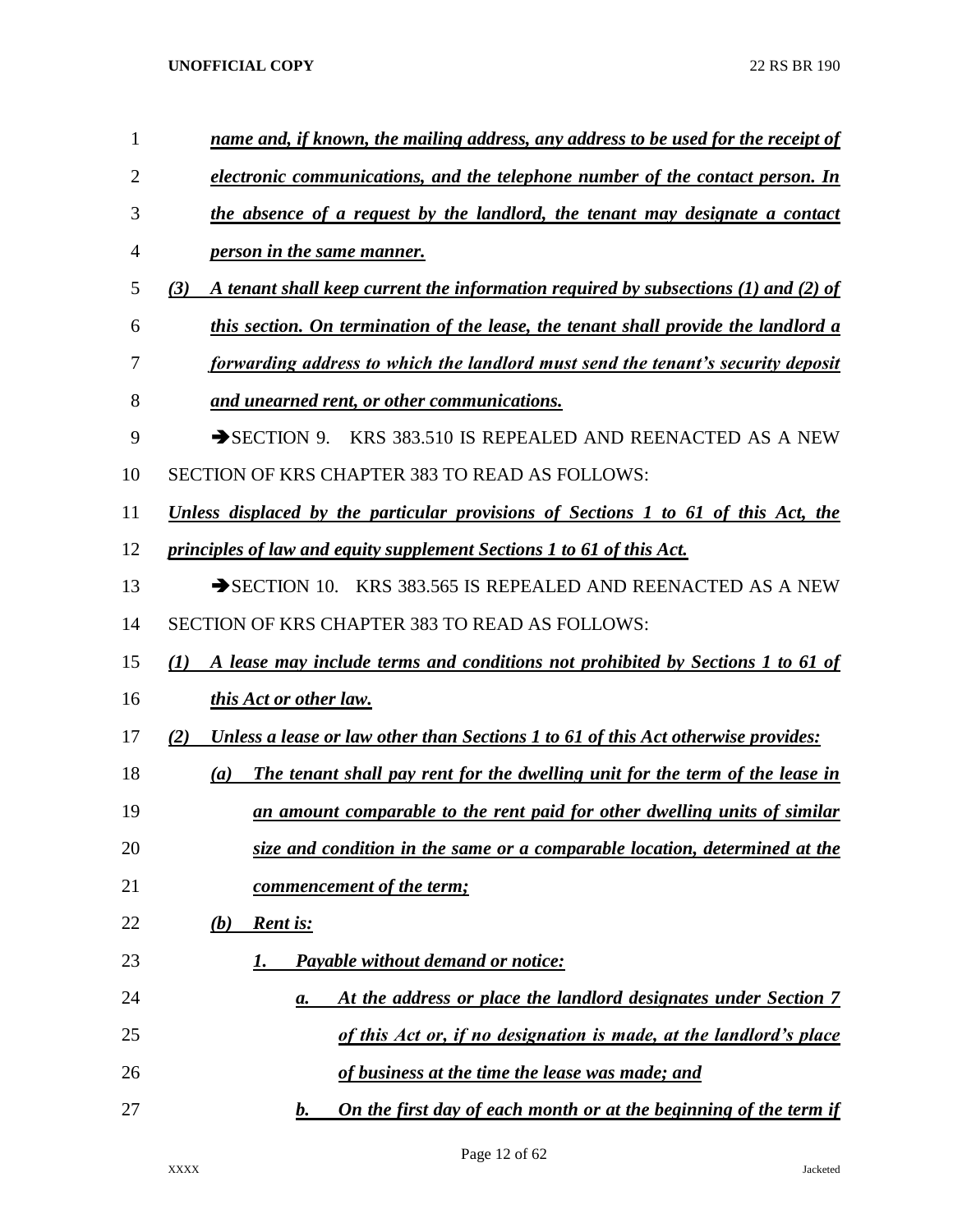| 1              |     | the term is less than one (1) month; and                                              |
|----------------|-----|---------------------------------------------------------------------------------------|
| $\overline{2}$ |     | 2.<br>Uniformly apportioned from day to day; and                                      |
| 3              |     | A rental period is on a monthly basis beginning with the first day of the<br>(c)      |
| 4              |     | month for a tenancy for a fixed term of more than one (1) month or a                  |
| 5              |     | periodic tenancy of month to month and, for all other tenancies, the rental           |
| 6              |     | period begins on the first day rent is paid.                                          |
| 7              | (3) | Except as otherwise provided in Section 11 of this Act, unless the lease creates a    |
| 8              |     | tenancy for a fixed term, the tenancy is a periodic tenancy for week to week if the   |
| 9              |     | tenant pays rent weekly and otherwise is a periodic tenancy for month to month.       |
| 10             | (4) | A landlord shall provide the tenant a copy of any lease that is signed by them or,    |
| 11             |     | if the lease is enforceable under Section 11 of this Act, signed by either of them.   |
| 12             | (5) | If a landlord willfully fails to comply with subsection (4) of this section, the      |
| 13             |     | tenant may recover actual damages or one (1) month's periodic rent, whichever is      |
| 14             |     | greater.                                                                              |
| 15             |     | $\rightarrow$ SECTION 11.<br>A NEW SECTION OF KRS CHAPTER 383 IS CREATED TO           |
| 16             |     | <b>READ AS FOLLOWS:</b>                                                               |
| 17             | (I) | Subject to subsection (2) of this section:                                            |
| 18             |     | If a lease signed by the tenant is delivered to the landlord and the landlord<br>(a)  |
| 19             |     | fails to sign the lease and return it to the tenant, acceptance of rent by the        |
| 20             |     | <u>landlord without a reservation of rights gives the lease the same effect as if</u> |
| 21             |     | the lease had been signed by the landlord and returned to the tenant; and             |
| 22             |     | If a lease signed by the landlord is delivered to the tenant and the tenant<br>(b)    |
| 23             |     | fails to sign the lease and return it to the landlord, acceptance of possession       |
| 24             |     | and payment of rent without a reservation of rights gives the lease the same          |
| 25             |     | effect as if the lease had been signed by the tenant and returned to the              |
| 26             |     | <u>landlord.</u>                                                                      |
| 27             | (2) | If a lease given effect under subsection $(1)$ of this section provides for a tenancy |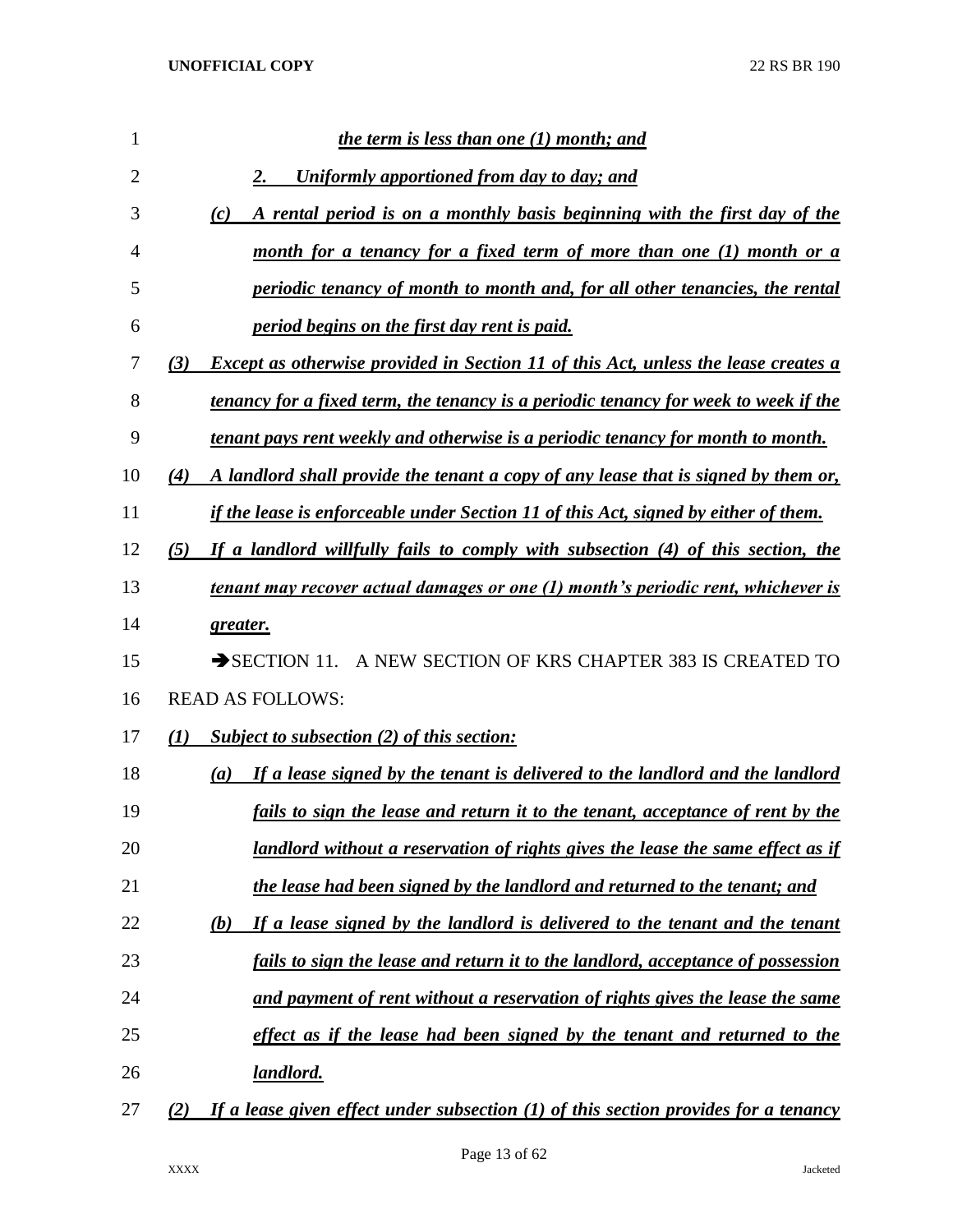| 1              | for a fixed term longer than one $(1)$ year, the lease is effective for one $(1)$ year.    |
|----------------|--------------------------------------------------------------------------------------------|
| 2              | Absent a lease signed by the landlord or tenant which is delivered to the other, if<br>(3) |
| 3              | the tenant accepts possession and pays rent to the landlord without a reservation          |
| $\overline{4}$ | of rights and the landlord accepts rent from the tenant without a reservation of           |
| 5              | rights, the tenancy created is a periodic tenancy for week to week if the tenant           |
| 6              | pays rent weekly and in all other cases a periodic tenancy for month to month.             |
| 7              | KRS 383.570 IS REPEALED AND REENACTED AS A NEW<br>$\rightarrow$ SECTION 12.                |
| 8              | <b>SECTION OF KRS CHAPTER 383 TO READ AS FOLLOWS:</b>                                      |
| 9              | A lease may not require the tenant to:<br>(I)                                              |
| 10             | Unless permitted by Sections 1 to 61 of this Act, waive or forgo a right or<br>(a)         |
| 11             | remedy under Sections 1 to 61 of this Act;                                                 |
| 12             | Authorize a person to confess judgment on a claim arising out of the lease<br>(b)          |
| 13             | or Sections 1 to 61 of this Act;                                                           |
| 14             | <b>Perform a duty imposed on the landlord by Section 16 of this Act;</b><br>(c)            |
| 15             | Agree to pay attorney's fees and costs of the landlord other than those<br>(d)             |
| 16             | provided by Sections 1 to 61 of this Act or law other than Sections 1 to 61 of             |
| 17             | this Act; or                                                                               |
| 18             | Agree to exculpate or limit a liability of the landlord arising under Sections<br>(e)      |
| 19             | <u>1 to 61 of this Act or law other than Sections 1 to 61 of this Act or</u>               |
| 20             | indemnify the landlord for the liability and the costs connected with the                  |
| 21             | liability.                                                                                 |
| 22             | A provision in a lease prohibited by subsection (1) of this section or law other<br>(2)    |
| 23             | than Sections 1 to 61 of this Act is unenforceable. If the landlord seeks to enforce       |
| 24             | the provision or accepts the tenant's voluntary compliance with the provision, the         |
| 25             | court may award the tenant an amount not to exceed three $(3)$ times the periodic          |
| 26             | <u>rent.</u>                                                                               |
| 27             | SECTION 13. KRS 383.575 IS REPEALED AND REENACTED AS A NEW                                 |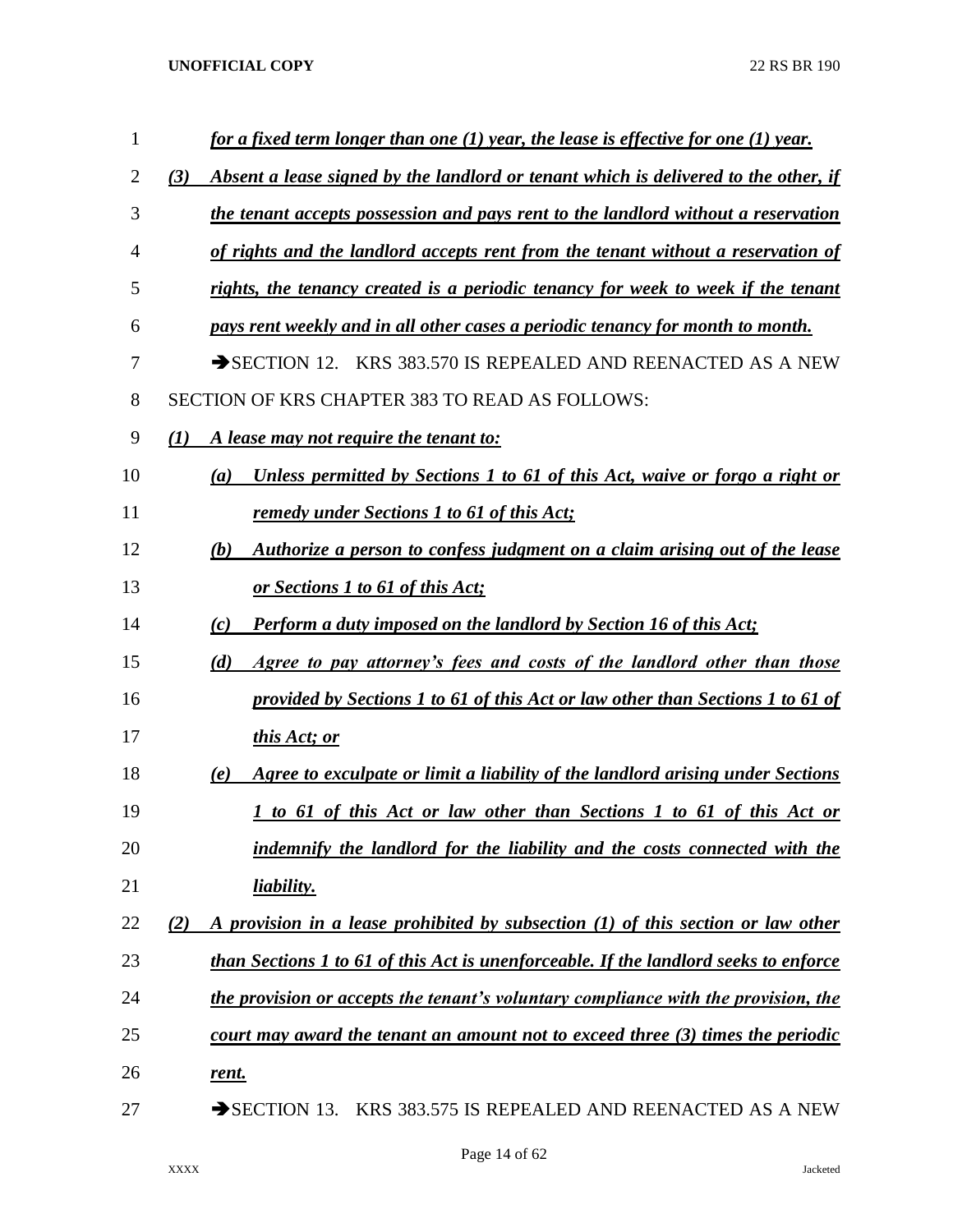| $\mathbf{1}$ | SECTION OF KRS CHAPTER 383 TO READ AS FOLLOWS:                                                |
|--------------|-----------------------------------------------------------------------------------------------|
| 2            | A lease, assignment, sublease, conveyance, trust deed, or security instrument shall not       |
| 3            | <i>authorize a person to receive rent without assuming the duties imposed on the landlord</i> |
| 4            | by the lease and Section 16 of this Act.                                                      |
| 5            | SECTION 14. KRS 383.520 IS REPEALED AND REENACTED AS A NEW                                    |
| 6            | SECTION OF KRS CHAPTER 383 TO READ AS FOLLOWS:                                                |
| 7            | In this section, "prevailing party" means a party that:<br>$\mathcal{L}(I)$                   |
| 8            | Initiated the enforcement of a right or remedy under a lease or Sections 1 to<br>(a)          |
| 9            | <u>61 of this Act and substantially prevailed on the right or remedy asserted; or</u>         |
| 10           | Substantially prevailed in defending against a right or remedy asserted by<br>(b)             |
| 11           | the other party.                                                                              |
| 12           | In an action to enforce a right or remedy arising under a lease or Sections 1 to 61<br>(2)    |
| 13           | of this Act, the court shall award the prevailing party costs. The court may award            |
| 14           | <u>the prevailing party reasonable attorney's fees if the court determines that the</u>       |
| 15           | other party did not act in good faith, willfully performed an act prohibited by the           |
| 16           | lease or Sections 1 to 61 of this Act, or willfully refrained from performing an act          |
| 17           | required by the lease or Sections 1 to 61 of this Act.                                        |
| 18           | (3)<br>A court shall not award a landlord attorney's fees or costs in an uncontested          |
| 19           | action to recover possession of a dwelling unit.                                              |
| 20           | SECTION 15. KRS 383.590 IS REPEALED AND REENACTED AS A NEW                                    |
| 21           | SECTION OF KRS CHAPTER 383 TO READ AS FOLLOWS:                                                |
| 22           | A landlord shall deliver physical possession of the dwelling unit to the tenant at the        |
| 23           | commencement of the term of the lease.                                                        |
| 24           | SECTION 16. KRS 383.595 IS REPEALED AND REENACTED AS A NEW                                    |
| 25           | SECTION OF KRS CHAPTER 383 TO READ AS FOLLOWS:                                                |
| 26           | A landlord has a nonwaivable duty to maintain the premises in a habitable<br>(1)              |
| 27           | condition, including making necessary repairs. The duty requires the landlord to              |

Page 15 of 62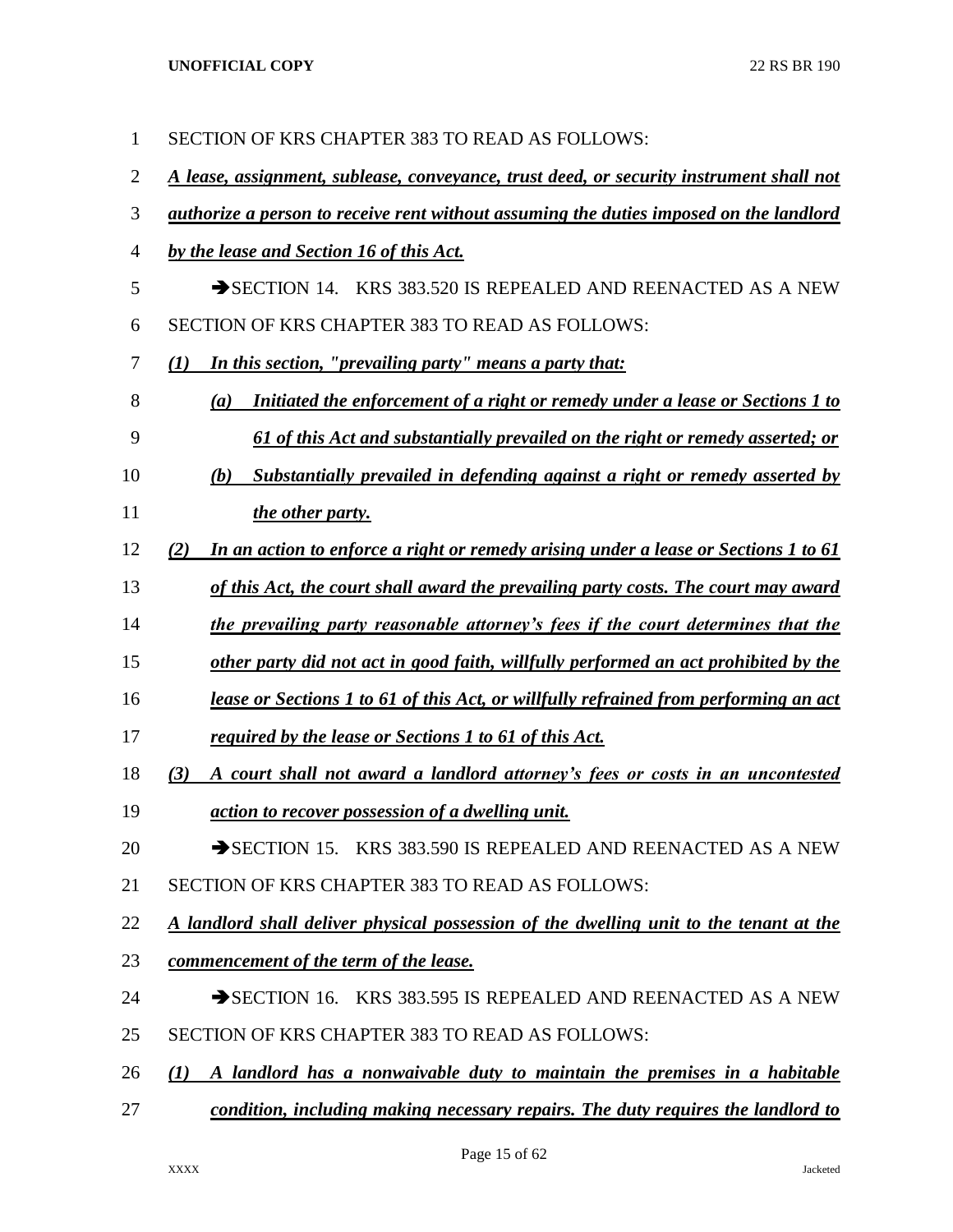| 1  | ensure that the premises:                                                                            |  |
|----|------------------------------------------------------------------------------------------------------|--|
| 2  | Comply with all obligations imposed on the landlord by any applicable<br>(a)                         |  |
| 3  | building, housing, fire, or health code or law other than Sections 1 to 61 of                        |  |
| 4  | this Act;                                                                                            |  |
| 5  | Have effective waterproofing and weather protection of the roof and<br>(b)                           |  |
| 6  | <u>exterior walls, including windows and doors;</u>                                                  |  |
| 7  | Have plumbing facilities that conform to law and are maintained in good<br>(c)                       |  |
| 8  | <i>working order;</i>                                                                                |  |
| 9  | (d)<br>Have access to a water supply approved under law which can provide hot                        |  |
| 10 | and cold running water;                                                                              |  |
| 11 | Have adequate ventilation and heating facilities that conform to law and<br>(e)                      |  |
| 12 | are maintained in good working order;                                                                |  |
| 13 | (f)<br>Have electrical lighting, with wiring and equipment that conform to law                       |  |
| 14 | and are maintained in good working order;                                                            |  |
| 15 | Have reasonable measures in place to control the presence of rodents,<br>$\left( \mathbf{g} \right)$ |  |
| 16 | bedbugs, and other vermin and to prevent exposure to unsafe levels of                                |  |
| 17 | radon, lead paint, asbestos, toxic mold, and other hazardous substances;                             |  |
| 18 | To the extent the premises include a common area or other areas under the<br>(h)                     |  |
| 19 | <u>landlord's control, have reasonable measures in place to make the area:</u>                       |  |
| 20 | <b>Clean and sanitary;</b>                                                                           |  |
| 21 | Safe for normal and reasonably foreseeable use consistent with the<br>2.                             |  |
| 22 | lease and in good repair; and                                                                        |  |
| 23 | Reasonably free of debris, filth, rubbish, garbage, and the items listed<br>3.                       |  |
| 24 | in paragraph (g) of this subsection;                                                                 |  |
| 25 | (i)<br>Have an adequate number of appropriate receptacles in reasonably clean                        |  |
| 26 | condition if the landlord is obligated to provide trash removal or recycling                         |  |
| 27 | service by law or an agreement in a record signed by the landlord and                                |  |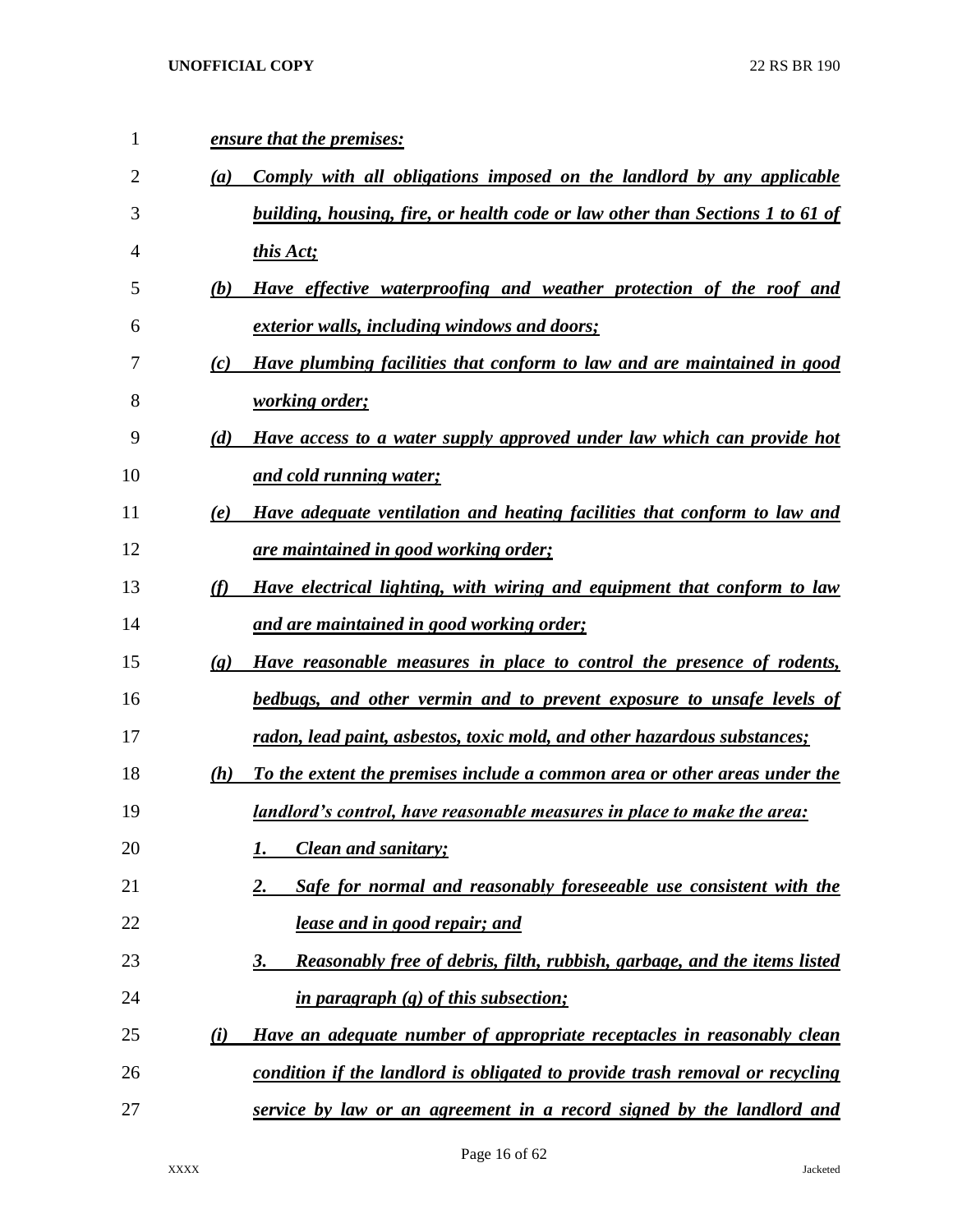| 1  |     | tenant;                                                                              |
|----|-----|--------------------------------------------------------------------------------------|
| 2  |     | Have in good repair floors, doors, windows, walls, ceilings, stairways, and<br>(i)   |
| 3  |     | railings;                                                                            |
| 4  |     | Have in good repair other facilities and appliances supplied or required to<br>(k)   |
| 5  |     | be supplied by the landlord;                                                         |
| 6  |     | Have in good repair locks or other security devices on all exterior doors and<br>(l) |
| 7  |     | on windows that open and close, including those of the dwelling unit and             |
| 8  |     | other parts of the premises; and                                                     |
| 9  |     | Have in good working order any safety equipment required by law.<br>(m)              |
| 10 | (2) | A landlord has the duty to ensure the premises have access to essential services,    |
| 11 |     | but the lease may require an account with a utility provider of an essential service |
| 12 |     | to the dwelling unit be in the name of the tenant and the tenant pay the periodic    |
| 13 |     | cost for the service. If the service is not provided because the tenant fails to pay |
| 14 |     | for the service, the landlord does not fail to comply with this subsection.          |
| 15 | (3) | If a sublessor is a landlord for purposes of Sections 1 to 61 of this Act, the       |
| 16 |     | sublessor has the duty to comply with subsection (1) of this section except for      |
| 17 |     | duties that would require the sublessor to access parts of the premises beyond the   |
| 18 |     | sublessor's control.                                                                 |
| 19 | (4) | A landlord and tenant may agree that the tenant is to perform specified repairs,     |
| 20 |     | maintenance tasks, alterations, or remodeling only if:                               |
| 21 |     | The agreement is in a record, other than the lease, signed by the parties and<br>(a) |
| 22 |     | supported by adequate consideration;                                                 |
| 23 |     | The work is not necessary to cure the landlord's noncompliance with<br>(b)           |
| 24 |     | subsection $(1)(a)$ of this section; and                                             |
| 25 |     | The agreement does not affect the obligation of the landlord to other<br>(c)         |
| 26 |     | tenants on the premises.                                                             |
| 27 | (5) | A landlord shall not treat performance of an agreement described in subsection       |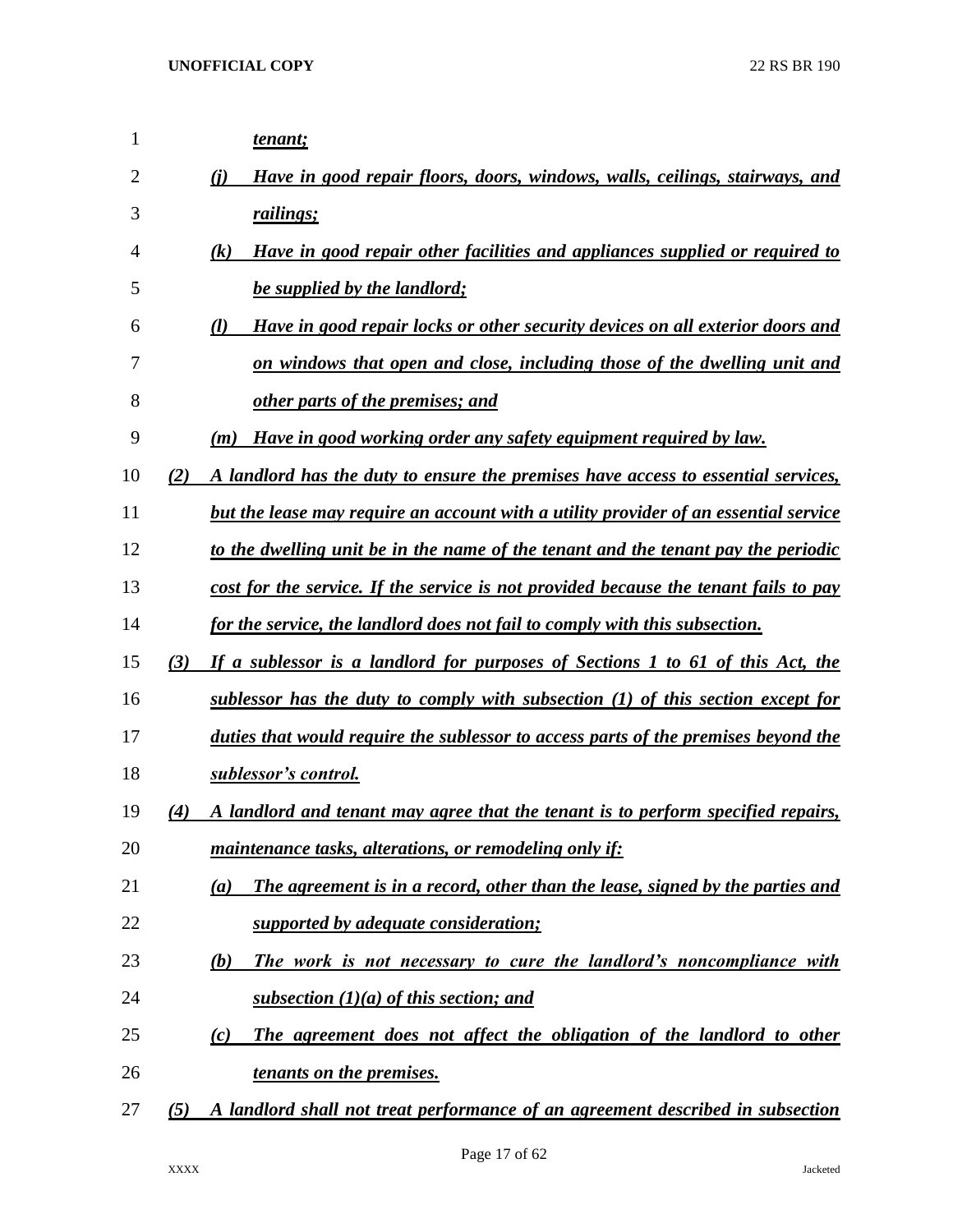| $\mathbf{1}$ | (4) of this section as a condition to the performance of any obligation under the             |
|--------------|-----------------------------------------------------------------------------------------------|
| 2            | lease or this section.                                                                        |
| 3            | SECTION 17. KRS 383.600 IS REPEALED AND REENACTED AS A NEW                                    |
| 4            | SECTION OF KRS CHAPTER 383 TO READ AS FOLLOWS:                                                |
| 5            | <b>Except to the extent a landlord and tenant otherwise agree in a signed record, if the</b>  |
| 6            | landlord, in a good-faith sale to a bona fide purchaser, conveys premises that include a      |
| 7            | dwelling unit subject to a lease, the following rules apply:                                  |
| 8            | <b>Except as otherwise provided in subsection (2) of this section, the landlord is</b><br>(I) |
| 9            | relieved of liability under the lease and Sections 1 to 61 of this Act as to an event         |
| 10           | that occurs after the later of the conveyance to the purchaser or notice in a record          |
| 11           | by the landlord to the tenant of the conveyance; and                                          |
| 12           | <b>Except as otherwise provided in Section 60 of this Act, the landlord remains</b><br>(2)    |
| 13           | liable to the tenant for the amount of any security deposit and unearned rent.                |
| 14           | SECTION 18. KRS 383.610 IS REPEALED AND REENACTED AS A NEW                                    |
| 15           | SECTION OF KRS CHAPTER 383 TO READ AS FOLLOWS:                                                |
| 16           | <b>Except as otherwise provided in subsection (1) of Section 19 of this Act or as</b><br>(1)  |
| 17           | required by law other than Sections 1 to 61 of this Act, a landlord may enforce a             |
| 18           | rule of the landlord in existence at the time the lease commenced only if the rule            |
| 19           | was disclosed to the tenant at or before commencement of the lease.                           |
| 20           | Except as otherwise provided in subsections (3) and (4) of this section, after<br>(2)         |
| 21           | commencement of the term of a lease, the landlord may adopt or modify a rule                  |
| 22           | concerning the tenant's use and enjoyment of the premises, but the rule or                    |
| 23           | modification shall not take effect earlier than thirty (30) days after the landlord           |
| 24           | gives the tenant notice in a record of the rule or modification.                              |
| 25           | In a periodic tenancy for month to month, a rule or modification adopted under<br>(3)         |
| 26           | subsection (2) of this section shall not take effect before the expiration of the             |
| 27           | period in subsection $(2)(b)$ of Section 37 of this Act during which the tenant or            |

Page 18 of 62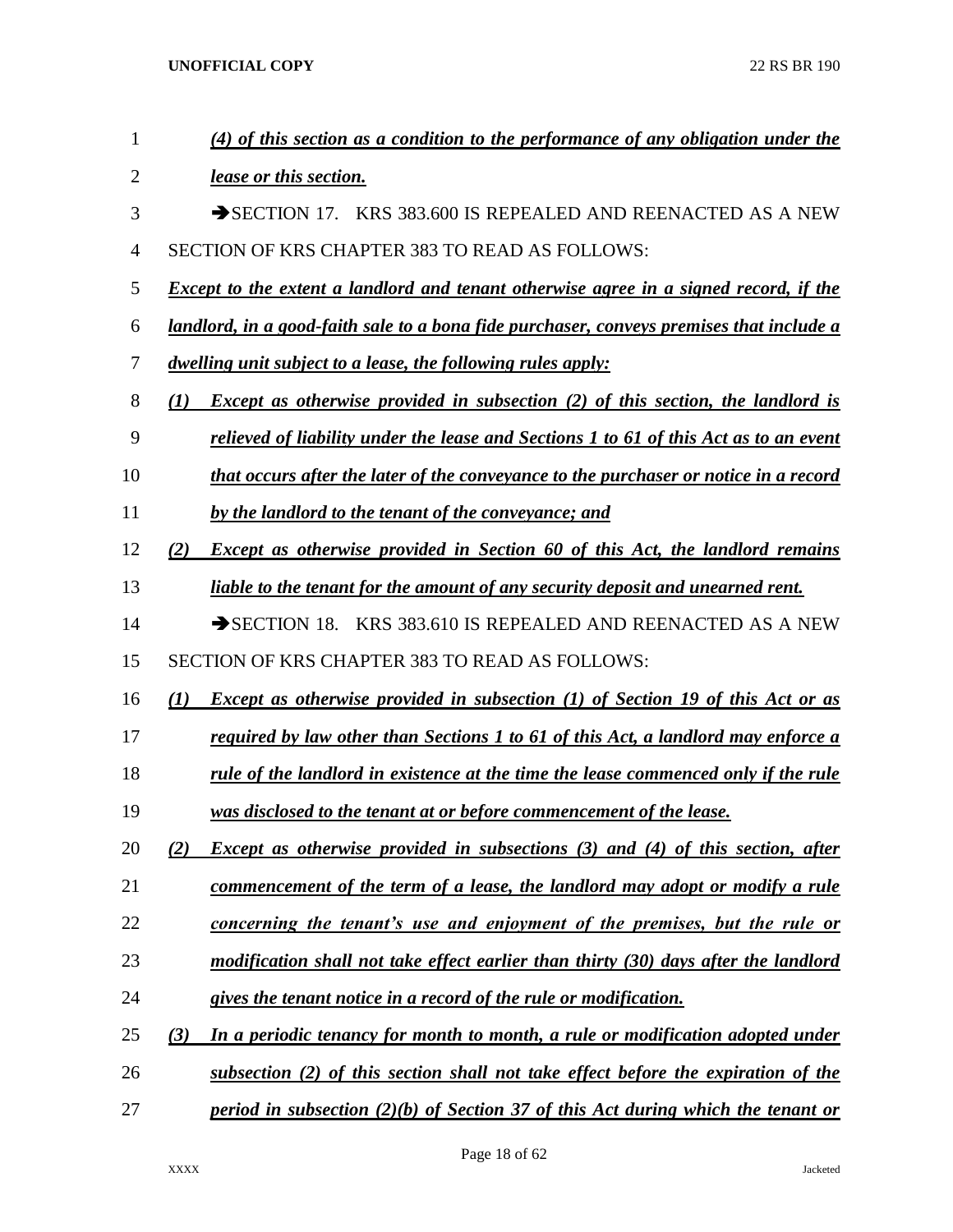| $\mathbf{1}$ |                  | landlord could have exercised the right to terminate the tenancy.                          |
|--------------|------------------|--------------------------------------------------------------------------------------------|
| 2            | (4)              | In a tenancy for a fixed term, if a rule or modification adopted under subsection          |
| 3            |                  | (2) of this section substantially modifies the tenant's benefit of the bargain and is      |
| 4            |                  | not required by law other than Sections 1 to 61 of this Act, the rule is not               |
| 5            |                  | enforceable against the tenant unless the tenant consents in a signed record.              |
| 6            |                  | $\rightarrow$ SECTION 19.<br>A NEW SECTION OF KRS CHAPTER 383 IS CREATED TO                |
| 7            |                  | <b>READ AS FOLLOWS:</b>                                                                    |
| 8            | $\mathcal{L}(I)$ | <b>Before the commencement of the term of a lease, if the landlord fails to disclose a</b> |
| 9            |                  | rule adopted by a person other than the landlord which substantially modifies the          |
| 10           |                  | tenant's benefit of the bargain and is not required by law other than Sections 1 to        |
| 11           |                  | 61 of this Act, and the rule is enforced against the tenant, the tenant may:               |
| 12           |                  | <b>Recover actual damages from the landlord; or</b><br>(a)                                 |
| 13           |                  | <b>Terminate the lease by giving the landlord notice in a record that the lease</b><br>(b) |
| 14           |                  | will terminate on a date specified in the notice which must be at least (30)               |
| 15           |                  | days after the notice is given.                                                            |
| 16           | (2)              | <b>Except as otherwise provided in subsection (3) of this section, if, after the</b>       |
| 17           |                  | commencement of the term of a lease, a person other than the landlord adopts or            |
| 18           |                  | modifies a rule that substantially modifies the tenant's benefit of the bargain and        |
| 19           |                  | is not required by law other than Sections 1 to 61 of this Act and the rule is             |
| 20           |                  | enforced against the tenant, the tenant of a tenancy for a fixed term may                  |
| 21           |                  | terminate the lease by giving the landlord notice in a record that the lease will          |
| 22           |                  | terminate on a date specified in the notice which must be at least thirty (30) days        |
| 23           |                  | after the notice is given or, in the case of a periodic tenancy, terminate the             |
| 24           |                  | <u>tenancy in accordance with Section 37 of this Act.</u>                                  |
| 25           | (3)              | A tenant shall not terminate a lease under subsection (2) of this subsection if the        |
| 26           |                  | <u>lease provides the dwelling unit is subject to rules of a person other than the</u>     |
| 27           |                  | landlord and the person may modify the rules after the commencement of the                 |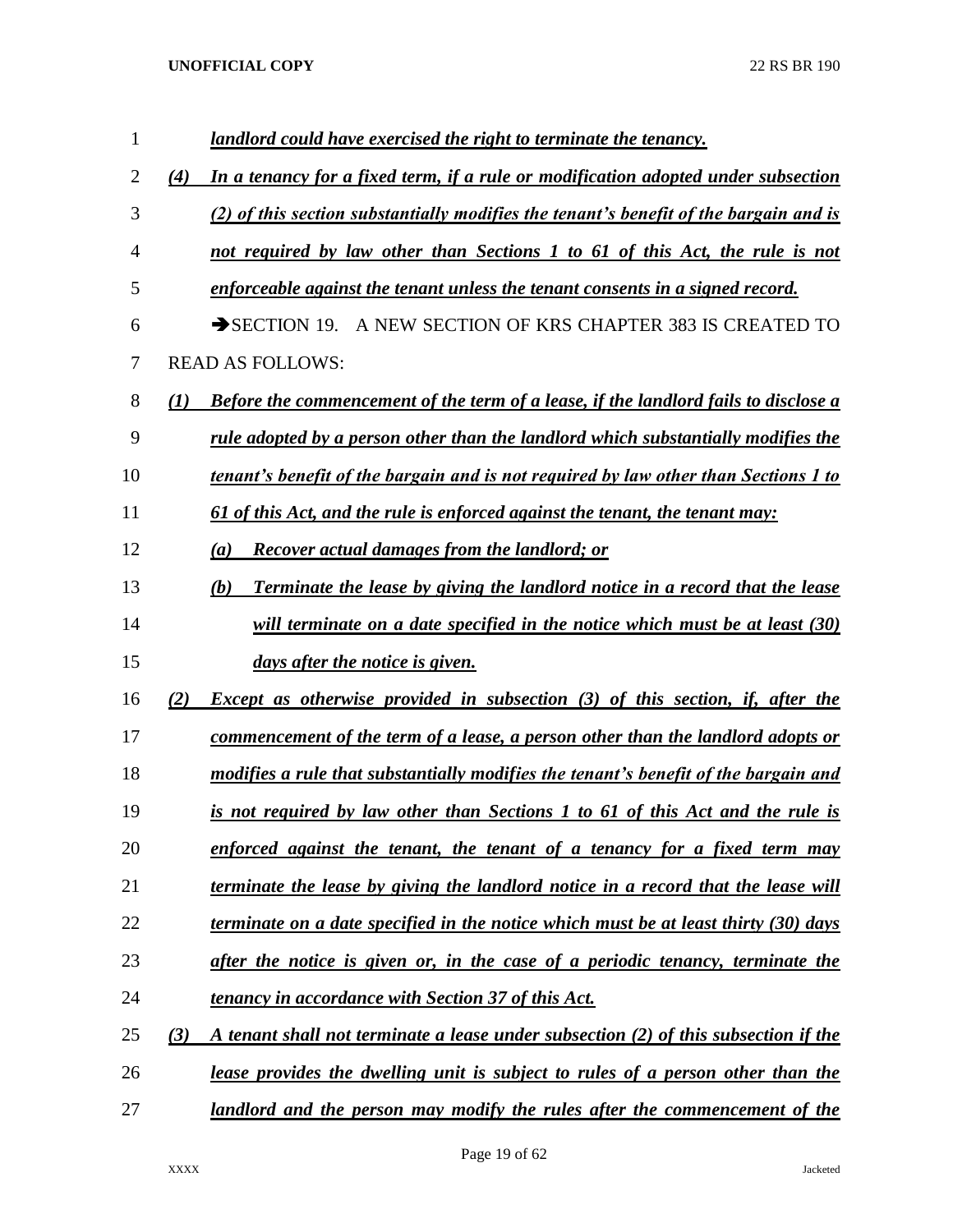| 1              | term of the lease.                                                                                      |
|----------------|---------------------------------------------------------------------------------------------------------|
| $\overline{2}$ | $\rightarrow$ SECTION 20.<br>A NEW SECTION OF KRS CHAPTER 383 IS CREATED TO                             |
| 3              | <b>READ AS FOLLOWS:</b>                                                                                 |
| $\overline{4}$ | <b>Except as otherwise provided in Section 22 of this Act, if a landlord fails to comply</b>            |
| 5              | with the lease or Section 16 of this Act, the tenant has the remedies under Section 21 of               |
| 6              | this Act if the tenant gives the landlord:                                                              |
| 7              | <i>Notice in a record of the noncompliance; and</i><br>$\mathbf{U}$                                     |
| 8              | An opportunity to remedy the noncompliance within the following periods:<br>(2)                         |
| 9              | Subject to paragraph (b) of this section, not later than fourteen (14) days<br>(a)                      |
| 10             | after the tenant gave the notice; and                                                                   |
| 11             | If the noncompliance involves failure to provide an essential service or<br>(b)                         |
| 12             | materially interferes with the health or safety of the tenant or immediate                              |
| 13             | family member, the landlord shall remedy the noncompliance as soon as                                   |
| 14             | practicable but not later than five (5) days after the tenant gave the notice.                          |
| 15             | $\rightarrow$ SECTION 21. KRS 383.635 IS REPEALED AND REENACTED AS A NEW                                |
| 16             | SECTION OF KRS CHAPTER 383 TO READ AS FOLLOWS:                                                          |
| 17             | <b>Except as provided in Section 22 of this Act, if a landlord's noncompliance with</b><br>$\mathbf{U}$ |
| 18             | the lease or Section 16 of this Act results in the tenant not receiving an essential                    |
| 19             | service, materially interferes with the health or safety of the tenant or immediate                     |
| 20             | family member, or materially interferes with the use and enjoyment of the                               |
| 21             | premises by the tenant or immediate family member and the noncompliance is                              |
| 22             | not remedied during the applicable period specified in Section 20 of this Act, the                      |
| 23             | tenant may:                                                                                             |
| 24             | <b>Terminate the lease as provided in Section 23 of this Act; or</b><br>(a)                             |
| 25             | Continue the lease and elect one (1) or more of the following remedies:<br>(b)                          |
| 26             | Withhold rent for the period of noncompliance beginning on the date<br>1.                               |
| 27             | the tenant gave notice under Section 20 of this Act;                                                    |

Page 20 of 62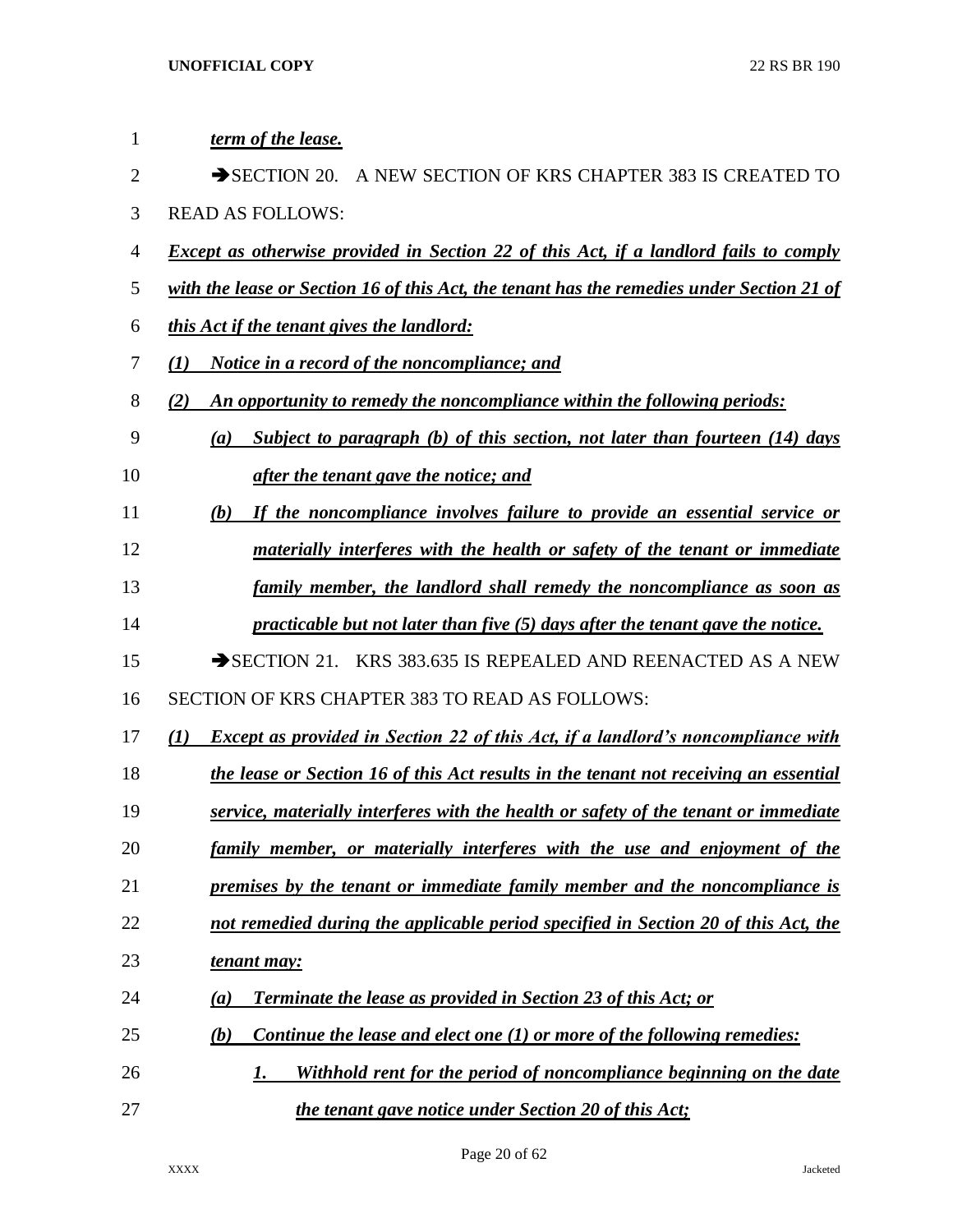| 1  | <u>Recover actual damages;</u><br>2.                                                    |
|----|-----------------------------------------------------------------------------------------|
| 2  | Obtain injunctive relief, specific performance, or other equitable                      |
| 3  | relief;                                                                                 |
| 4  | Make repairs and deduct the cost from the rent, as provided in Section                  |
| 5  | 25 of this Act; or                                                                      |
| 6  | Secure an essential service the landlord is obligated to provide or<br>5.               |
| 7  | comparable substitute housing during the period of noncompliance as                     |
| 8  | <u>provided in Section 26 of this Act.</u>                                              |
| 9  | If a landlord's noncompliance with the lease or Section 16 of this Act does not<br>(2)  |
| 10 | <u>materially interfere with the health or safety of the tenant or immediate family</u> |
| 11 | member or the use and enjoyment of the premises by the tenant or immediate              |
| 12 | <u>family member, the tenant may elect one (1) or more of the remedies provided in</u>  |
| 13 | <u>subsection <math>(1)(b)2</math>, 3, or 4, of this section.</u>                       |
| 14 | A tenant is not entitled to a remedy under this section to the extent:<br>(3)           |
| 15 | The landlord's noncompliance was caused by an act or omission of the<br>(a)             |
| 16 | <u>tenant, immediate family member, or guest; or</u>                                    |
| 17 | The tenant, immediate family member, or guest prevented the landlord from<br>(b)        |
| 18 | having access to the dwelling unit to remedy the act or omission described              |
| 19 | in the notice under Section 20 of this Act.                                             |
| 20 | SECTION 22. KRS 383.650 IS REPEALED AND REENACTED AS A NEW                              |
| 21 | SECTION OF KRS CHAPTER 383 TO READ AS FOLLOWS:                                          |
| 22 | If a dwelling unit or other part of the premises is substantially damaged or<br>(I)     |
| 23 | destroyed by a fire, other casualty, or natural disaster and:                           |
| 24 | The unit or other part of the premises is uninhabitable or inaccessible or<br>(a)       |
| 25 | continued occupancy of the unit is unlawful, the tenant may vacate the unit             |
| 26 | <i>immediately and, not later than fourteen (14) days after vacating the unit,</i>      |
| 27 | give the landlord notice in a record of the tenant's intent to terminate the            |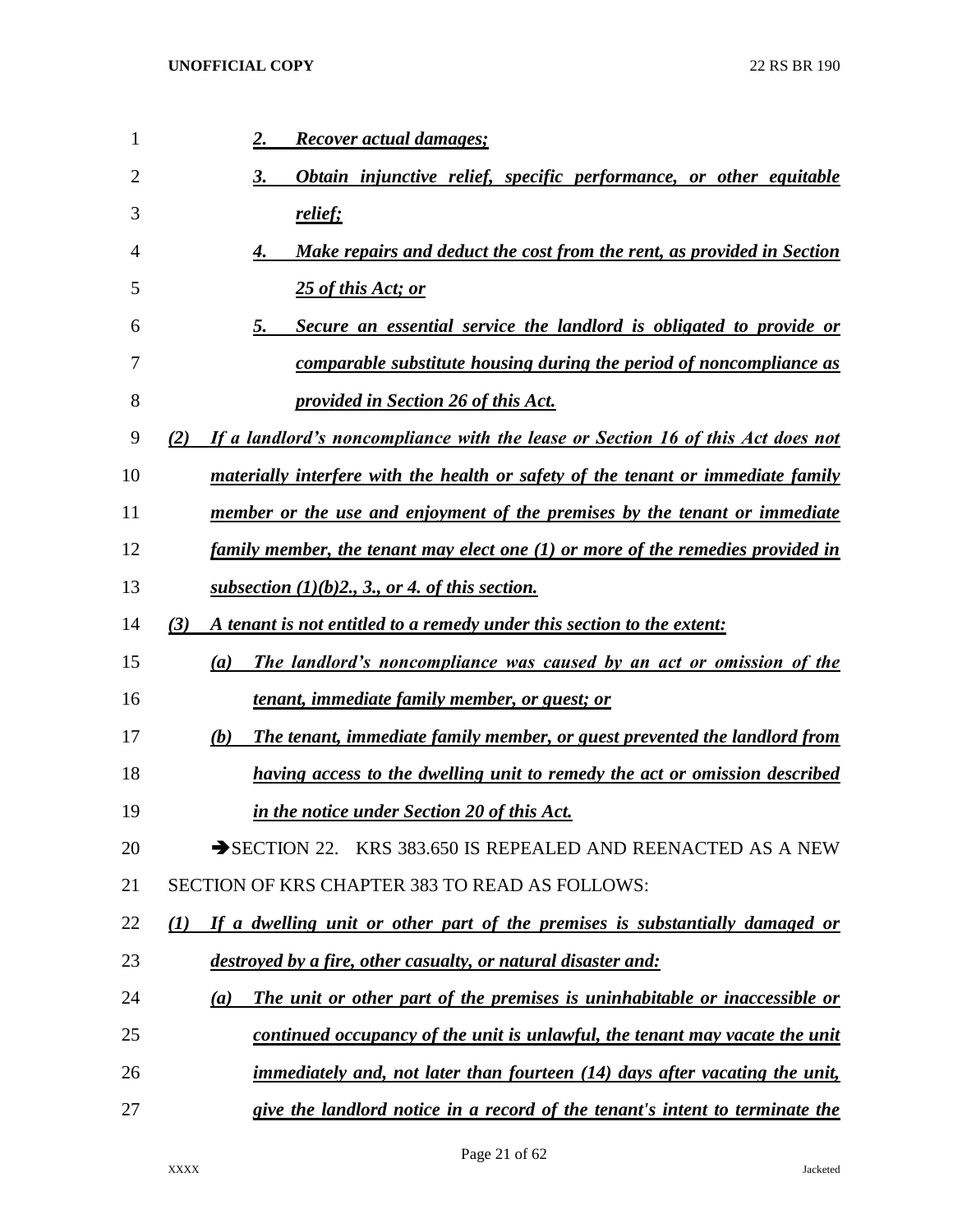| 1              |     | lease, in which case the lease terminates as of the date the tenant vacates             |
|----------------|-----|-----------------------------------------------------------------------------------------|
| $\overline{2}$ |     | <i>the unit; or</i>                                                                     |
| 3              |     | (b)<br>If continued occupancy of the unit is lawful, subject to the landlord's right    |
| 4              |     | to terminate the lease under subsection (2) of this section, the tenant, after          |
| 5              |     | complying with Section 20 of this Act, may continue the lease and seek the              |
| 6              |     | remedies provided in subsection $(1)(b)1, 2, 3,$ or 4. of Section 21 of this            |
| 7              |     | <u>Act.</u>                                                                             |
| 8              | (2) | If a dwelling unit or other part of the premises is substantially damaged by a fire,    |
| 9              |     | other casualty, or natural disaster and continued occupancy of the unit is              |
| 10             |     | unlawful or dangerous or requires repairs that can be made only if the tenant           |
| 11             |     | vacates the unit, the landlord may terminate the lease by giving the tenant notice      |
| 12             |     | in a record that the lease will terminate on a specified date, which must be at least   |
| 13             |     | <i>five</i> (5) days after the notice is given.                                         |
| 14             | (3) | If a landlord's noncompliance with the lease or Section 16 of this Act materially       |
| 15             |     | interferes with the health or safety of a tenant or immediate family member or the      |
| 16             |     | use and enjoyment of the premises by the tenant or immediate family member              |
| 17             |     | and it is impossible for the landlord to remedy the noncompliance within the            |
| 18             |     | applicable period specified in Section 20 of this Act, the tenant may terminate the     |
| 19             |     | lease as provided in subsection (2) of Section 23 of this Act or, subject to            |
| 20             |     | subsection (4) of this section, continue the lease and recover actual damages           |
| 21             |     | <u>limited to diminution in the value of the dwelling unit.</u>                         |
| 22             | (4) | If a landlord's noncompliance with the lease or Section 16 of this Act materially       |
| 23             |     | interferes with the health or safety of a tenant or immediate family member or the      |
| 24             |     | <u>use and enjoyment of the premises by the tenant or immediate family member</u>       |
| 25             |     | <u>and it is impossible for the landlord to remedy the noncompliance not later than</u> |
| 26             |     | (30) days after receiving the notice under Section 20 of this Act, the landlord may     |
| 27             |     | <u>terminate the lease by giving the tenant notice in a record that the lease will</u>  |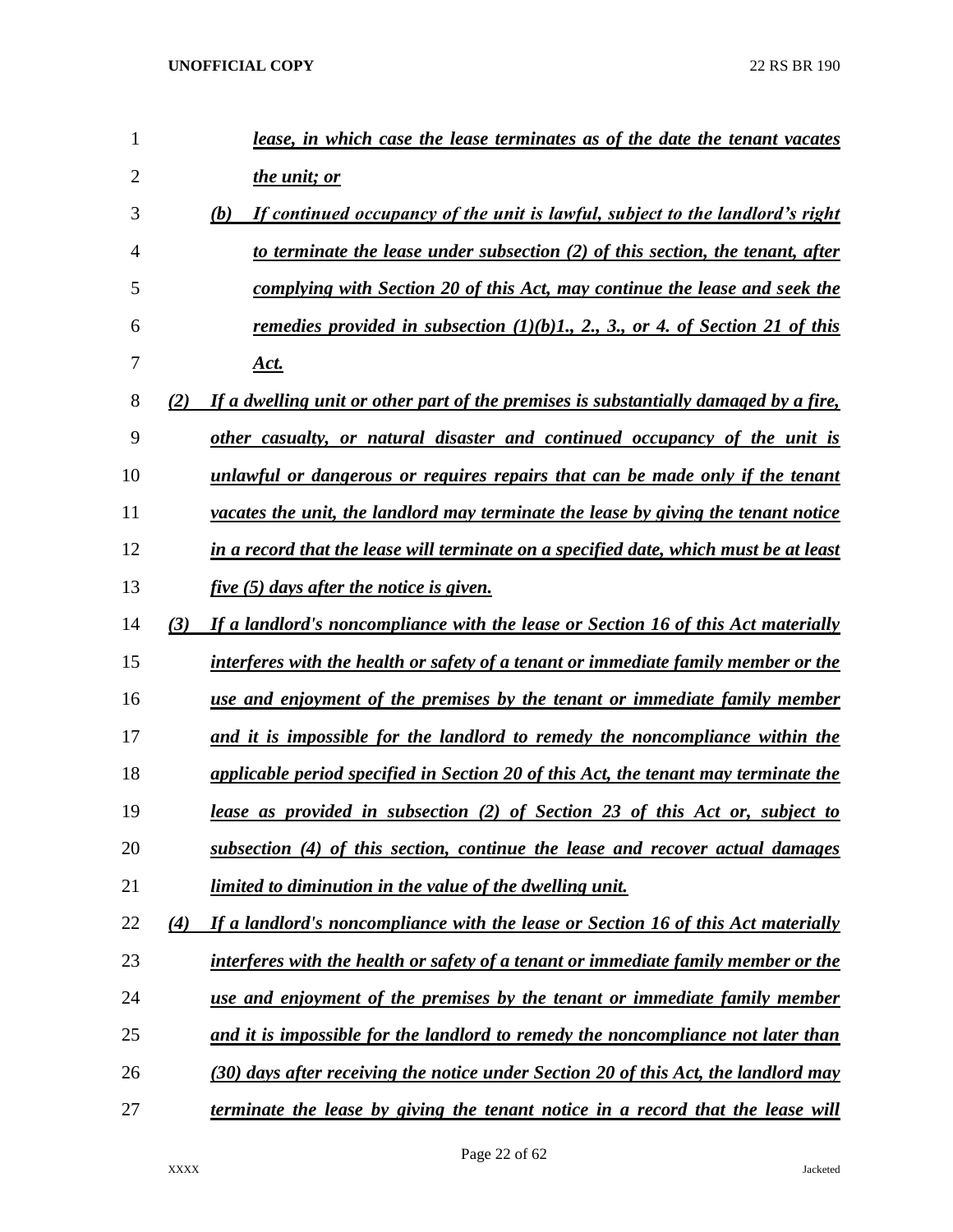| 1  | terminate on a specified date, which must be at least thirty (30) days after the           |
|----|--------------------------------------------------------------------------------------------|
| 2  | landlord gives the notice. The landlord shall not rent the unit for ninety (90) days       |
| 3  | after termination of the lease.                                                            |
| 4  | If a lease is terminated under this section, the landlord shall return any security<br>(5) |
| 5  | deposit and unearned rent to which the tenant is entitled under Section 59 of this         |
| 6  | <u>Act.</u>                                                                                |
| 7  | This section does not preclude:<br>(6)                                                     |
| 8  | A landlord from seeking actual damages from the tenant under law other<br>(a)              |
| 9  | than Sections 1 to 61 of this Act for damage to the premises caused by an                  |
| 10 | act or omission of the tenant, immediate family member, or guest; or                       |
| 11 | A tenant from seeking actual damages from the landlord under law other<br>(b)              |
| 12 | than Sections 1 to 61 of this Act if the fire or other casualty was caused by              |
| 13 | an act or omission of the landlord or landlord's agent.                                    |
| 14 | KRS 383.625 IS REPEALED AND REENACTED AS A NEW<br>$\rightarrow$ SECTION 23.                |
| 15 | SECTION OF KRS CHAPTER 383 TO READ AS FOLLOWS:                                             |
| 16 | If a landlord's noncompliance with the lease or Section 16 of this Act materially<br>(1)   |
| 17 | interferes with the health or safety of the tenant or immediate family member and          |
| 18 | the noncompliance is not remedied within the period specified in subsection                |
| 19 | $(2)(b)$ of Section 20 of this Act, the tenant may terminate the lease by giving the       |
| 20 | <u>landlord notice in a record of the tenant's intent to terminate the lease</u>           |
| 21 | immediately or on a specified date, which is not later than thirty (30) days after         |
| 22 | the date of the notice.                                                                    |
| 23 | If a landlord's noncompliance with the lease or Section 16 of this Act materially<br>(2)   |
| 24 | interferes with the use and enjoyment of the premises unrelated to the health or           |
| 25 | safety of the tenant or immediate family member and the noncompliance is not               |
| 26 | remedied within the period specified in subsection $(2)(a)$ of Section 20 of this Act,     |
| 27 | the tenant may terminate the lease by giving the landlord notice in a record of the        |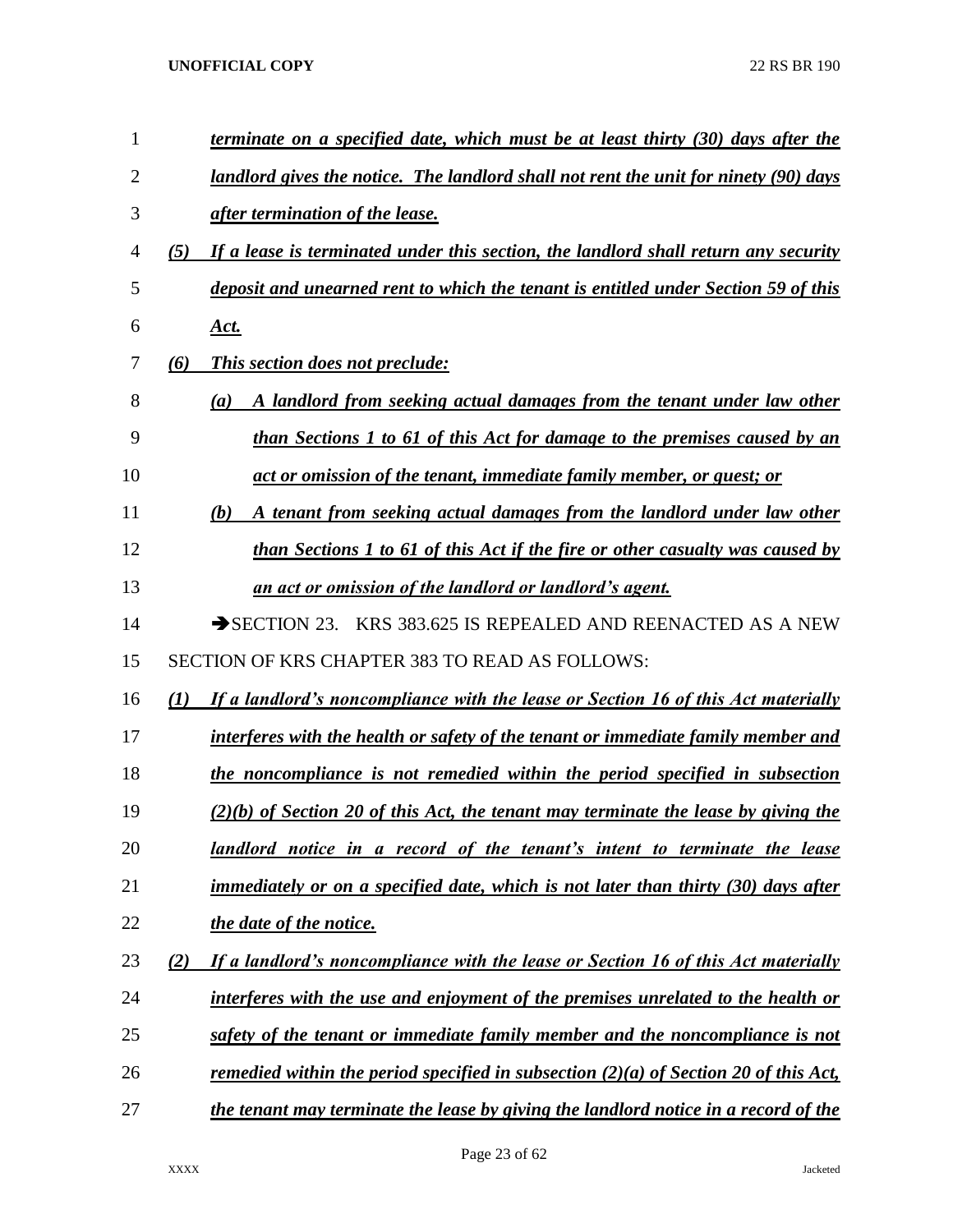| $\mathbf{1}$ | <u>tenant's intent to terminate the lease on a specified date, which must be at least</u>        |
|--------------|--------------------------------------------------------------------------------------------------|
| 2            | fourteen (14) days after the expiration of the period allowed under Section 20 of                |
| 3            | this Act for the remedy of the noncompliance.                                                    |
| 4            | In addition to terminating a lease as provided in subsection $(1)$ or $(2)$ of this<br>(3)       |
| 5            | section, the tenant may recover actual damages.                                                  |
| 6            | (4)<br>If a tenant terminates a lease under this section, the landlord shall return any          |
| 7            | security deposit and unearned rent to which the tenant is entitled under Section                 |
| 8            | 59 of this Act.                                                                                  |
| 9            | SECTION 24. KRS 383.630 IS REPEALED AND REENACTED AS A NEW                                       |
| 10           | <b>SECTION OF KRS CHAPTER 383 TO READ AS FOLLOWS:</b>                                            |
| 11           | <b>Except as otherwise provided in subsection (4) of this section, if a landlord does</b><br>(1) |
| 12           | not deliver physical possession of the dwelling unit to the tenant under Section 15              |
| 13           | of this Act, the tenant is not required to pay rent until possession is delivered and            |
| 14           | may:                                                                                             |
| 15           | Terminate the lease by giving notice in a record to the landlord at any time<br>(a)              |
| 16           | before the landlord delivers possession of the unit to the tenant; or                            |
| 17           | Demand performance of the lease by the landlord and:<br>(b)                                      |
| 18           | Recover actual damages and obtain possession of the unit from the<br>1.                          |
| 19           | landlord; or                                                                                     |
| 20           | 2.<br>Obtain possession of the unit from any person wrongfully in                                |
| 21           | possession by any lawful means the landlord could have used.                                     |
| 22           | If a tenant terminates the lease under subsection $(1)(a)$ of this section, the<br>(2)           |
| 23           | landlord shall return any amounts received from the tenant before the                            |
| 24           | commencement of the term of the lease.                                                           |
| 25           | In addition to the rights of a tenant under subsections $(1)$ and $(2)$ of this section,<br>(3)  |
| 26           | if a landlord's failure to deliver possession to the tenant under Section 15 of this             |
| 27           | Act is willful, the tenant may recover three $(3)$ times the periodic rent or three $(3)$        |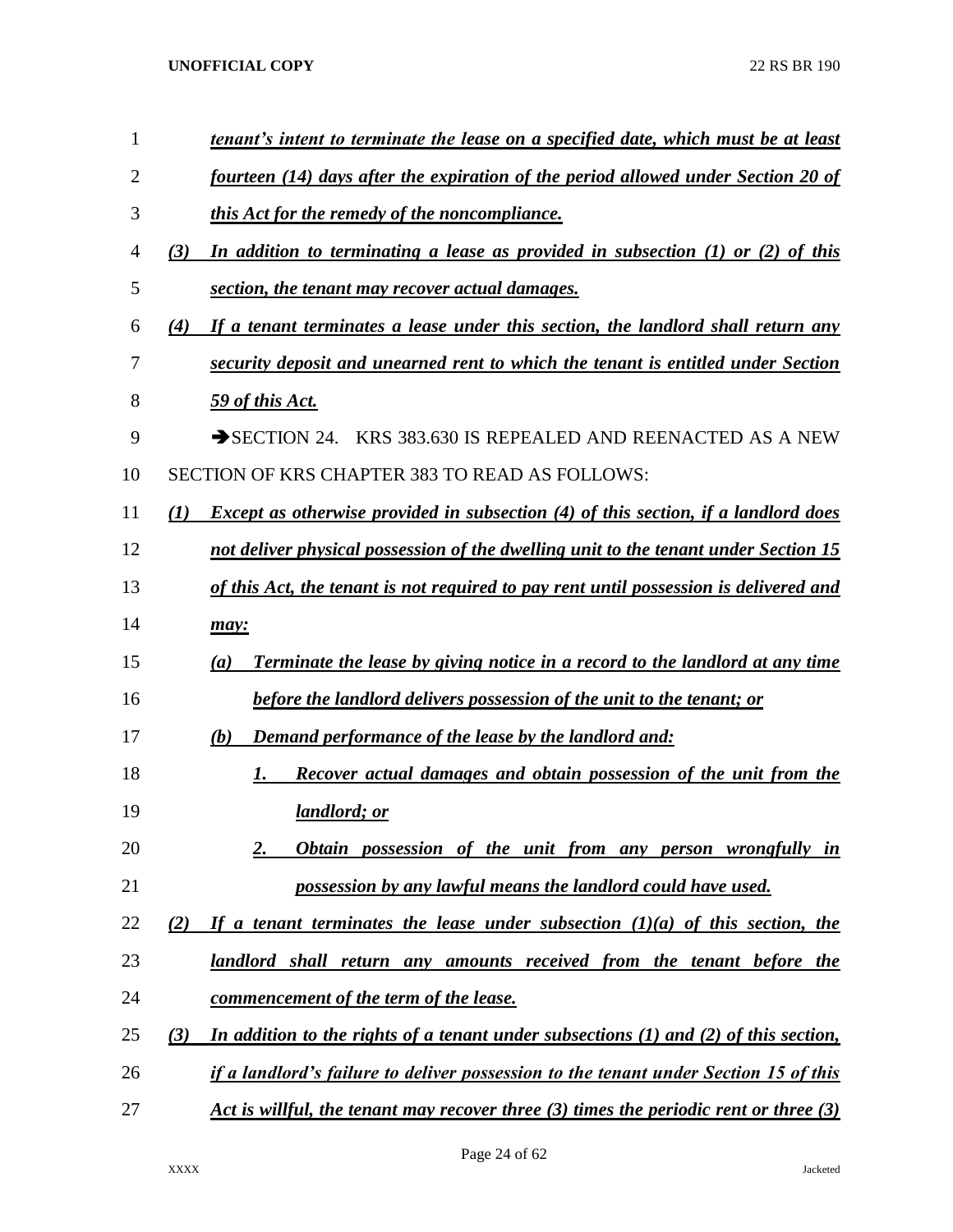| 1  | times the actual damages, whichever is greater.                                                   |
|----|---------------------------------------------------------------------------------------------------|
| 2  | If a tenant seeks possession under subsection $(1)(b)$ 2. of this section, the tenant is<br>(4)   |
| 3  | liable to the landlord for rent and may recover from the person wrongfully in                     |
| 4  | possession the damages provided in Section 38 of this Act.                                        |
| 5  | $\rightarrow$ SECTION 25. KRS 383.640 IS REPEALED AND REENACTED AS A NEW                          |
| 6  | SECTION OF KRS CHAPTER 383 TO READ AS FOLLOWS:                                                    |
| 7  | Subject to subsection (4) of this section, if a landlord fails to comply with the<br>$\mathbf{U}$ |
| 8  | <u>lease or Section 16 of this Act, the tenant may give notice to the landlord under</u>          |
| 9  | Section 20 of this Act specifying the noncompliance. If the landlord fails to                     |
| 10 | <u>remedy the noncompliance within the applicable period specified in Section 20 of</u>           |
| 11 | this Act and the reasonable cost to remedy the noncompliance does not exceed                      |
| 12 | <u>one (1) month's periodic rent, the tenant may make repairs to remedy the</u>                   |
| 13 | noncompliance at the landlord's expense.                                                          |
| 14 | A tenant that makes repairs under subsection (1) of this section is entitled to<br>(2)            |
| 15 | recover the actual and reasonable cost incurred or the reasonable value of the                    |
| 16 | <u>work performed to remedy the noncompliance, not exceeding one (1) month's</u>                  |
| 17 | periodic rent. Unless the tenant has been reimbursed by the landlord, the tenant                  |
| 18 | may deduct the cost or value from rent after submitting to the landlord an                        |
| 19 | <i>itemized statement, accompanied by receipts for purchased items and services.</i>              |
| 20 | A repair under subsection (1) of this section must be made in a professional<br>(3)               |
| 21 | manner and in compliance with applicable law.                                                     |
| 22 | A tenant may not repair a noncompliance at the landlord's expense under<br>$\left( 4\right)$      |
| 23 | subsection (1) of this section to the extent:                                                     |
| 24 | The noncompliance was caused by an act or omission of the tenant,<br>$\left(a\right)$             |
| 25 | <u>immediate family member, or guest; or</u>                                                      |
| 26 | (b)<br>The landlord was unable to remedy the noncompliance within the                             |
| 27 | applicable period specified in Section 20 of this Act because the tenant,                         |

Page 25 of 62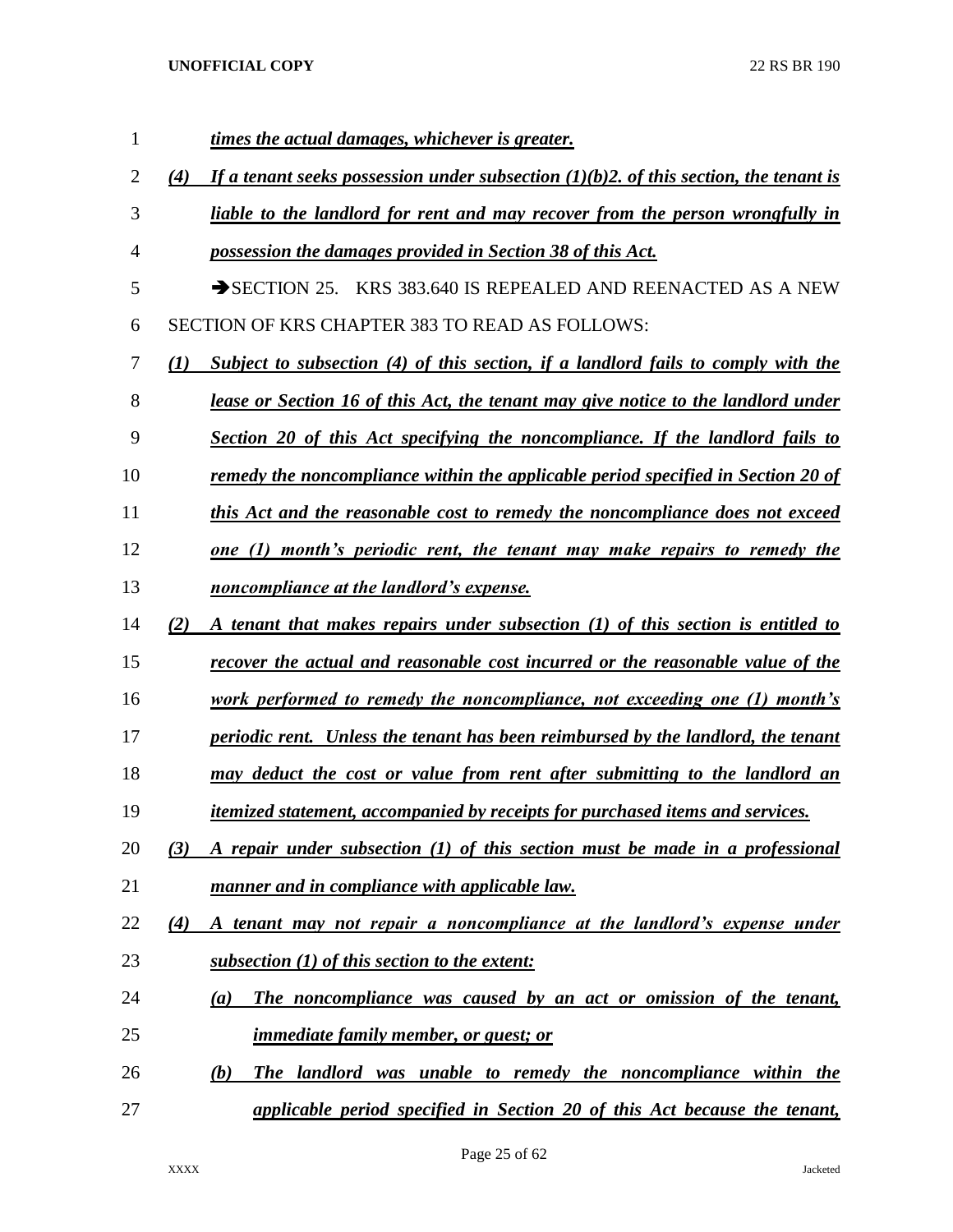| 1              | immediate family member, or guest denied the landlord access to the                                |
|----------------|----------------------------------------------------------------------------------------------------|
| $\overline{2}$ | dwelling unit.                                                                                     |
| 3              | A tenant's use of the remedy under this section is limited to one (1) month's<br>(5)               |
| 4              | <i>periodic rent during any twelve (12) month period.</i>                                          |
| 5              | A NEW SECTION OF KRS CHAPTER 383 IS CREATED TO<br>$\rightarrow$ SECTION 26.                        |
| 6              | <b>READ AS FOLLOWS:</b>                                                                            |
| 7              | <b>Except as otherwise provided in Section 22 of this Act, if a tenant fails to receive</b><br>(I) |
| 8              | an essential service the landlord has a duty to provide under subsection (2) of                    |
| 9              | Section 16 of this Act, the tenant may give notice to the landlord under Section 20                |
| 10             | of this Act specifying the failure. If the landlord fails to provide the essential                 |
| 11             | service within the applicable period specified in Section 20 of this Act, the tenant               |
| 12             | may:                                                                                               |
| 13             | Take appropriate measures to secure the essential service during the period<br>(a)                 |
| 14             | of the landlord's noncompliance and deduct the actual and reasonable cost                          |
| 15             | <i>from the rent; or</i>                                                                           |
| 16             | <b>Procure comparable substitute housing at the landlord's expense during the</b><br>(b)           |
| 17             | period of the noncompliance and recover actual damages.                                            |
| 18             | This section does not apply if the tenant's failure to receive the essential service<br>2)         |
| 19             | was caused by an act or omission of the tenant, immediate family member, or                        |
| 20             | guest.                                                                                             |
| 21             | SECTION 27. KRS 383.645 IS REPEALED AND REENACTED AS A NEW                                         |
| 22             | SECTION OF KRS CHAPTER 383 TO READ AS FOLLOWS:                                                     |
| 23             | If a landlord fails to comply with the lease or Section 16 of this Act and the<br>(I)              |
| 24             | tenant has complied with Section 20 of this Act, the tenant may defend an action                   |
| 25             | by the landlord based on nonpayment of rent on the ground that no rent was due                     |
| 26             | because of the noncompliance and counterclaim for any amount the tenant may                        |
| 27             | recover under the lease or Sections 1 to 61 of this Act.                                           |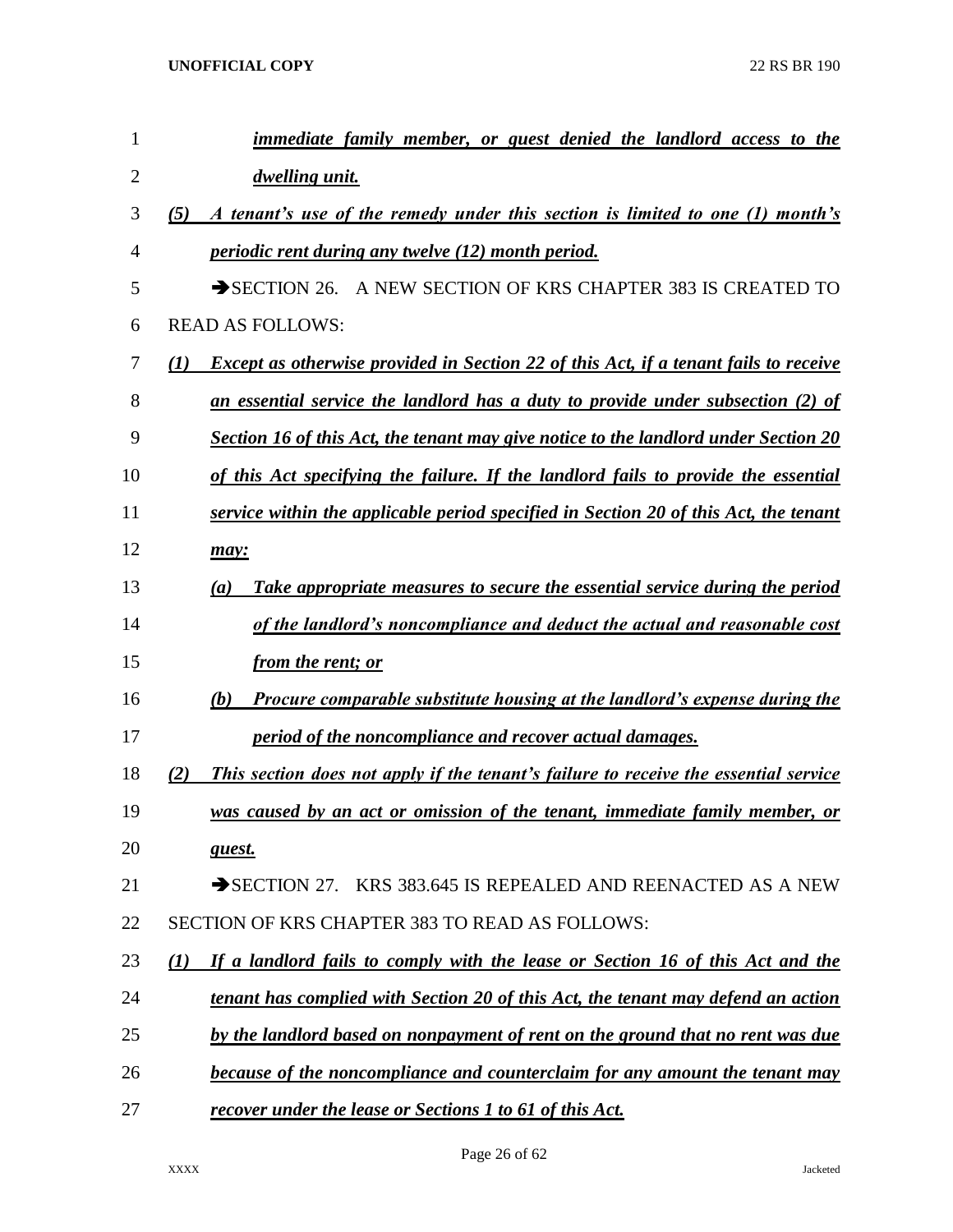| 1  | (2) | If a tenant is in possession of the dwelling unit when the landlord files an action |
|----|-----|-------------------------------------------------------------------------------------|
| 2  |     | based on nonpayment of rent, either party may seek a court order directing the      |
| 3  |     | tenant to pay all or part of the unpaid rent and all additional rent as it accrues  |
| 4  |     | into an escrow account with the court or a bank or other entity authorized by the   |
| 5  |     | <u>court to hold funds in escrow.</u>                                               |
| 6  | (3) | If rent has been paid into escrow under this section and the court determines the   |
| 7  |     | landlord fully complied with the lease and Section 16 of this Act, the court shall  |
| 8  |     | order the immediate release to the landlord of rent held in escrow and enter        |
| 9  |     | <i><u><b>judgment for any remaining rent owed.</b></u></i>                          |
| 10 | (4) | If rent has been paid into escrow under this section and the court determines that  |
| 11 |     | the landlord's noncompliance with the lease or Section 16 of this Act materially    |
| 12 |     | interferes with the health or safety of a tenant or an immediate family member or   |
| 13 |     | the use and enjoyment of the premises by the tenant or an immediate family          |
| 14 |     | member, the court may order one $(1)$ or more of the following:                     |
| 15 |     | Release to the landlord of all or part of the rent held in escrow to be used<br>(a) |
| 16 |     | only to bring the premises into compliance with the lease or Section 16 of          |
| 17 |     | this Act;                                                                           |
| 18 |     | (b)<br>Return to the tenant of all or part of the rent held in escrow<br>in         |
| 19 |     | compensation for:                                                                   |
| 20 |     | A repair made by the tenant in compliance with Section 25 of this Act;<br>1.        |
| 21 |     | $\mathbf{\underline{\mathit{or}}}$                                                  |
| 22 |     | <b>Actual damages;</b><br>2.                                                        |
| 23 |     | The tenant's continued payment of rent into escrow as rent becomes due or<br>(c)    |
| 24 |     | abatement of future rent until the landlord brings the premises into                |
| 25 |     | compliance with the lease or Section 16 of this Act; and                            |
| 26 |     | Payment to the landlord of any rent held in escrow not otherwise payable to<br>(d)  |
| 27 |     | the tenant.                                                                         |

Page 27 of 62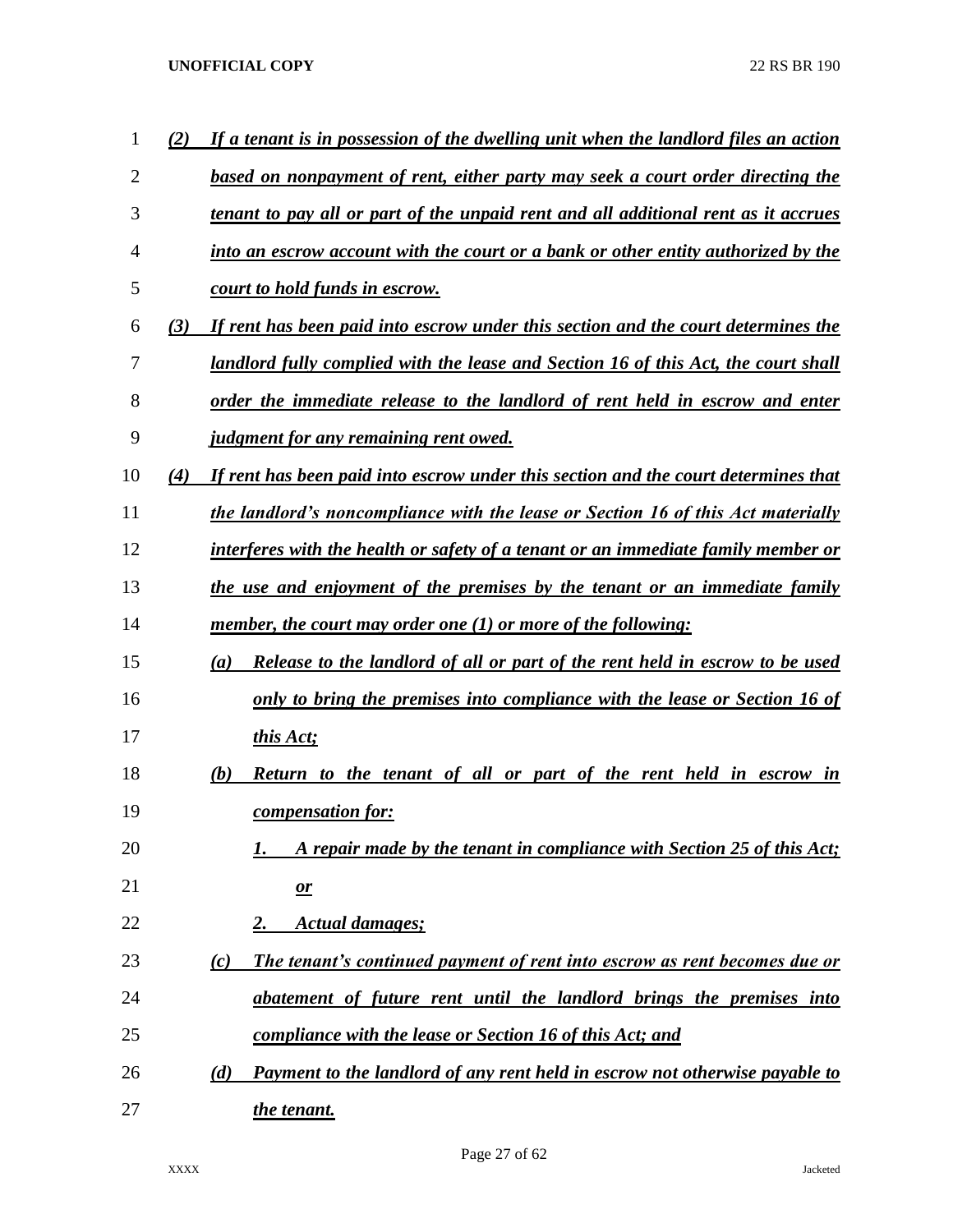| 1  | (5)           | If rent has not been paid into escrow under this section and the court determines           |
|----|---------------|---------------------------------------------------------------------------------------------|
| 2  |               | that the landlord complied with the lease and Section 16 of this Act, the court             |
| 3  |               | shall render judgment for unpaid rent.                                                      |
| 4  | (6)           | If rent has not been paid into escrow under this section and the court determines           |
| 5  |               | that the landlord's noncompliance with the lease or Section 16 of this Act                  |
| 6  |               | <u>materially interferes with the health or safety of a tenant or immediate family</u>      |
| 7  |               | member or the use and enjoyment of the premises by the tenant or an immediate               |
| 8  |               | family member, the court shall render judgment for unpaid rent less any amount              |
| 9  |               | expended by the tenant in compliance with Section 25 of this Act to repair the              |
| 10 |               | <i><u><b>premises and actual damages.</b></u></i>                                           |
| 11 | $\mathcal{T}$ | In addition to the other remedies provided in this section, the court may award             |
| 12 |               | possession or other appropriate relief if the court determines the tenant:                  |
| 13 |               | Acted in bad faith in withholding rent; or<br>(a)                                           |
| 14 |               | (b)<br>Failed to comply with an order to pay rent into escrow under subsection (2)          |
| 15 |               | of this section or to pay rent or other amounts owed to the landlord under                  |
| 16 |               | this section.                                                                               |
| 17 | (8)           | The court shall not award possession if the court determines that the tenant                |
| 18 |               | withheld rent in good faith and the tenant complies with an order to pay unpaid             |
| 19 |               | <u>rent into escrow or to the landlord under this section.</u>                              |
| 20 |               | SECTION 28. KRS 383.655 IS REPEALED AND REENACTED AS A NEW                                  |
| 21 |               | SECTION OF KRS CHAPTER 383 TO READ AS FOLLOWS:                                              |
| 22 | (I)           | If a landlord unlawfully removes or excludes the tenant from the premises or                |
| 23 |               | willfully interrupts or causes the interruption of an essential service the landlord        |
| 24 |               | has the duty to provide to the tenant, the tenant may recover three (3) times the           |
| 25 |               | <i>periodic rent or three (3) times the damages, whichever is greater, and:</i>             |
| 26 |               | <b>Recover possession; or</b><br>(a)                                                        |
| 27 |               | <b>Terminate the lease by giving the landlord notice in a record of the tenant's</b><br>(b) |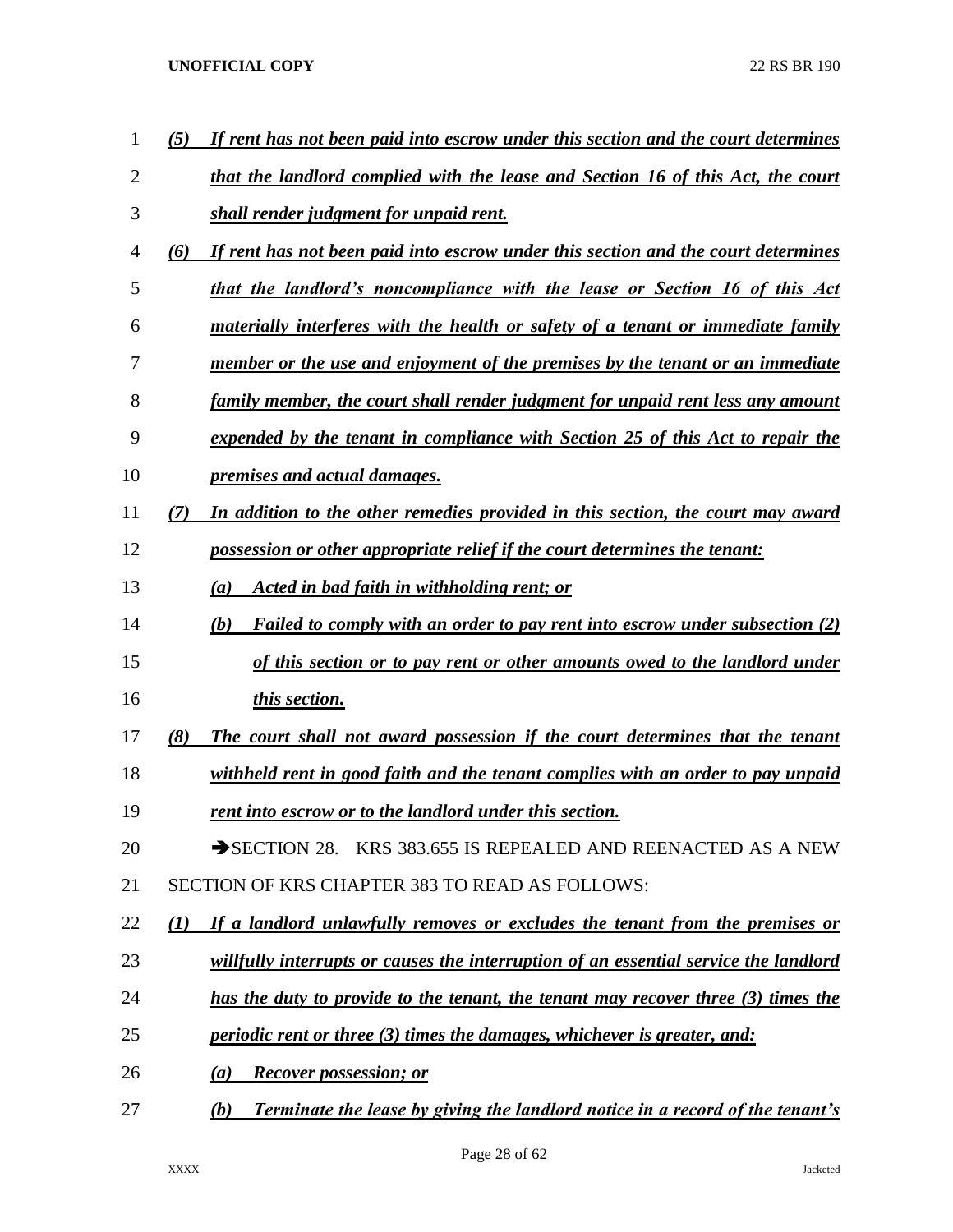| 1              | intent to terminate the lease immediately or on a later specified date.                               |
|----------------|-------------------------------------------------------------------------------------------------------|
| $\overline{2}$ | If a tenant terminates the lease under subsection $(1)(b)$ of this section, the<br>(2)                |
| 3              | landlord shall return any security deposit and unearned rent to which the tenant                      |
| 4              | is entitled under Section 59 of this Act.                                                             |
| 5              | SECTION 29. KRS 383.605 IS REPEALED AND REENACTED AS A NEW                                            |
| 6              | SECTION OF KRS CHAPTER 383 TO READ AS FOLLOWS:                                                        |
| 7              | In this section, "normal wear and tear" means deterioration that results from the<br>$\mathbf{U}$     |
| 8              | intended use of a dwelling unit, including breakage or malfunction due to age or                      |
| 9              | deteriorated condition. The term does not include deterioration that results from                     |
| 10             | negligence, carelessness, accident, or abuse of the unit, fixtures, equipment, or                     |
| 11             | other tangible personal property by the tenant, immediate family member, or                           |
| 12             | guest.                                                                                                |
| 13             | (2)<br>A tenant:                                                                                      |
| 14             | Shall comply with the obligations imposed on the tenant by the lease and<br>(a)                       |
| 15             | <b>Sections 1 to 61 this Act;</b>                                                                     |
| 16             | Shall comply with the obligations imposed on a tenant by any building,<br>(b)                         |
| 17             | <u>housing, fire, or health code or other law;</u>                                                    |
| 18             | <b>Except with respect to duties imposed on the landlord by the lease, Sections</b><br>(c)            |
| 19             | <u>I to 61 this Act, or other law, shall keep the dwelling unit reasonably safe</u>                   |
| 20             | and sanitary;                                                                                         |
| 21             | Shall remove all garbage, rubbish, and other debris from the unit in a clean<br>(d)                   |
| 22             | and safe manner;                                                                                      |
| 23             | Shall keep all plumbing fixtures in the unit reasonably clean;<br>(e)                                 |
| 24             | Shall use in a reasonable manner all electrical, plumbing, heating,<br>(f)                            |
| 25             | ventilating, and air-conditioning system and other facilities and appliances                          |
| 26             | <u>on the premises;</u>                                                                               |
| 27             | Without the landlord's consent, shall not intentionally or negligently:<br>$\left( \mathbf{g}\right)$ |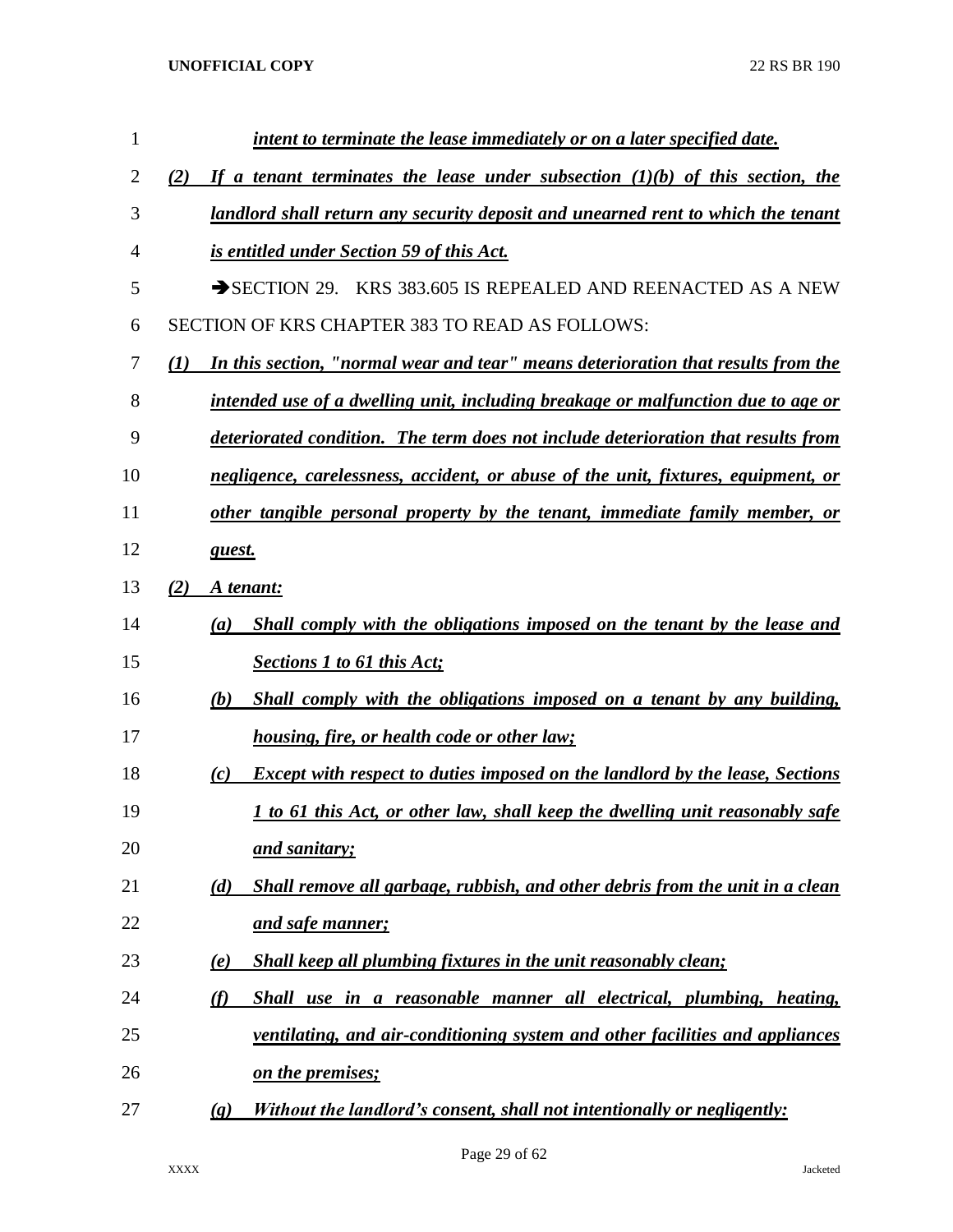| 1  |     | Destroy, deface, damage, impair, remove, or render inoperative any                     |
|----|-----|----------------------------------------------------------------------------------------|
| 2  |     | part of the premises;                                                                  |
| 3  |     | 2.<br><u>Destroy, deface, damage, impair, remove, or render inoperative any</u>        |
| 4  |     | safety equipment on the premises; or                                                   |
| 5  |     | <b>Permit an immediate family member or guest to do any of the acts</b><br>3.          |
| 6  |     | <i>specified in this paragraph;</i>                                                    |
| 7  | (h) | May not disturb the use and enjoyment of the premises by another tenant or             |
| 8  |     | <u>permit an immediate family member or guest to do the same;</u>                      |
| 9  | (i) | May not engage in or permit an immediate family member or guest to                     |
| 10 |     | engage in criminal activity;                                                           |
| 11 | (i) | Shall notify the landlord within a reasonable time of any condition of the             |
| 12 |     | premises which requires repair by the landlord under the lease or Section              |
| 13 |     | 16 of this Act;                                                                        |
| 14 | (k) | Shall return the dwelling unit to the landlord at the termination of the lease         |
| 15 |     | in the same condition as it was at the commencement of the term of the                 |
| 16 |     | lease, with the premises free of any damage caused by the tenant, immediate            |
| 17 |     | <u>family member, or guest, except for:</u>                                            |
| 18 |     | <b>Normal wear and tear;</b><br>1.                                                     |
| 19 |     | Damage resulting from a cause beyond the control of the tenant,<br>2.                  |
| 20 |     | <i>immediate family member, or guest; and</i>                                          |
| 21 |     | Any addition and improvement installed on the premises with the<br>3.                  |
| 22 |     | <b>landlord's consent; and</b>                                                         |
| 23 | (l) | Unless the landlord and tenant otherwise agree, shall use the dwelling unit            |
| 24 |     | only for residential purposes.                                                         |
| 25 |     | SECTION 30. KRS 383.660 IS REPEALED AND REENACTED AS A NEW                             |
| 26 |     | SECTION OF KRS CHAPTER 383 TO READ AS FOLLOWS:                                         |
| 27 | (I) | <b>Except as otherwise provided by law other than Sections 1 to 61 of this Act and</b> |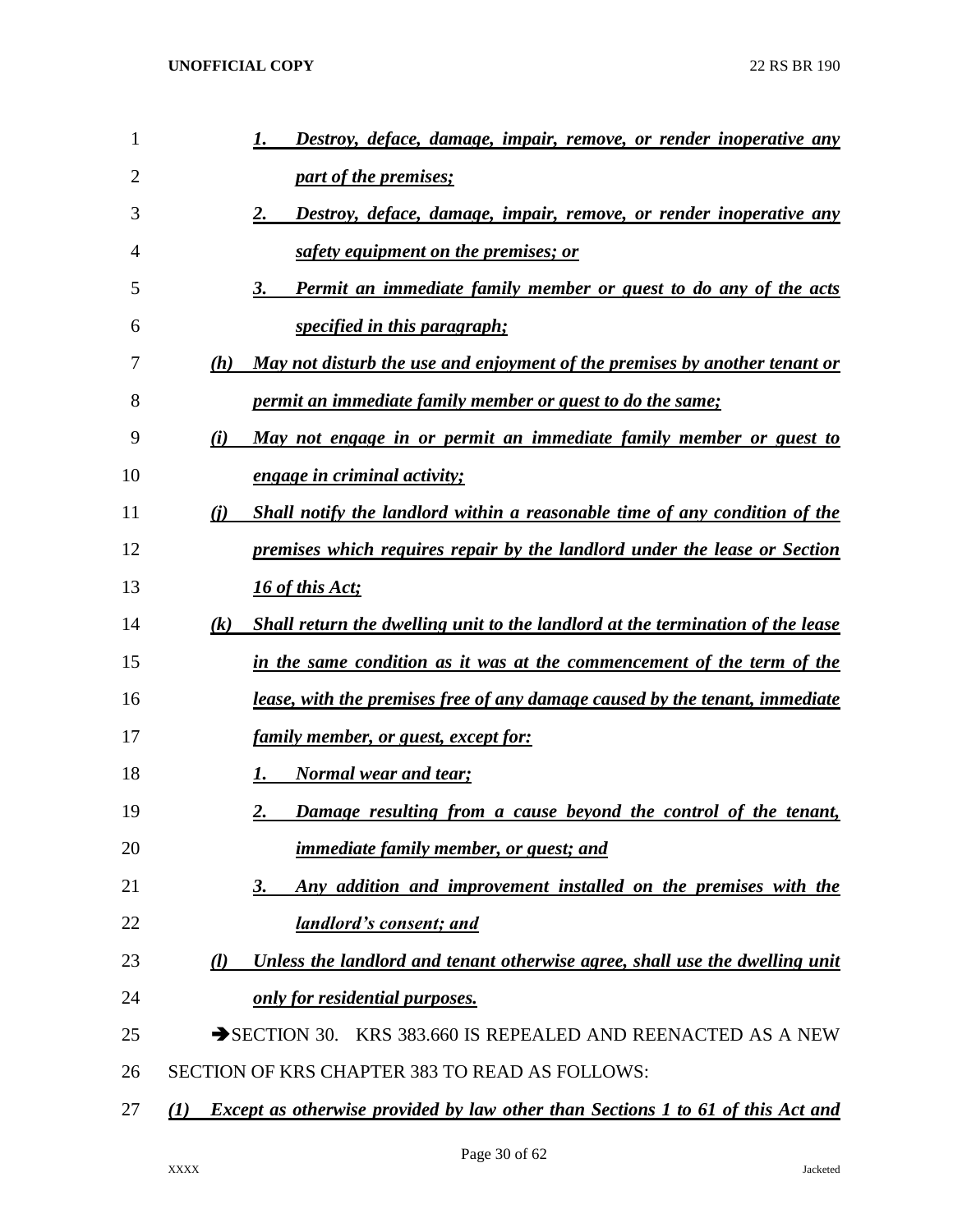| 1              | subject to subsection (2) of this section:                                                 |
|----------------|--------------------------------------------------------------------------------------------|
| $\overline{2}$ | A landlord may terminate a lease for nonpayment of rent when the rent is<br>(a)            |
| 3              | unpaid when due by giving the tenant notice in a record stating that if the                |
| 4              | <u>rent remains unpaid fourteen (14) days after the notice is given, the lease</u>         |
| 5              | shall terminate on expiration of the fourteen (14) day period or a later                   |
| 6              | specified date; or                                                                         |
| 7              | If there is a material noncompliance with a lease or Sections 1 to 61 of this<br>(b)       |
| 8              | Act by the tenant, other than nonpayment of rent, the landlord may give the                |
| 9              | tenant notice in a record specifying the act or omission constituting the                  |
| 10             | noncompliance and stating that if the noncompliance is not remedied not                    |
| 11             | later than fourteen (14) days after the landlord gives the notice, the lease               |
| 12             | shall terminate on a specified date which must be at least thirty (30) days                |
| 13             | <i>after the landlord gives the notice.</i>                                                |
| 14             | A landlord may terminate the lease without giving the tenant an opportunity to<br>(2)      |
| 15             | remedy a noncompliance by giving the tenant the notice described in subsection             |
| 16             | $(3)$ of this section if:                                                                  |
| 17             | The tenant failed to pay rent in a timely manner on at least two $(2)$<br>$\left(a\right)$ |
| 18             | occasions within the four (4) month period preceding the notice to                         |
| 19             | <i>terminate the lease;</i>                                                                |
| 20             | The tenant committed substantially the same act or omission for which<br>(b)               |
| 21             | notice under subsection $(1)(b)$ of this section was given within six $(6)$                |
| 22             | months preceding the latest noncompliance;                                                 |
| 23             | The noncompliance by the tenant, immediate family member, or guest poses<br>(c)            |
| 24             | an actual and imminent threat to the health or safety of any individual on                 |
| 25             | the premises or the landlord or landlord's agent; or                                       |
| 26             | Subject to subsection (5) of this section, the tenant, immediate family<br>(d)             |
| 27             | member, or guest has committed a criminal act.                                             |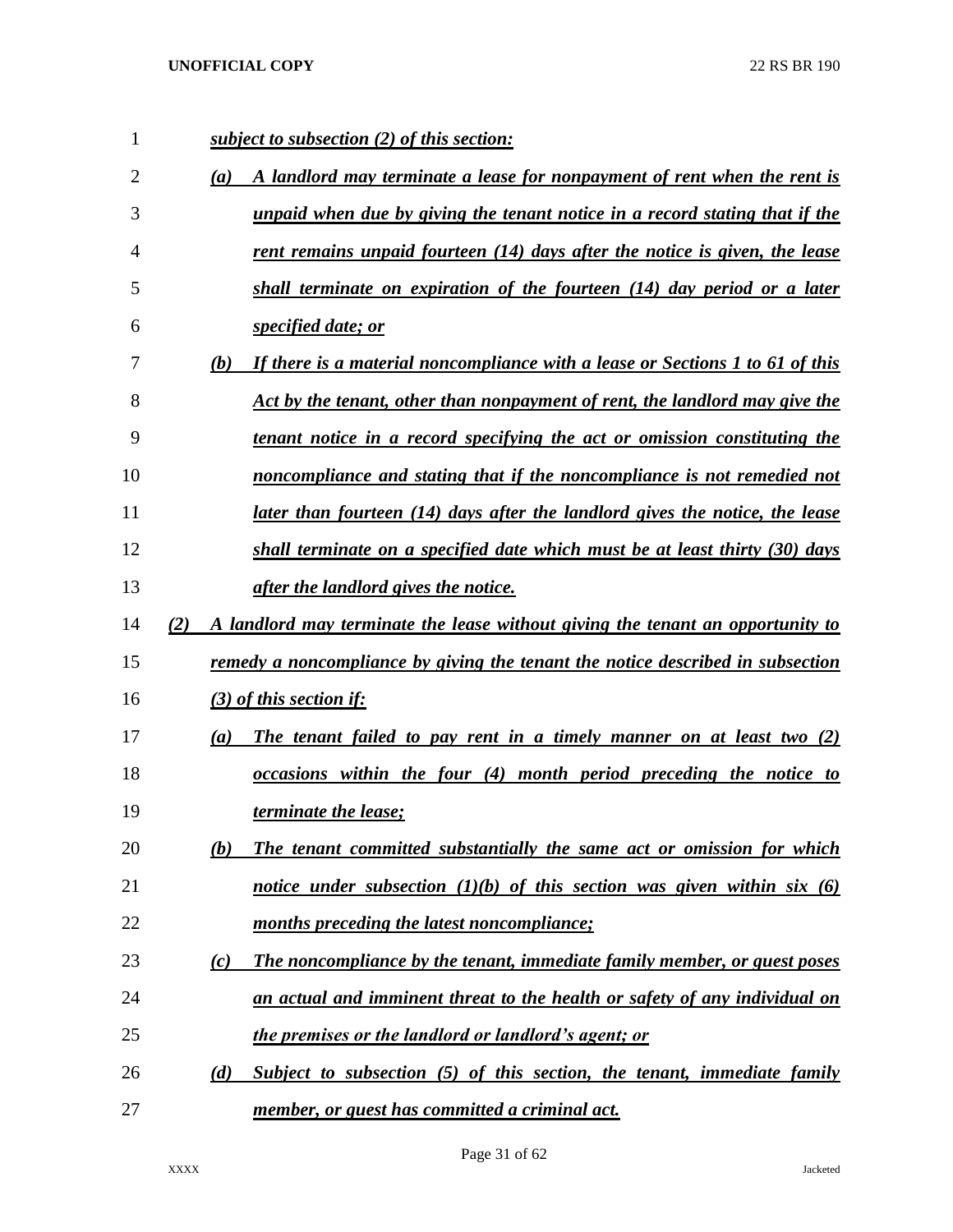| (3)              | Notice in a record terminating a lease under subsection (2) of this section must                |
|------------------|-------------------------------------------------------------------------------------------------|
|                  | specify the reason for the termination and state that:                                          |
|                  | For a termination under subsection (2)(a) or (b) of this section, the lease<br>$\left(a\right)$ |
|                  | shall terminate on a specified date, which must be at least fourteen $(14)$                     |
|                  | days after the landlord gave the notice; or                                                     |
|                  | For a termination under subsection (2)(c) or (d) of this section, the lease<br>(b)              |
|                  | shall terminate immediately or on a later specified date.                                       |
| (4)              | <b>Except as otherwise provided in Sections 1 to 61 of this Act, if a tenant fails to</b>       |
|                  | comply with Section 29 of this Act, the landlord may:                                           |
|                  | Obtain injunctive relief or specific performance; or<br>(a)                                     |
|                  | (b)<br><b>Regardless of whether the lease terminates as a result of the tenant's</b>            |
|                  | noncompliance, recover actual damages or liquidated damages as provided                         |
|                  | by the lease.                                                                                   |
| (5)              | A landlord shall not terminate a lease under subsection $(2)(d)$ of this section if             |
|                  | the criminal act was the act of an immediate family member or guest, and the                    |
|                  | tenant:                                                                                         |
|                  | Neither knew nor should have known the act was going to be committed;<br>$\left(a\right)$       |
|                  | and                                                                                             |
|                  | Took reasonable steps to ensure that there will not be a repeated criminal<br>(b)               |
|                  | act on the premises by the immediate family member or guest.                                    |
|                  | SECTION 31. KRS 383.675 IS REPEALED AND REENACTED AS A NEW                                      |
|                  | SECTION OF KRS CHAPTER 383 TO READ AS FOLLOWS:                                                  |
| $\mathcal{L}(I)$ | Subject to subsection (2) of this section, acceptance by a landlord of rent for two             |
|                  | (2) or more successive rental periods with knowledge of noncompliance by the                    |
|                  | <u>tenant with the lease or Sections 1 to 61 of this Act or acceptance by the landlord</u>      |
|                  | of the tenant's performance that varies from the terms of the lease or Sections 1               |
|                  | to 61 of this Act is a waiver of the landlord's right to terminate the lease for the            |
|                  |                                                                                                 |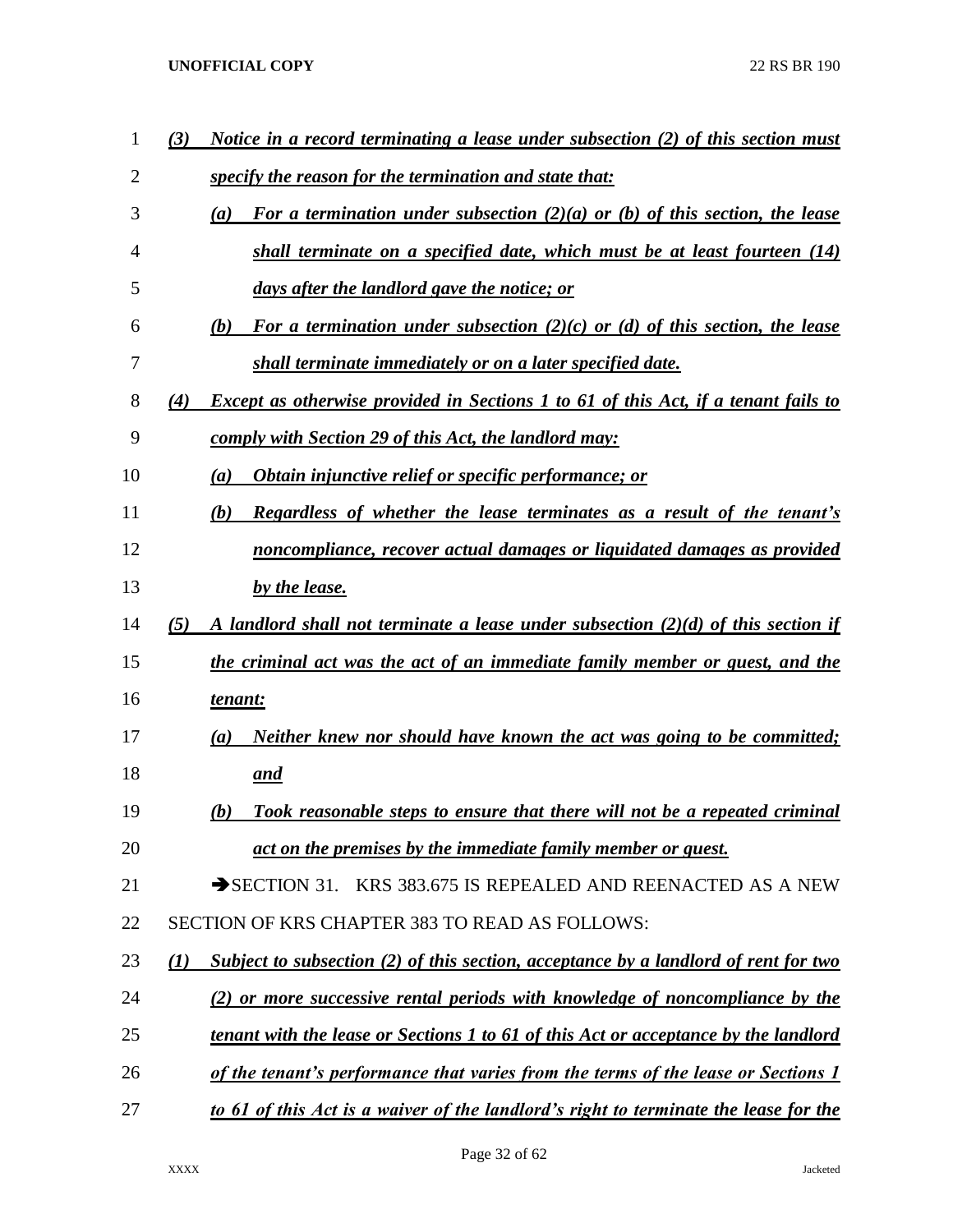| 1  | noncompliance, unless the landlord and tenant otherwise agree after the                    |
|----|--------------------------------------------------------------------------------------------|
| 2  | <i>noncompliance occurs.</i>                                                               |
| 3  | This section does not prevent a landlord or tenant from exercising a right under<br>(2)    |
| 4  | <b>Section 37 of this Act to terminate a periodic tenancy.</b>                             |
| 5  | SECTION 32. KRS 383.680 IS REPEALED AND REENACTED AS A NEW                                 |
| 6  | SECTION OF KRS CHAPTER 383 TO READ AS FOLLOWS:                                             |
| 7  | Distraint for rent is abolished.<br>(I)                                                    |
| 8  | A landlord shall not create, perfect, or enforce a lien or security interest on a<br>(2)   |
| 9  | tenant's tangible personal property to secure the tenant's performance under the           |
| 10 | lease or Sections 1 to 61 of this Act. This subsection does not apply to a lien or         |
| 11 | security interest created or perfected before the effective date of this Act.              |
| 12 | SECTION 33. KRS 383.670 IS REPEALED AND REENACTED AS A NEW                                 |
| 13 | <b>SECTION OF KRS CHAPTER 383 TO READ AS FOLLOWS:</b>                                      |
| 14 | In this section, "reasonable efforts" means steps a landlord would take to rent a<br>(1)   |
| 15 | dwelling unit if the unit is vacated at the end of a term, including showing the           |
| 16 | unit to a prospective tenant or advertising the availability of the unit.                  |
| 17 | A tenant abandons a dwelling unit if:<br>(2)                                               |
| 18 | The tenant delivers possession of the unit to the landlord before the end of<br>(a)        |
| 19 | the term by returning the keys or other means of access or otherwise                       |
| 20 | notifies the landlord the unit has been vacated; or                                        |
| 21 | <b>Rent that is due was not paid for at least five (5) days and the tenant has:</b><br>(b) |
| 22 | Vacated the unit by removing substantially all of the tenant's personal<br>1.              |
| 23 | property from the unit and the premises; and                                               |
| 24 | Caused the termination of an essential service or otherwise indicated<br><u>2.</u>         |
| 25 | by words or conduct that the tenant has no intention to return to the                      |
| 26 | unit.                                                                                      |
| 27 | If a tenant abandons the dwelling unit before the end of the term of the lease, the<br>(3) |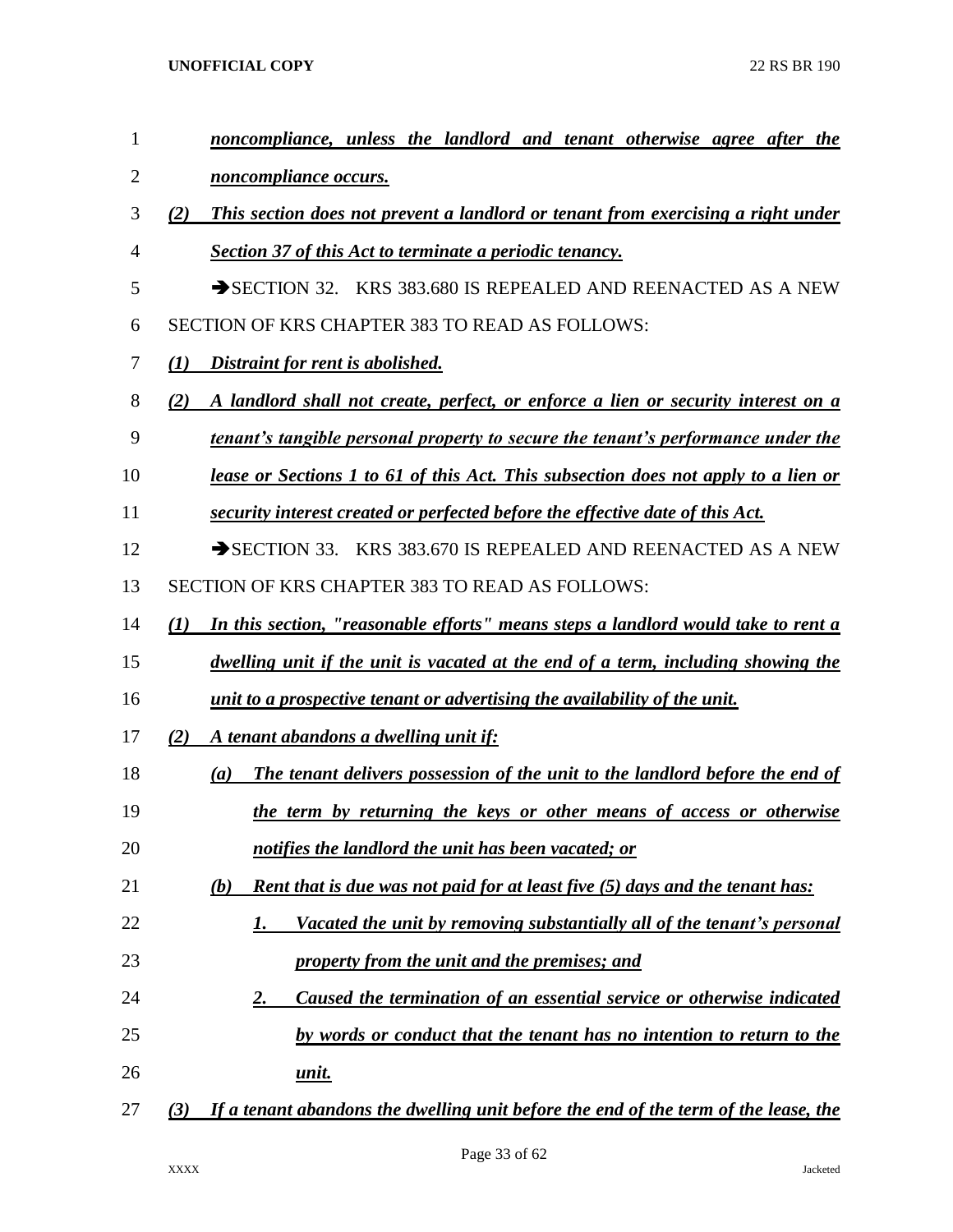| $\mathbf{1}$ | landlord may recover possession of the unit without a court order and may:               |
|--------------|------------------------------------------------------------------------------------------|
| 2            | Accept the tenant's abandonment of the unit by notice in a record given to<br>(a)        |
| 3            | the tenant, in which case:                                                               |
| 4            | <b>The lease terminates on the date of abandonment;</b>                                  |
| 5            | 2.<br>The landlord and tenant are liable to each other under the lease only              |
| 6            | for a noncompliance with the lease or Sections 1 to 61 of this Act                       |
| 7            | which occurred before the lease terminates; and                                          |
| 8            | The landlord shall return any security deposit and unearned rent to<br>3.                |
| 9            | which the tenant is entitled under Section 59 of this Act; or                            |
| 10           | (b)<br><b>Treat the abandonment as wrongful.</b>                                         |
| 11           | (4)<br>If a landlord treats abandonment of a dwelling unit as wrongful under subsection  |
| 12           | $(3)(b)$ of this section, the tenant remains liable under the lease and the landlord     |
| 13           | has a duty to mitigate by making a reasonable effort to rent the unit, subject to        |
| 14           | <i>the following rules:</i>                                                              |
| 15           | <u>The landlord's duty to mitigate does not take priority over the landlord's</u><br>(a) |
| 16           | right to lease first any other dwelling unit the landlord has available to               |
| 17           | <u>lease;</u>                                                                            |
| 18           | If the landlord leases the abandoned unit to another person for a term<br>(b)            |
| 19           | beginning before the expiration of the term of the lease of the abandoning               |
| 20           | tenant, the lease terminates as of the date of the new tenancy and the                   |
| 21           | <u>landlord may recover actual damages from the abandoning tenant;</u>                   |
| 22           | If the landlord makes a reasonable effort to lease the abandoning tenant's<br>(c)        |
| 23           | <u>unit but is unable to lease it or is able to lease it only for an amount less</u>     |
| 24           | than the rent payable by the abandoning tenant, the landlord may recover                 |
| 25           | <i><u>actual damages from the abandoning tenant;</u></i>                                 |
| 26           | If the landlord fails to make a reasonable effort to lease the abandoning<br>(d)         |
| 27           | <u>tenant's unit, the lease terminates as of the date of abandonment, and the</u>        |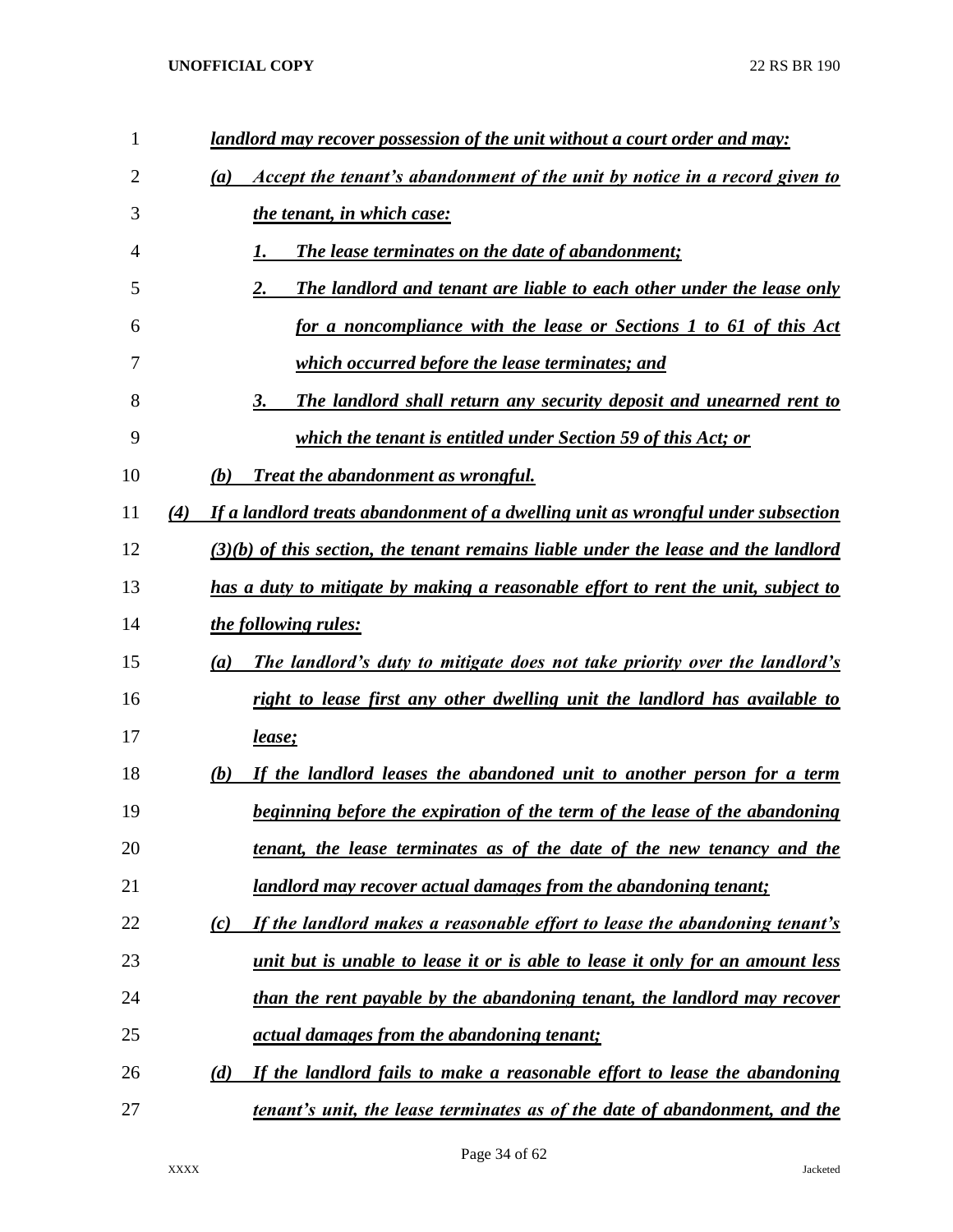| 1  | landlord and tenant are liable to each other under the lease or Sections 1 to            |
|----|------------------------------------------------------------------------------------------|
| 2  | 61 of this Act only for a noncompliance with the lease or Sections 1 to 61 of            |
| 3  | this Act which occurred before the date of abandonment; and                              |
| 4  | After deducting the landlord's actual damages, the landlord shall return<br>(e)          |
| 5  | any security deposit and unearned rent to which the tenant is entitled under             |
| 6  | Section 59 of this Act.                                                                  |
| 7  | SECTION 34. KRS 383.690 IS REPEALED AND REENACTED AS A NEW                               |
| 8  | SECTION OF KRS CHAPTER 383 TO READ AS FOLLOWS:                                           |
| 9  | <b>Except as otherwise provided in Section 33 of this Act, a landlord:</b>               |
| 10 | May not recover or take possession of a dwelling unit by an act of self-help,<br>(I)     |
| 11 | including willful interruption or causing the willful interruption of an essential       |
| 12 | service to the unit; and                                                                 |
| 13 | May recover possession of a dwelling unit following termination of a lease only<br>(2)   |
| 14 | through an action permitted by law other than Sections 1 to 61 this Act.                 |
| 15 | SECTION 35. KRS 383.615 IS REPEALED AND REENACTED AS A NEW                               |
| 16 | SECTION OF KRS CHAPTER 383 TO READ AS FOLLOWS:                                           |
| 17 | Except as otherwise provided in this section, a landlord may not enter a dwelling<br>(1) |
| 18 | unit unless:                                                                             |
| 19 | Entry is permitted by the lease or the tenant otherwise agrees;<br>$\left(a\right)$      |
| 20 | <b>Entry is under a court order;</b><br>(b)                                              |
| 21 | The tenant has abandoned the unit under Section 33 of this Act; or<br>(c)                |
| 22 | Permitted by law other than Sections 1 to 61 of this Act.<br>(d)                         |
| 23 | A tenant shall not unreasonably withhold consent for the landlord to enter the<br>(2)    |
| 24 | dwelling unit to:                                                                        |
| 25 | <b>Inspect the unit;</b><br>$\left(a\right)$                                             |
| 26 | Make a necessary or agreed-to repair, alteration, or improvement;<br>(b)                 |
| 27 | Supply a necessary or agreed-to service; or<br>(c)                                       |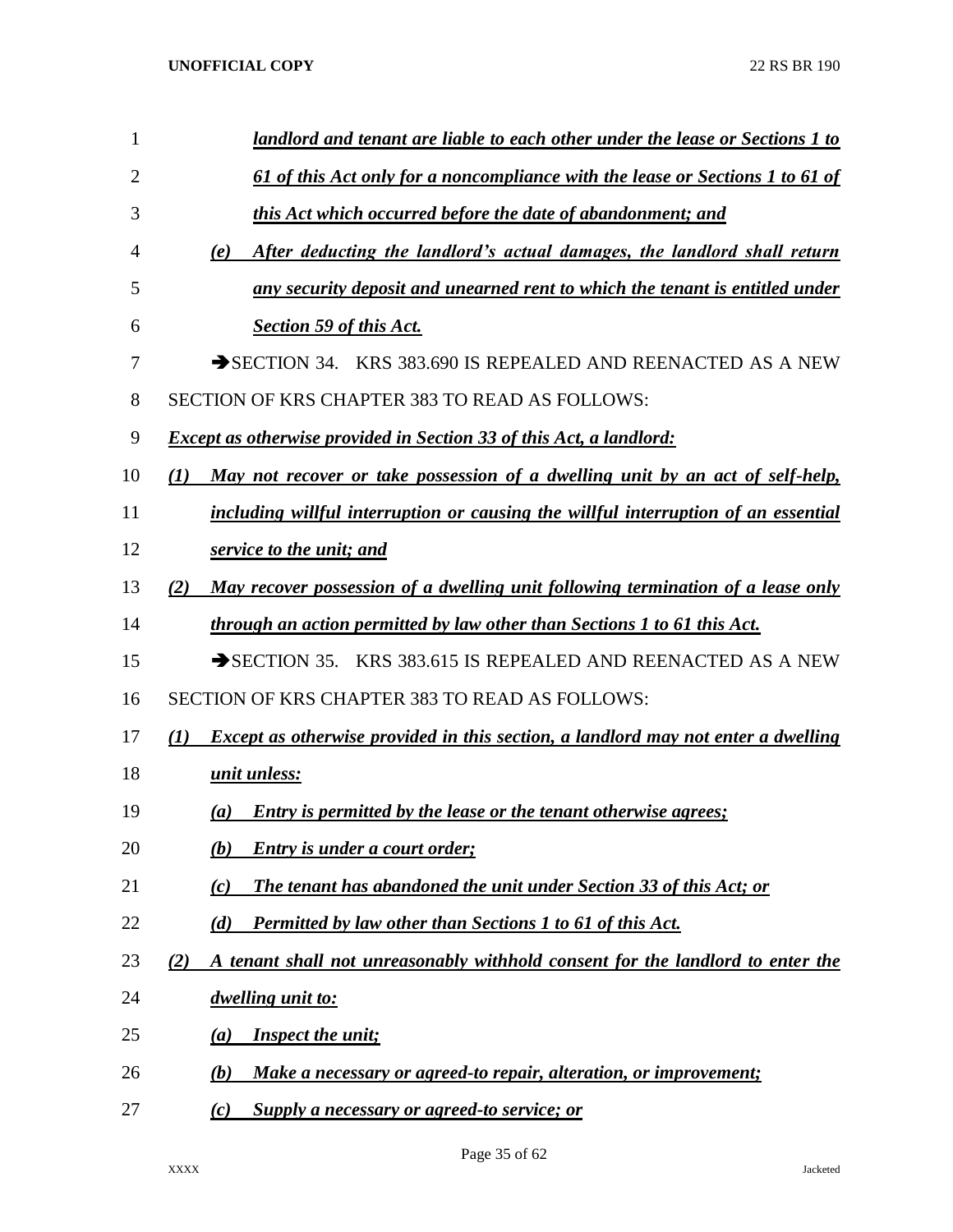| 1  | (d)<br>Exhibit the unit to a prospective or actual purchaser, mortgagee, tenant,                        |
|----|---------------------------------------------------------------------------------------------------------|
| 2  | worker, or contractor or a public official responsible for enforcing a                                  |
| 3  | building, housing, fire, or health code or other law.                                                   |
| 4  | <b>Except as otherwise provided in subsection (4) or (5) of this section, a landlord</b><br>(3)         |
| 5  | may enter a dwelling unit only at a reasonable time and with the tenant's consent                       |
| 6  | and shall give the tenant at least twenty-four (24) hours' notice of the intent to                      |
| 7  | enter the unit.                                                                                         |
| 8  | For routine maintenance or pest control, a landlord may enter the dwelling unit<br>(4)                  |
| 9  | without the tenant's consent if the landlord gives the tenant:                                          |
| 10 | At least seventy-two (72) hours' notice of the intent to enter the unit; or<br>(a)                      |
| 11 | A fixed schedule for maintenance or pest control at least seventy-two (72)<br>(b)                       |
| 12 | <b>hours before the first scheduled entry into the unit.</b>                                            |
| 13 | (5)<br>In an emergency or when maintenance or repairs are being made at a tenant's                      |
| 14 | request, the landlord may enter the dwelling unit without the tenant's consent if                       |
| 15 | <u>the landlord gives notice that is reasonable under the circumstances. If the</u>                     |
| 16 | <u>landlord enters the unit when the tenant is not present and notice was not given,</u>                |
| 17 | the landlord shall leave notice of the entry in a conspicuous place in the unit                         |
| 18 | stating the fact of entry, the date and time of entry, and the reason for the entry.                    |
| 19 | When notice is given under this section before the landlord enters the unit, the<br>(6)                 |
| 20 | notice must state the intended purpose for the entry and the date and a                                 |
| 21 | reasonable period during which the landlord anticipates making the entry.                               |
| 22 | A landlord shall not abuse the right under this section to enter a tenant's<br>(7)                      |
| 23 | <i>dwelling unit or use the right to harass the tenant.</i>                                             |
| 24 | SECTION 36. KRS 383.700 IS REPEALED AND REENACTED AS A NEW                                              |
| 25 | SECTION OF KRS CHAPTER 383 TO READ AS FOLLOWS:                                                          |
| 26 | If a tenant unreasonably refuses to allow the landlord access to the dwelling unit,<br>$\mathcal{L}(I)$ |
| 27 | the landlord may recover actual damages or one (1) month's periodic rent,                               |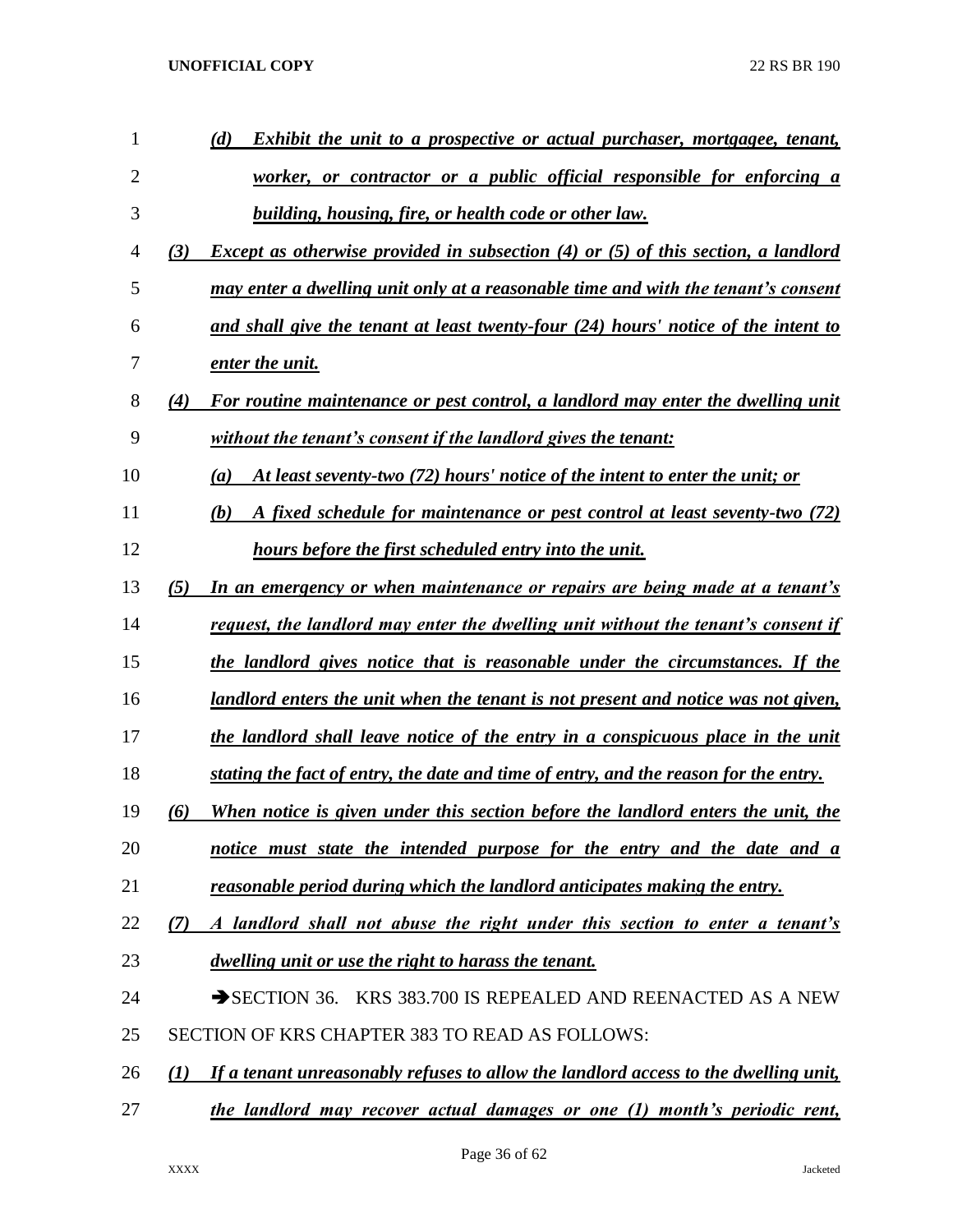| 1  | <i>whichever is greater, and:</i>                                                                 |
|----|---------------------------------------------------------------------------------------------------|
| 2  | The court may compel the tenant to grant the landlord access to the unit; or<br>(a)               |
| 3  | (b)<br>The landlord may terminate the lease by giving the tenant notice in a record               |
| 4  | stating that if the tenant fails to grant the landlord access to the unit not                     |
| 5  | later than fourteen (14) days after the notice, the lease shall terminate on                      |
| 6  | expiration of the fourteen (14) day period or on a later specified date.                          |
| 7  | If a landlord unlawfully enters a tenant's dwelling unit, lawfully enters but in an<br>(2)        |
| 8  | unreasonable manner, or makes repeated demands to enter that are otherwise                        |
| 9  | lawful but have the effect of harassing the tenant, the tenant may recover actual                 |
| 10 | <u>damages or one (1) month's periodic rent, whichever is greater, and:</u>                       |
| 11 | Seek injunctive relief to prevent the recurrence of the conduct; or<br>(a)                        |
| 12 | <b>Terminate the lease by giving the landlord notice in a record that the lease</b><br>(b)        |
| 13 | shall terminate immediately or on a later specified date which is not later                       |
| 14 | <u>than thirty (30) days after notice is given.</u>                                               |
| 15 | $\rightarrow$ SECTION 37. KRS 383.695 IS REPEALED AND REENACTED AS A NEW                          |
| 16 | SECTION OF KRS CHAPTER 383 TO READ AS FOLLOWS:                                                    |
| 17 | $\mathcal{L}(I)$<br>A periodic tenancy continues until the landlord or tenant gives the other the |
| 18 | notice under subsection (2) of this section.                                                      |
| 19 | (2)<br><b>Except as otherwise provided in Sections 1 to 61 of this Act, a landlord or tenant</b>  |
| 20 | <u>may terminate a periodic tenancy:</u>                                                          |
| 21 | For week to week, by giving the other at least five (5) days' notice in a<br>(a)                  |
| 22 | <u>record of the party's intent to terminate the tenancy on a specified date; and</u>             |
| 23 | For month to month, by giving the other at least one (1) month's notice in a<br>(b)               |
| 24 | record of the party's intent to terminate the tenancy at the end of the                           |
| 25 | <u>monthly period.</u>                                                                            |
| 26 | SECTION 38. KRS 383.685 IS REPEALED AND REENACTED AS A NEW                                        |
| 27 | SECTION OF KRS CHAPTER 383 TO READ AS FOLLOWS:                                                    |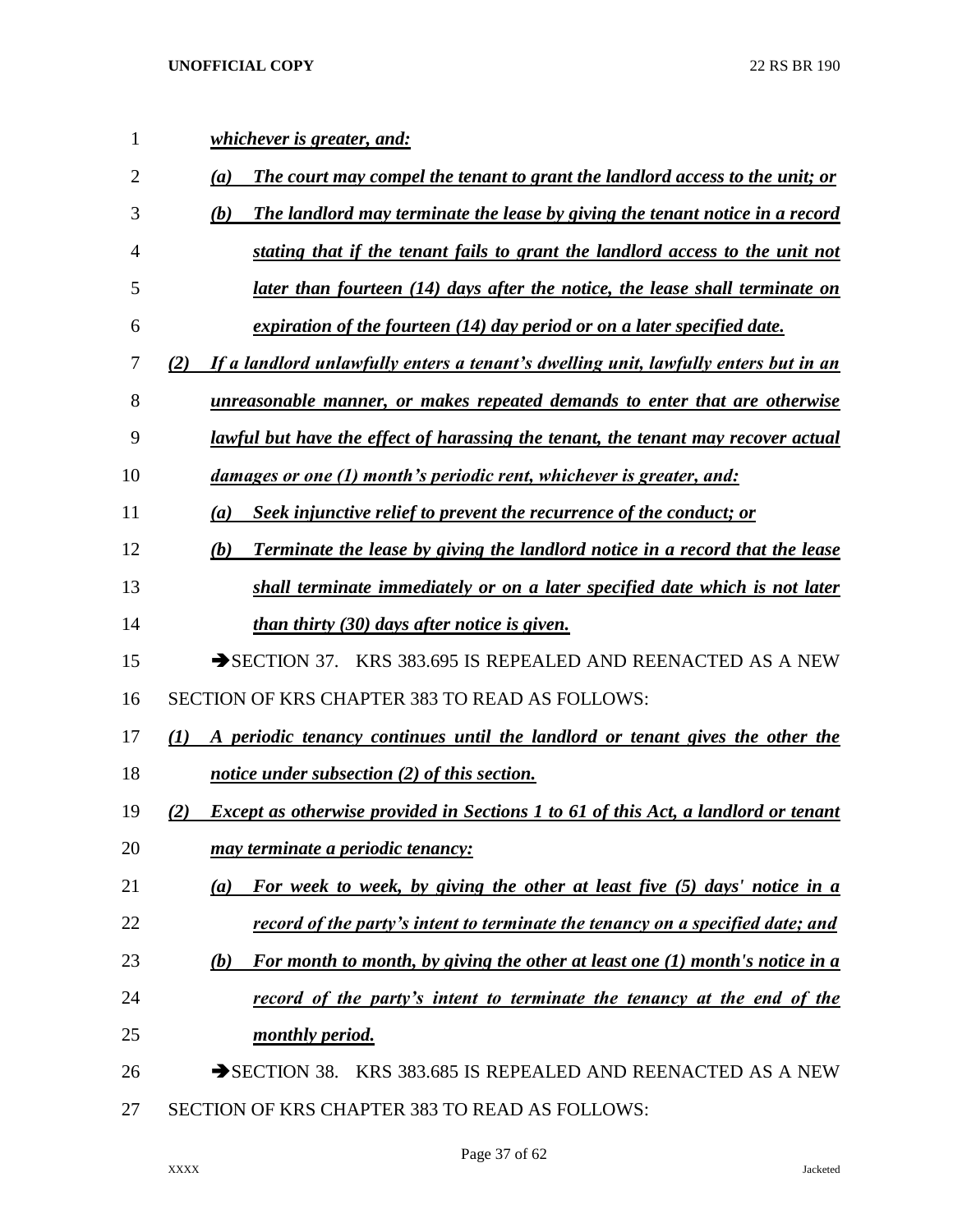| 1              |     | <b>Except as otherwise provided in subsection (2) of this section and subsection</b>       |
|----------------|-----|--------------------------------------------------------------------------------------------|
| $\overline{2}$ |     | $(1)(b)$ 2. of Section 24 of this Act, if a tenant remains in possession without the       |
| 3              |     | landlord's consent after expiration of a tenancy for a fixed term or termination of        |
| 4              |     | a periodic tenancy, the landlord may bring an action for possession. If the                |
| 5              |     | tenant's holdover is willful, the landlord may recover three (3) times the periodic        |
| 6              |     | rent or three (3) times the actual damages, whichever is greater.                          |
| 7              | (2) | Unless a landlord and tenant otherwise agree in a record, if the tenant remains in         |
| 8              |     | possession with the landlord's consent after expiration of a tenancy for a fixed           |
| 9              |     | term, a periodic tenancy for month to month arises under the same terms as the             |
| 10             |     | expired lease.                                                                             |
| 11             |     | $\rightarrow$ SECTION 39.<br>A NEW SECTION OF KRS CHAPTER 383 IS CREATED TO                |
| 12             |     | <b>READ AS FOLLOWS:</b>                                                                    |
| 13             | (1) | If a sole tenant under a lease dies before the end of a tenancy for a fixed term or        |
| 14             |     | a periodic tenancy, the tenant's surviving spouse, partner in a civil union, or            |
| 15             |     | domestic partner who resides in the dwelling unit may assume the lease by giving           |
| 16             |     | the landlord notice in a record not later than twenty (20) days after the tenant's         |
| 17             |     | death stating the intent of the spouse or partner to assume the lease. On                  |
| 18             |     | assuming the lease, the spouse or partner becomes the tenant under the lease.              |
| 19             | (2) | Except as otherwise provided in this section or law other than Sections 1 to 61 of         |
| 20             |     | this Act, a landlord or tenant representative may terminate the lease of a deceased        |
| 21             |     | tenant by giving to the other and to a surviving spouse, partner in a civil union,         |
| 22             |     | or domestic partner of the tenant who resides in the dwelling unit notice in a             |
| 23             |     | <u>record. The notice must state the lease shall terminate on a specified date, which</u>  |
| 24             |     | must be at least thirty (30) days after the notice in the case of a tenancy for a          |
| 25             |     | <u>fixed term or a specified date consistent with subsection (2) of Section 37 of this</u> |
| 26             |     | Act in the case of a periodic tenancy. Notice sent to a surviving spouse or partner        |
| 27             |     | <u>must also state that the surviving spouse or partner has twenty (20) days after</u>     |

Page 38 of 62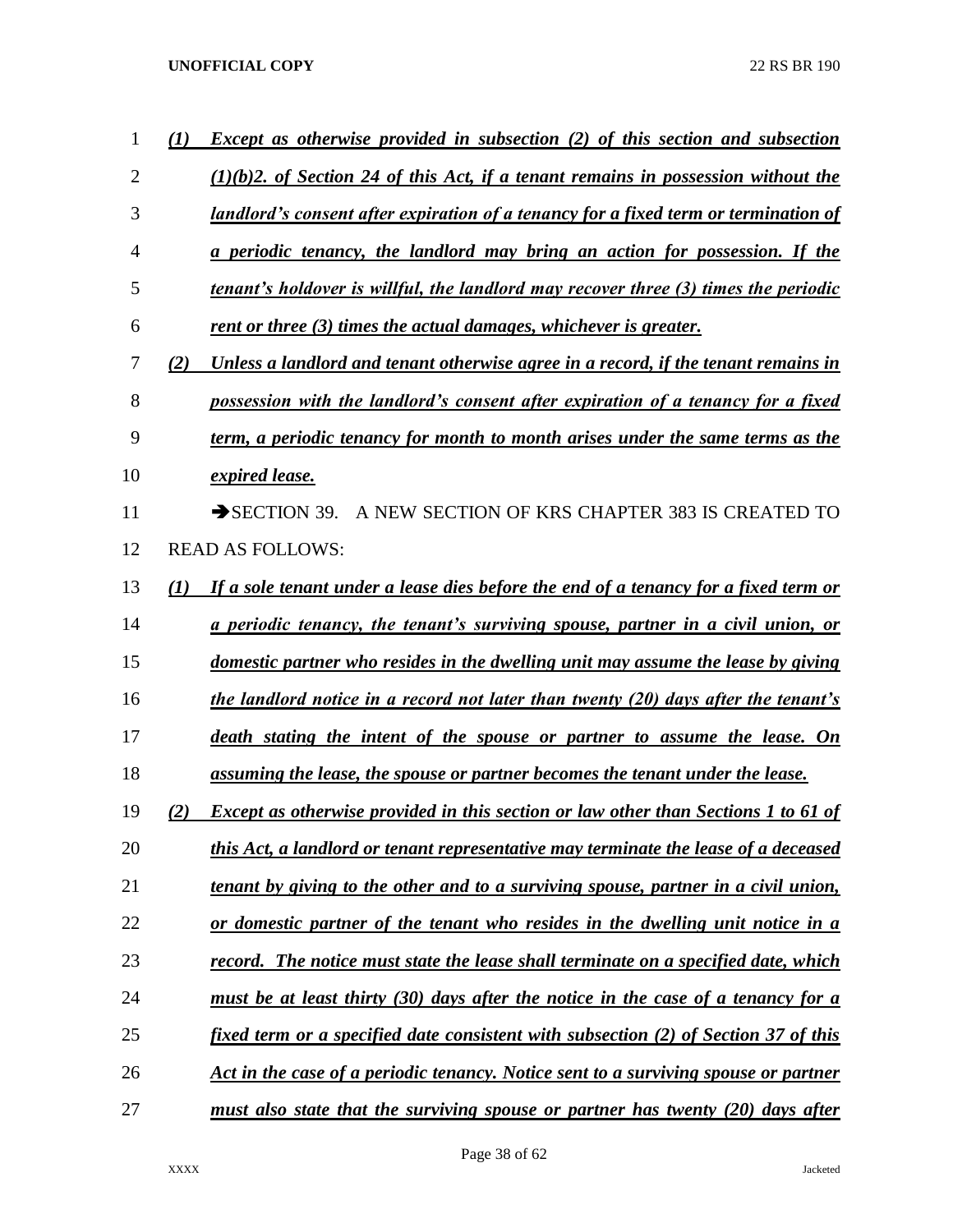| 1              | receipt of the notice to assume the lease. If the spouse or partner assumes the                      |
|----------------|------------------------------------------------------------------------------------------------------|
| $\overline{2}$ | <u>lease, the spouse or partner becomes the tenant under the lease.</u>                              |
| 3              | If a deceased tenant is survived by a spouse, or partner in a civil union, or<br>(3)                 |
| $\overline{4}$ | domestic partner who resides in the dwelling unit, notice to terminate a lease                       |
| 5              | under subsection $(2)$ of this section shall not be given before the time specified in               |
| 6              | subsection $(1)$ of this section expires.                                                            |
| 7              | (4)<br>If a landlord is unable to contact a deceased tenant's surviving spouse, partner in           |
| 8              | a civil union, or domestic partner who resides in the dwelling unit or tenant                        |
| 9              | representative for the purpose of terminating the lease under subsection (2) of                      |
| 10             | this section, the landlord may terminate the lease without notice if rent that was                   |
| 11             | <u>due was not paid for at least twenty-five (25) days.</u>                                          |
| 12             | $\rightarrow$ SECTION 40. KRS 383.705 IS REPEALED AND REENACTED AS A NEW                             |
| 13             | <b>SECTION OF KRS CHAPTER 383 TO READ AS FOLLOWS:</b>                                                |
| 14             | A landlord may not engage in conduct described in subsection (2) of this section<br>$\mathcal{L}(I)$ |
| 15             | <i>if the landlord's purpose is to retaliate against a tenant that:</i>                              |
| 16             | <u>Complained to a governmental agency responsible for enforcement of a</u><br>(a)                   |
| 17             | building, housing, fire, or health code or other law, alleging a violation                           |
| 18             | applicable to the premises materially affecting the health or safety of the                          |
| 19             | <u>tenant or immediate family member;</u>                                                            |
| 20             | <u>Complained to a governmental agency responsible for enforcement of laws</u><br>(b)                |
| 21             | prohibiting discrimination in rental housing;                                                        |
| 22             | Complained to the landlord of noncompliance with the lease or Section 16<br>(c)                      |
| 23             | of this Act;                                                                                         |
| 24             | Organized or became a member of a tenant's union or similar organization;<br>(d)                     |
| 25             | <b>Exercised or attempted to exercise a right or remedy under the lease,</b><br>(e)                  |
| 26             | <b>Sections 1 to 61 of this Act, or law other than Sections 1 to 61 of this Act; or</b>              |
| 27             | Pursued an action or administrative remedy against the landlord or testified<br>(f)                  |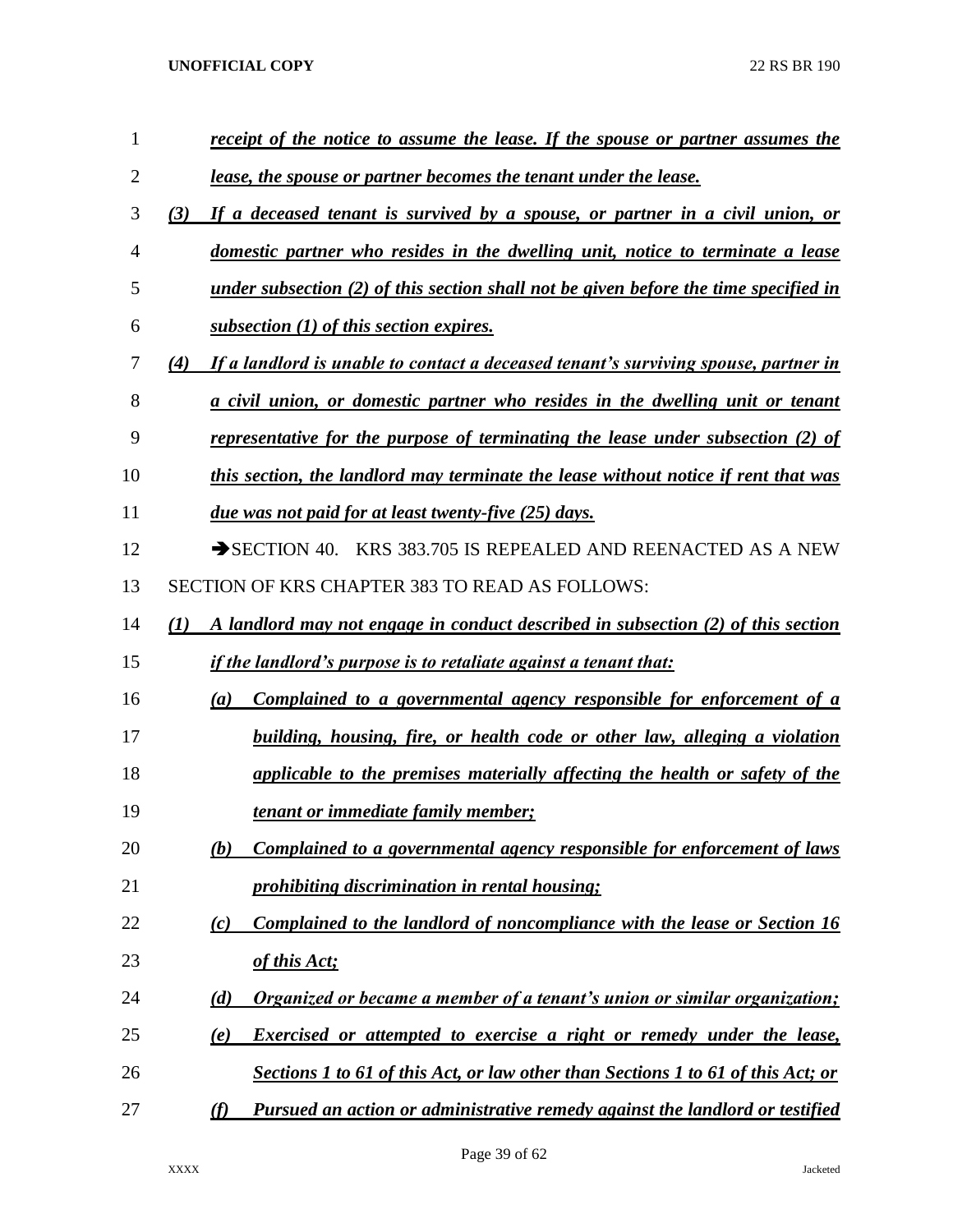| $\mathbf{1}$ |     |     | against the landlord in court or an administrative proceeding.                      |
|--------------|-----|-----|-------------------------------------------------------------------------------------|
| 2            | (2) |     | Conduct that may be retaliatory under subsection (1) of this section includes       |
| 3            |     |     | doing or threatening to do any of the following:                                    |
| 4            |     | (a) | <b>Increasing the rent or fees;</b>                                                 |
| 5            |     | (b) | Decreasing services, increasing the tenant's obligations, imposing different        |
| 6            |     |     | rules on, or selectively enforcing the landlord's rules against, the tenant or      |
| 7            |     |     | <i>immediate family member, or otherwise materially altering the terms of the</i>   |
| 8            |     |     | <u>lease;</u>                                                                       |
| 9            |     | (c) | Bringing an action for possession on a ground other than nonpayment of              |
| 10           |     |     | rent;                                                                               |
| 11           |     | (d) | Refusing to renew a tenancy for a fixed term under a lease containing a             |
| 12           |     |     | renewal option that is exercisable by the tenant without negotiation with the       |
| 13           |     |     | <u>landlord, for any period after the lease would otherwise terminate;</u>          |
| 14           |     | (e) | <b>Terminating a periodic tenancy; or</b>                                           |
| 15           |     | (f) | Committing a criminal act against the tenant, immediate family member, or           |
| 16           |     |     | guest.                                                                              |
| 17           | (3) |     | A landlord is not liable for retaliation under subsection (1) of this section if:   |
| 18           |     | (a) | The violation of which the tenant complained under subsection $(1)(a)$ or $(b)$     |
| 19           |     |     | of this section was caused primarily by the tenant, immediate family                |
| 20           |     |     | member, or guest;                                                                   |
| 21           |     | (b) | The tenant's conduct described in subsection (1) of this section was in an          |
| 22           |     |     | unreasonable manner or at an unreasonable time or was repeated in a                 |
| 23           |     |     | manner harassing the landlord;                                                      |
| 24           |     | (c) | The tenant was in default in the payment of rent at the time notice of the          |
| 25           |     |     | <u>action described in subsection <math>(2)(c)</math> of this section was sent;</u> |
| 26           |     | (d) | The tenant, immediate family member, or guest engaged in conduct that               |
| 27           |     |     | <i>threatened the health or safety of another tenant on the premises;</i>           |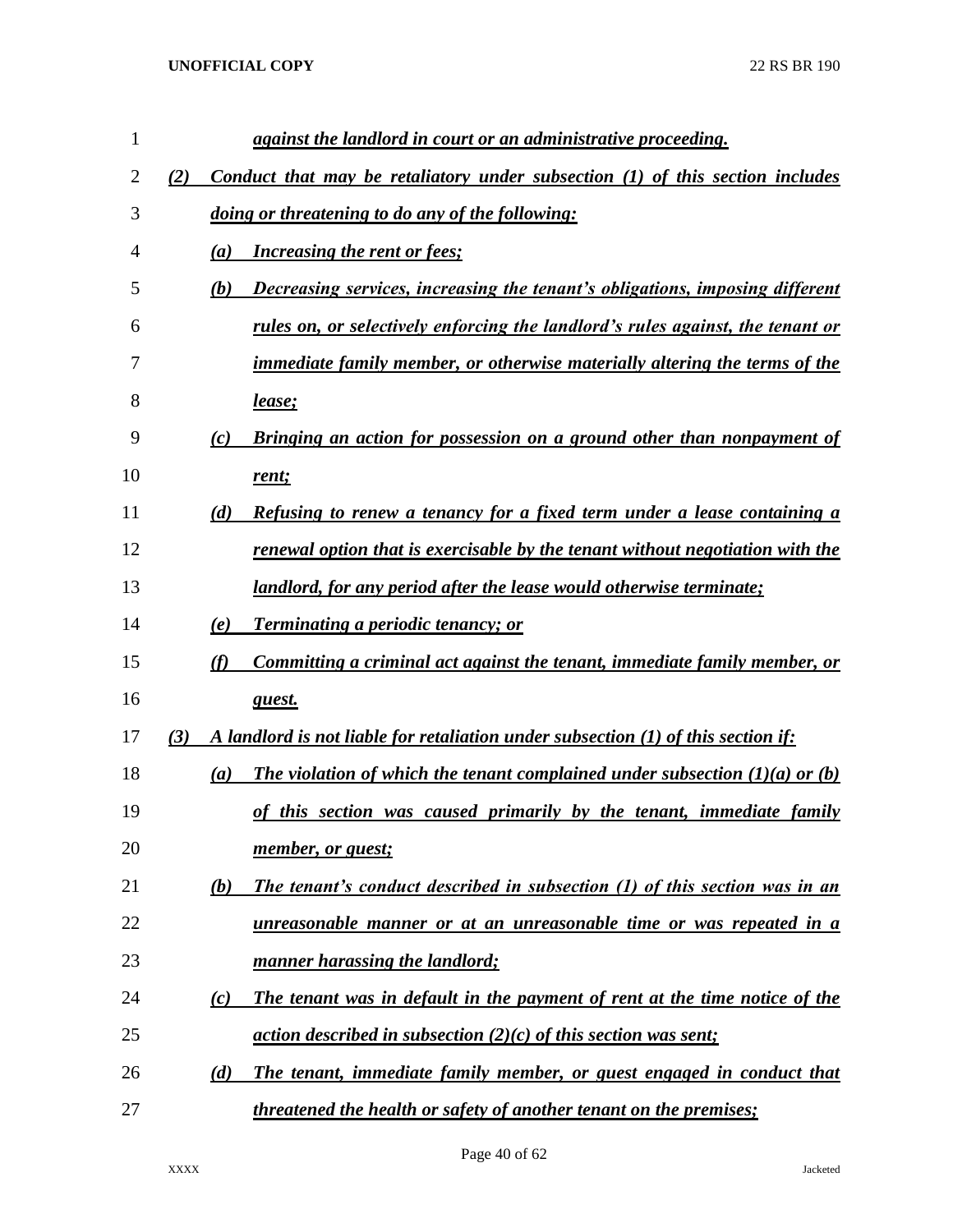| 1  | The tenant, immediate family member, or guest engaged in a criminal act;<br>(e)                            |
|----|------------------------------------------------------------------------------------------------------------|
| 2  | (f)<br>The landlord is seeking to recover possession based on a notice to terminate                        |
| 3  | the lease and the notice was given to the tenant before the tenant engaged in                              |
| 4  | conduct described in subsection (1) of this section; or                                                    |
| 5  | The landlord is complying or complied with a building, housing, fire, or<br>$\left( \mathbf{g} \right)$    |
| 6  | health code or other law by making a required repair, alteration,                                          |
| 7  | <u>remodeling, or demolition that effectively deprives the tenant of the use and</u>                       |
| 8  | enjoyment of the premises.                                                                                 |
| 9  | A NEW SECTION OF KRS CHAPTER 383 IS CREATED TO<br>$\rightarrow$ SECTION 41.                                |
| 10 | <b>READ AS FOLLOWS:</b>                                                                                    |
| 11 | If a landlord's purpose for engaging in conduct described in subsection (2) of<br>(I)                      |
| 12 | Section 40 of this Act is to retaliate against the tenant for conduct described in                         |
| 13 | subsection (1) of Section 40 of this Act:                                                                  |
| 14 | The tenant has a defense against an action for possession, may recover<br>$\left(a\right)$                 |
| 15 | possession, or may terminate the lease; and                                                                |
| 16 | The tenant may recover three (3) times the periodic rent or three (3) times<br>(b)                         |
| 17 | the actual damages, whichever is greater.                                                                  |
| 18 | If a tenant terminates a lease under subsection $(1)$ of this section, the landlord<br>(2)                 |
| 19 | shall return any security deposit and unearned rent to which the tenant is entitled                        |
| 20 | <u>under Section 59 of this Act.</u>                                                                       |
| 21 | A tenant's exercise of a right under this section does not release the landlord<br>(2)                     |
| 22 | from liability under Section 21 of this Act.                                                               |
| 23 | A NEW SECTION OF KRS CHAPTER 383 IS CREATED TO<br>$\rightarrow$ SECTION 42.                                |
| 24 | <b>READ AS FOLLOWS:</b>                                                                                    |
| 25 | <b>Except as otherwise provided in subsection (2) of this section, evidence that a</b><br>$\mathcal{L}(I)$ |
| 26 | <u>tenant engaged in conduct described in subsection (1) of Section 40 of this Act</u>                     |
| 27 | within six (6) months before the landlord's alleged retaliatory conduct creates a                          |

Page 41 of 62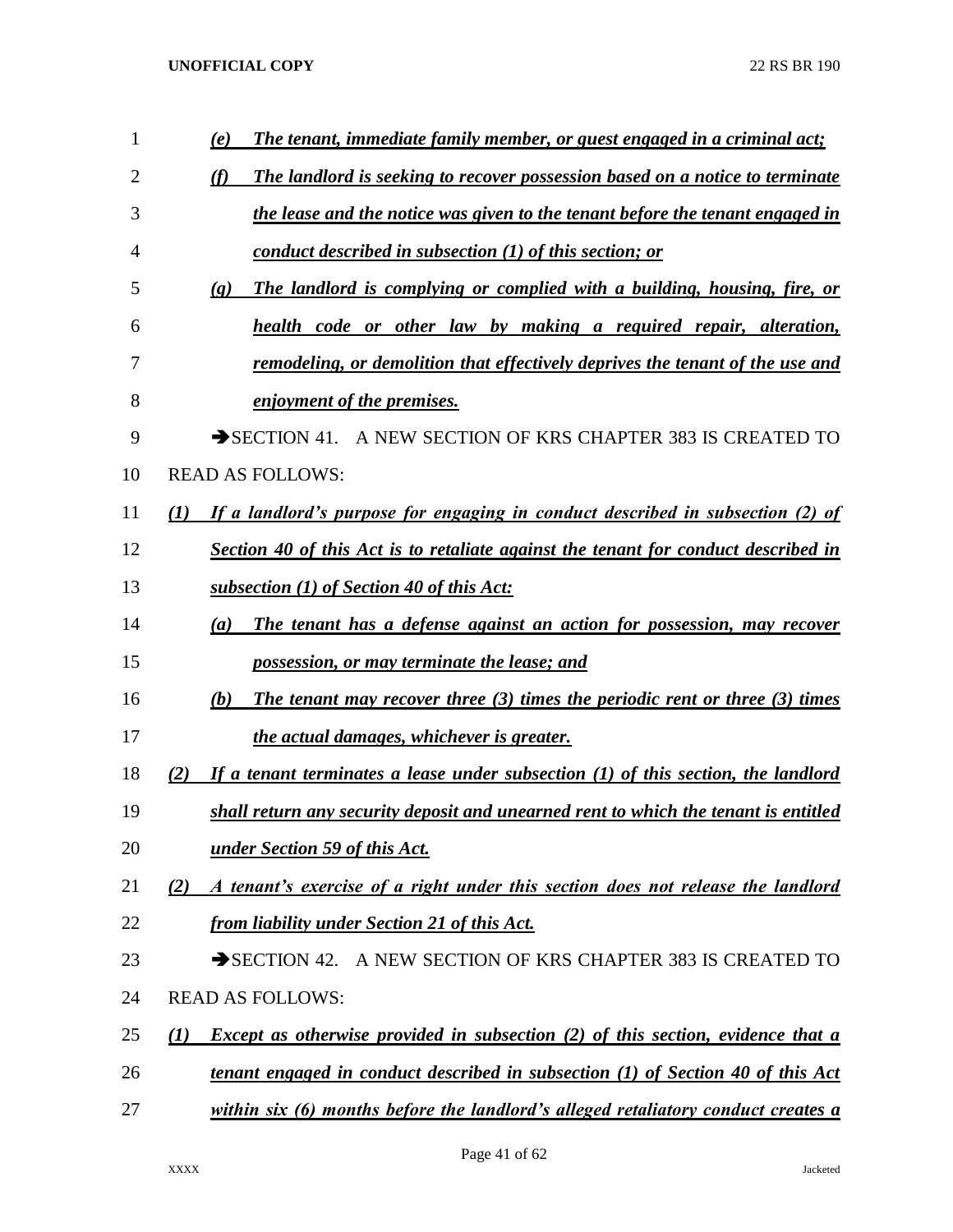| 1              | rebuttable presumption that the purpose of the landlord's conduct was                      |
|----------------|--------------------------------------------------------------------------------------------|
| $\overline{2}$ | retaliation.                                                                               |
| 3              | (2)<br>A presumption does not arise under subsection (1) of this section if the tenant     |
| $\overline{4}$ | engaged in conduct described in subsection (1) of Section 40 of this Act after the         |
| 5              | landlord gave the tenant notice of the landlord's intent to engage in conduct              |
| 6              | described in subsection $(1)(a)$ to (e) of Section 40 of this Act.                         |
| 7              | (3)<br>A landlord may rebut a presumption under subsection (1) of this section by a        |
| 8              | preponderance of evidence showing that the landlord had sufficient justification           |
| 9              | for engaging in the conduct that created the presumption and would have                    |
| 10             | engaged in the conduct in the same manner and at the same time whether or not              |
| 11             | the tenant engaged in conduct described in subsection (1) of Section 40 of this            |
| 12             | Act.                                                                                       |
| 13             | $\rightarrow$ SECTION 43.<br>A NEW SECTION OF KRS CHAPTER 383 IS CREATED TO                |
| 14             | <b>READ AS FOLLOWS:</b>                                                                    |
| 15             | If a tenant engages in conduct described in subsection (1)(a) or (e) of Section 40 of this |
| 16             | Act knowing there is no factual or legal basis for the conduct, the landlord may recover   |
| 17             | actual damages and the court may award the landlord up to three (3) times the periodic     |
| 18             | <u>rent.</u>                                                                               |
| 19             | A NEW SECTION OF KRS CHAPTER 383 IS CREATED TO<br>$\rightarrow$ SECTION 44.                |
| 20             | <b>READ AS FOLLOWS:</b>                                                                    |
| 21             | For purposes of Sections 44 to 46 of this Act, possession of a dwelling unit is<br>(I)     |
| 22             | <i>relinguished to the landlord when:</i>                                                  |
| 23             | The tenant vacates the unit at the termination of the tenancy; or<br>(a)                   |
| 24             | <b>The tenant abandons the unit under Section 33 of this Act.</b><br>(b)                   |
| 25             | If personal property remains on the premises after possession of a dwelling unit<br>(2)    |
| 26             | is relinguished to the landlord and the landlord and tenant do not agree                   |
| 27             | otherwise at the time of relinguishment, the landlord shall:                               |

Page 42 of 62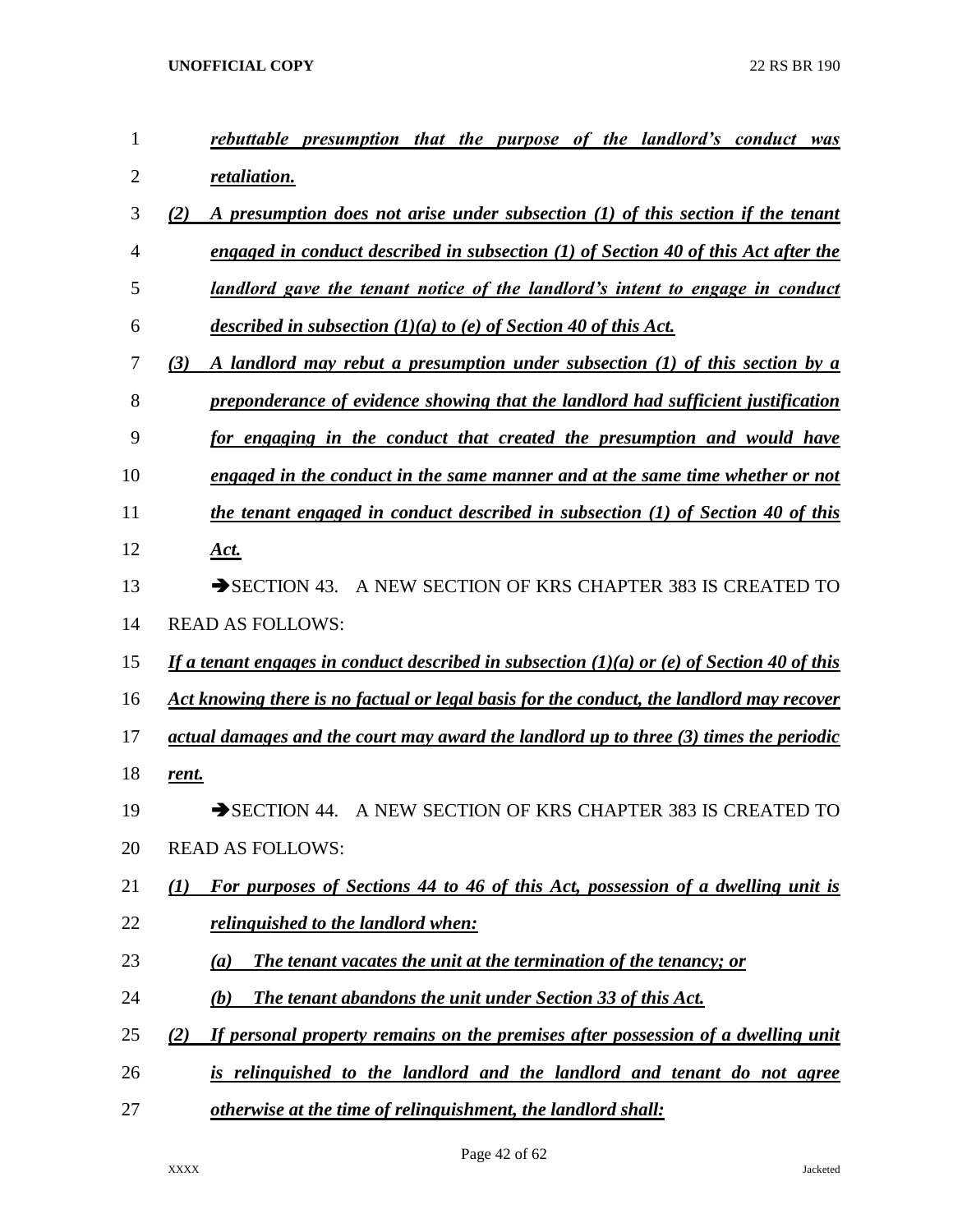| 1  |     | $\left(a\right)$ | Subject to subsection (3) of this section, give the tenant notice in a record of             |
|----|-----|------------------|----------------------------------------------------------------------------------------------|
| 2  |     |                  | the tenant's right to retrieve the property; and                                             |
| 3  |     | (b)              | Leave the property in the unit or store the property on the premises or in                   |
| 4  |     |                  | another place of safekeeping and exercise reasonable care in moving or                       |
| 5  |     |                  | storing the property.                                                                        |
| 6  | (3) |                  | The notice required by subsection $(2)(a)$ of this section must be posted at the             |
| 7  |     |                  | dwelling unit and:                                                                           |
| 8  |     | $\left(a\right)$ | Sent to any forwarding address the tenant provided to the landlord or an                     |
| 9  |     |                  | address provided under Section 8 of this Act or, if no address is provided, to               |
| 10 |     |                  | the address of the unit;                                                                     |
| 11 |     | (b)              | Inform the tenant of the right to contact the landlord to claim the property                 |
| 12 |     |                  | within the period specified in subsection $(4)$ of this section, subject to                  |
| 13 |     |                  | payment of the landlord's inventorying, moving, and storage costs; and                       |
| 14 |     | (c)              | Provide a telephone number, electronic-mail address, or mailing address at                   |
| 15 |     |                  | which the landlord may be contacted.                                                         |
| 16 | (4) |                  | If a tenant contacts the landlord to claim personal property not later than eight            |
| 17 |     |                  | (8) days after the landlord gives notice under paragraph (a) of subsection (2) of            |
| 18 |     |                  | this section, the landlord shall permit the tenant to retrieve personal property not         |
| 19 |     |                  | <u>later than five (5) days after the date of contact or within a longer period to which</u> |
| 20 |     |                  | the parties agree.                                                                           |
| 21 | (5) |                  | A landlord may require the tenant to pay reasonable inventorying, moving, and                |
| 22 |     |                  | storage costs before retrieving personal property under subsection (4) of this               |
| 23 |     | section.         |                                                                                              |
| 24 | (6) |                  | This section does not prohibit a landlord from immediately disposing of                      |
| 25 |     |                  | perishable food, hazardous material, garbage, and trash or transferring an                   |
| 26 |     |                  | animal to an animal control officer, humane society, or other person willing to              |
| 27 |     |                  | care for the animal.                                                                         |

Page 43 of 62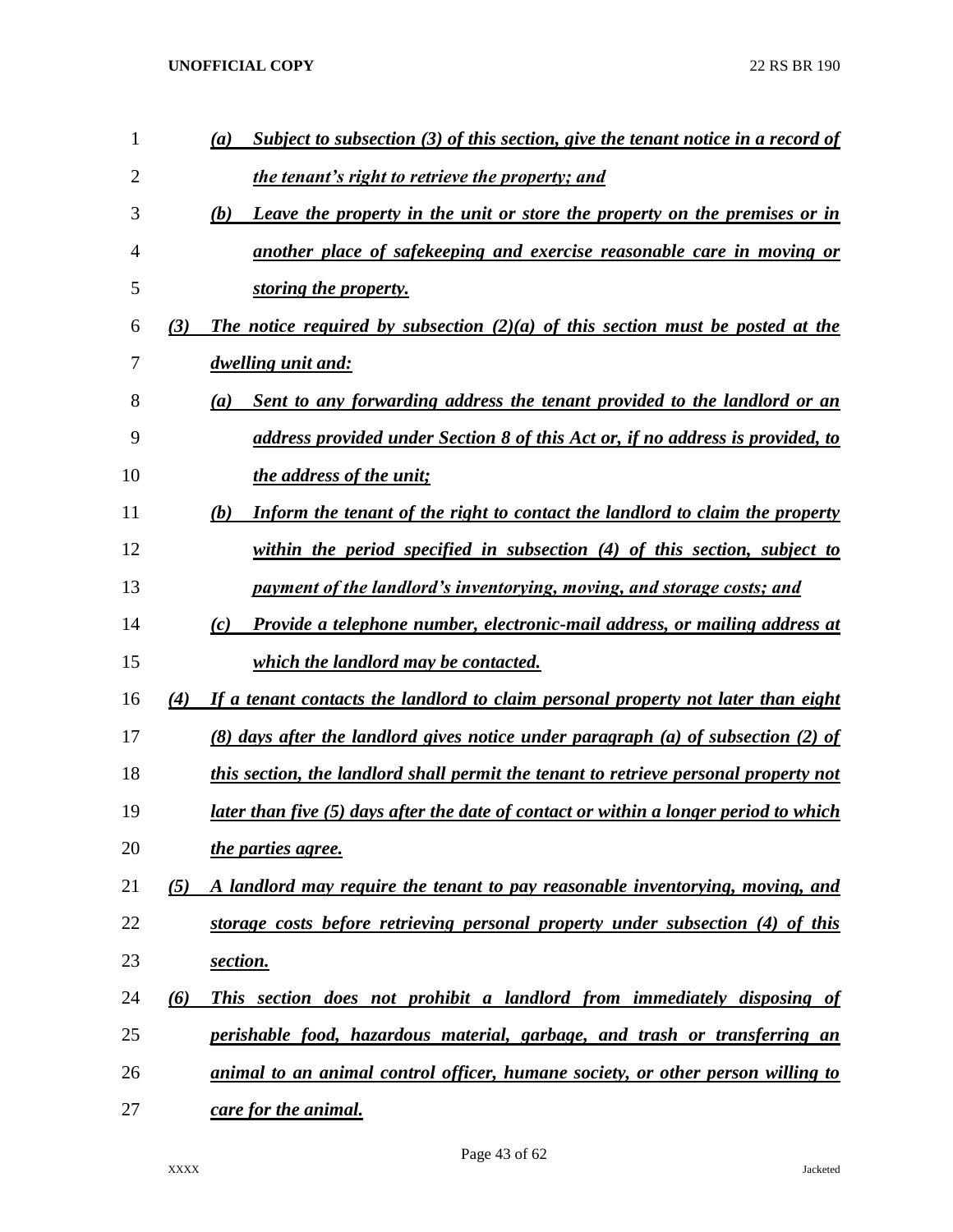| 1              | Unless a landlord and tenant otherwise agree, if the tenant fails to contact the         |
|----------------|------------------------------------------------------------------------------------------|
| $\overline{2}$ | landlord or retrieve personal property as provided in subsection (4) of this             |
| 3              | section, the property is deemed abandoned and:                                           |
| $\overline{4}$ | If a sale is economically feasible, the landlord shall sell the property and,<br>(a)     |
| 5              | after deducting the reasonable cost of inventorying, moving, storing, and                |
| 6              | disposing of the property, shall treat the proceeds as part of the tenant's              |
| 7              | security deposit; or                                                                     |
| 8              | If a sale is not economically feasible, the landlord may dispose of the<br>(b)           |
| 9              | property in any manner the landlord considers appropriate.                               |
| 10             | (8)<br>A landlord that complies with this section is not liable to the tenant or another |
| 11             | person for a claim arising from removal of personal property from the premises.          |
| 12             | (9)<br>A landlord that recovers possession of a dwelling unit under a court order is not |
| 13             | required to comply with this section. If a landlord that recovers possession under       |
| 14             | a court order complies with this section, that landlord is not liable to the tenant or   |
| 15             | another person for a claim arising from removal of personal property from the            |
| 16             | <i>premises.</i>                                                                         |
| 17             | A NEW SECTION OF KRS CHAPTER 383 IS CREATED TO<br>$\rightarrow$ SECTION 45.              |
| 18             | <b>READ AS FOLLOWS:</b>                                                                  |
| 19             | If a landlord knows that a tenant who was the sole occupant of the dwelling unit<br>(1)  |
| 20             | has died, the landlord:                                                                  |
| 21             | <b>Shall notify a tenant representative of the death;</b><br>(a)                         |
| 22             | Shall give the representative access to the premises at a reasonable time to<br>(b)      |
| 23             | <u>remove any personal property from the unit and other personal property of</u>         |
| 24             | the tenant elsewhere on the premises;                                                    |
| 25             | <u>May require the representative to prepare and sign an inventory of the</u><br>(c)     |
| 26             | property being removed; and                                                              |
| 27             | (d)<br>Shall pay the representative the deceased tenant's security deposit and           |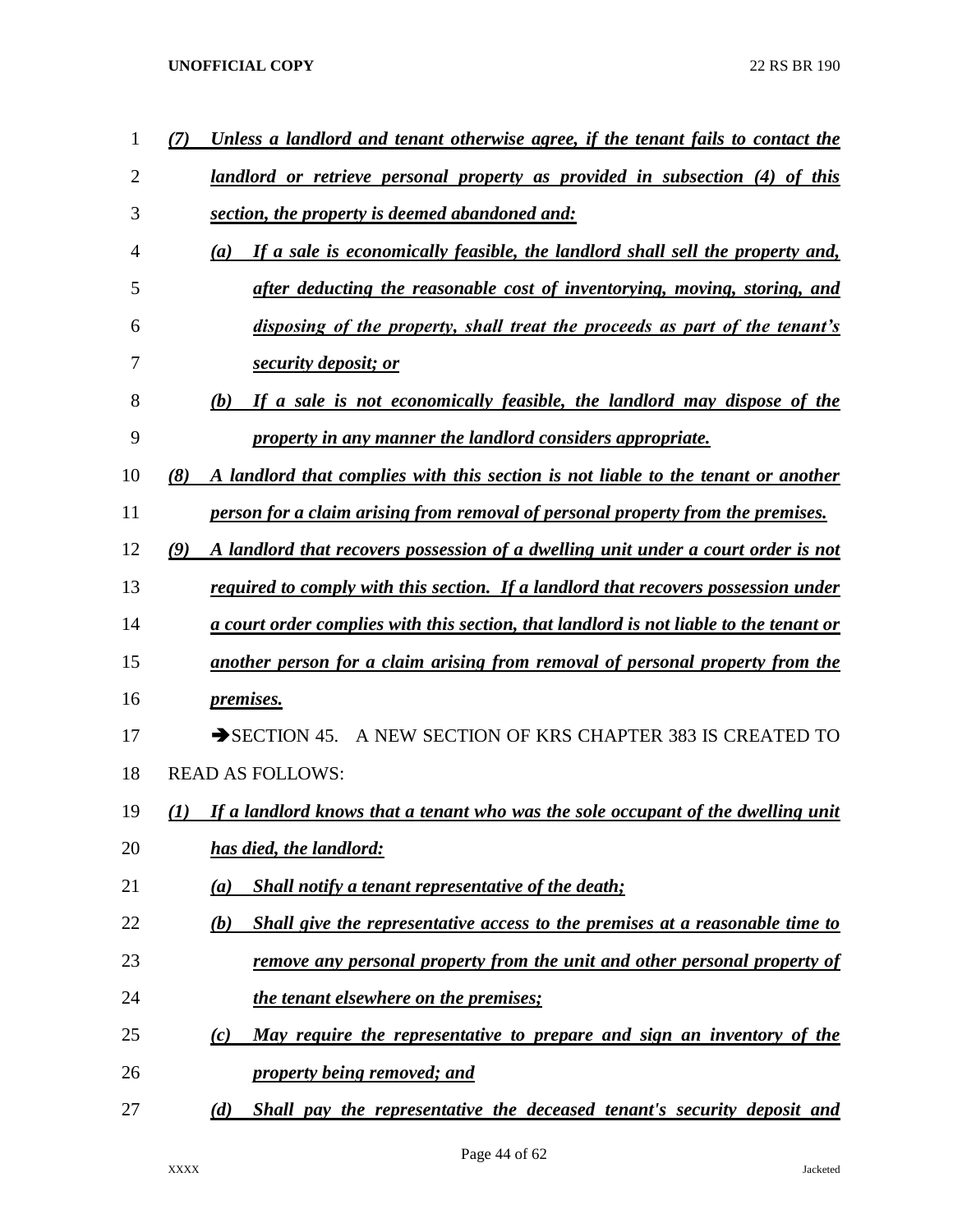| 1  | unearned rent to which the tenant otherwise would have been entitled under                        |
|----|---------------------------------------------------------------------------------------------------|
| 2  | Section 59 of this Act.                                                                           |
| 3  | A contact person or heir accepts appointment as a tenant representative by<br>(2)                 |
| 4  | exercising authority under Sections 1 to 61 of this Act or other assertion or                     |
| 5  | conduct indicating acceptance.                                                                    |
| 6  | <b>The authority of a contact person or heir to act under Sections 1 to 61 of this Act</b><br>(3) |
| 7  | terminates when the person, heir, or landlord knows that a personal                               |
| 8  | representative has been appointed for the deceased tenant's estate.                               |
| 9  | A landlord that complies with this section is not liable to the tenant's estate or<br>(4)         |
| 10 | another person for unearned rent, a security deposit, or a claim arising from                     |
| 11 | removal of personal property from the premises.                                                   |
| 12 | A landlord that willfully violates subsection (1) of this section is liable to the<br>(5)         |
| 13 | estate of the deceased tenant for actual damages.                                                 |
| 14 | In addition to the rights provided in this section, a tenant representative has the<br>(6)        |
| 15 | deceased tenant's rights and responsibilities under Section 44 of this Act.                       |
| 16 | SECTION 46. A NEW SECTION OF KRS CHAPTER 383 IS CREATED TO                                        |
| 17 | <b>READ AS FOLLOWS:</b>                                                                           |
| 18 | If a landlord knows of the death of a tenant who, at the time of death, was the<br>(I)            |
| 19 | sole occupant of the dwelling unit, and the landlord terminates the lease under                   |
| 20 | subsection (4) of Section 39 of this Act because the landlord is unable to contact a              |
| 21 | <i>tenant representative, the landlord:</i>                                                       |
| 22 | Shall mail notice to the tenant at the tenant's last-known address or other<br>(a)                |
| 23 | address of the tenant known to the landlord and to any person the tenant                          |
| 24 | has told the landlord to contact in the case of an emergency stating:                             |
| 25 | The name of the tenant and address of the dwelling unit;<br>I.                                    |
| 26 | The approximate date of the tenant's death;<br>2.                                                 |
| 27 | That, if the personal property on the premises is not claimed within<br>3.                        |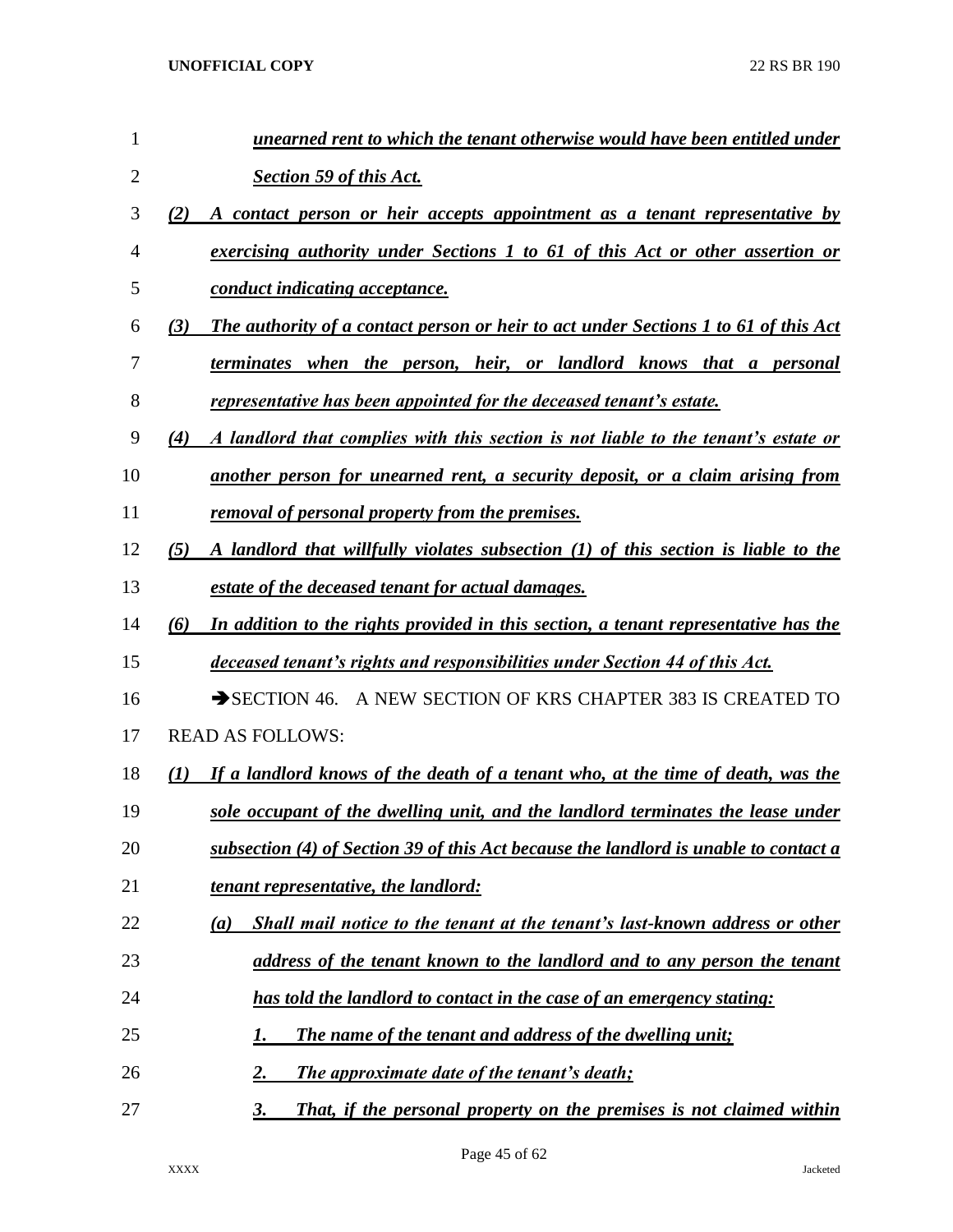| 1              | $s$ ixty $(60)$ days after the notice was sent, the property is subject to                 |
|----------------|--------------------------------------------------------------------------------------------|
| $\overline{2}$ | disposal by the landlord; and                                                              |
| 3              | The landlord's name, telephone number, and mail or electronic-mail<br>4.                   |
| 4              | address at which the landlord may be contacted to claim the property;                      |
| 5              | <u>and</u>                                                                                 |
| 6              | With the exercise of reasonable care, may leave the property in the dwelling<br>(b)        |
| 7              | unit or inventory the property and store it on the premises or in another                  |
| 8              | place of safekeeping.                                                                      |
| 9              | If a tenant representative is subsequently identified, the representative may<br>(2)       |
| 10             | retrieve the deceased tenant's personal property from the landlord not later than          |
| 11             | sixty $(60)$ days after the notice under subsection $(1)$ of this section. The landlord    |
| 12             | may require the representative to pay the reasonable inventorying, moving, and             |
| 13             | storage costs before retrieving the property.                                              |
| 14             | (3)<br>If a deceased tenant's personal property is not retrieved within the time specified |
| 15             | in subsection (2) of this section, the landlord may dispose of the property in             |
| 16             | compliance with subsection (7) of Section 44 of this Act.                                  |
| 17             | A landlord that complies with this section is not liable to the tenant's estate or<br>(4)  |
| 18             | another person for a claim arising from removal of personal property from the              |
| 19             | <i>premises.</i>                                                                           |
| 20             | SECTION 47. A NEW SECTION OF KRS CHAPTER 383 IS CREATED TO                                 |
| 21             | <b>READ AS FOLLOWS:</b>                                                                    |
| 22             | As used in Sections 47 to 55 of this Act:                                                  |
| 23             | "Attesting third party" means a law enforcement official, licensed health-care<br>(1)      |
| 24             | professional, victim advocate, or victim-services provider;                                |
| 25             | "Dating violence" has the same meaning as dating violence and abuse in KRS<br>(2)          |
| 26             | <u>456.010;</u>                                                                            |
| 27             | "Domestic violence" has the same meaning as domestic violence and abuse in<br>(3)          |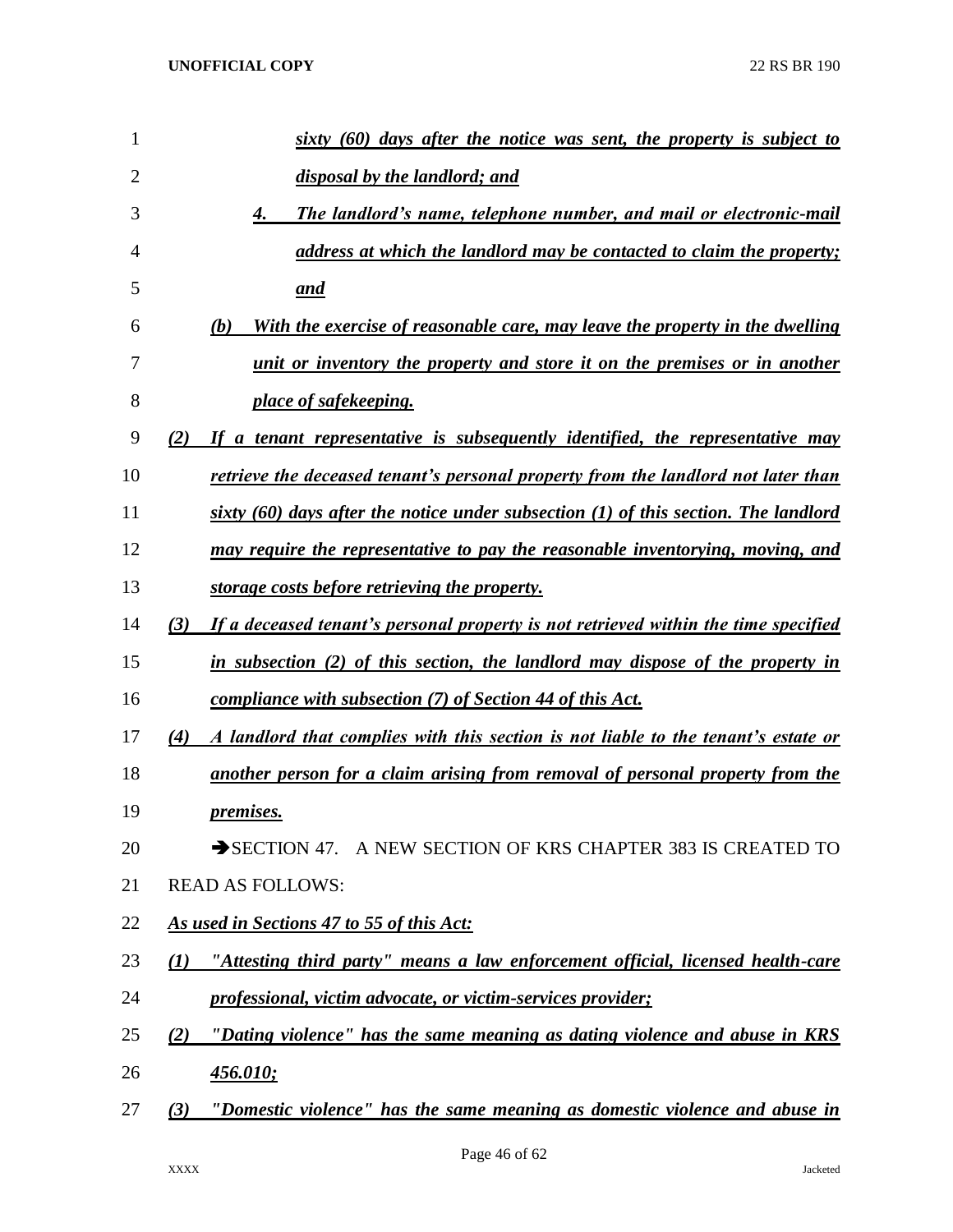| 1              |     | <u>KRS 403.720;</u>                                                                            |
|----------------|-----|------------------------------------------------------------------------------------------------|
| $\overline{2}$ | (4) | "Perpetrator" means an individual who commits an act of domestic violence,                     |
| 3              |     | dating violence, stalking, or sexual assault on a tenant or immediate family                   |
| 4              |     | member;                                                                                        |
| 5              | (5) | "Sexual assault" means conduct prohibited as any degree of rape, sodomy, or                    |
| 6              |     | sexual abuse under KRS Chapter 510 or incest under KRS 530.020;                                |
| 7              | (6) | "Stalking" has the same meaning as stalk in KRS $508.130(1)(a)$ ;                              |
| 8              | (7) | "Victim advocate" means an individual, whether paid or serving as a volunteer,                 |
| 9              |     | who provides services to victims of domestic violence, dating violence, stalking, or           |
| 10             |     | sexual assault under the auspices or supervision of a victim-services provider,                |
| 11             |     | court, or law-enforcement or prosecution agency; and                                           |
| 12             | (8) | "Victim-services provider" means a person that assists victims of domestic                     |
| 13             |     | violence, dating violence, stalking, or sexual assault. The term includes a rape               |
| 14             |     | crisis center, domestic violence shelter, or faith-based organization or other                 |
| 15             |     | organization with a history of work concerning domestic violence, dating                       |
| 16             |     | violence, stalking, or sexual assault.                                                         |
| 17             |     | SECTION 48. A NEW SECTION OF KRS CHAPTER 383 IS CREATED TO                                     |
| 18             |     | <b>READ AS FOLLOWS:</b>                                                                        |
| 19             | (I) | Subject to subsection (5) of this section, if a victim of an act of domestic violence,         |
| 20             |     | dating violence, stalking, or sexual assault is a tenant or immediate family                   |
| 21             |     | member and has a reasonable fear of suffering psychological harm or a further                  |
| 22             |     | act of domestic violence, dating violence, stalking, or sexual assault if the victim           |
| 23             |     | continues to reside in the dwelling unit, the tenant, without the necessity of the             |
| 24             |     | <u>landlord's consent, is released from the lease if the tenant gives the landlord a</u>       |
| 25             |     | notice that complies with subsection (2) of this section and:                                  |
| 26             |     | A copy of a court order that restrains a perpetrator from contact with the<br>$\left(a\right)$ |
| 27             |     | tenant or immediate family member;                                                             |

Page 47 of 62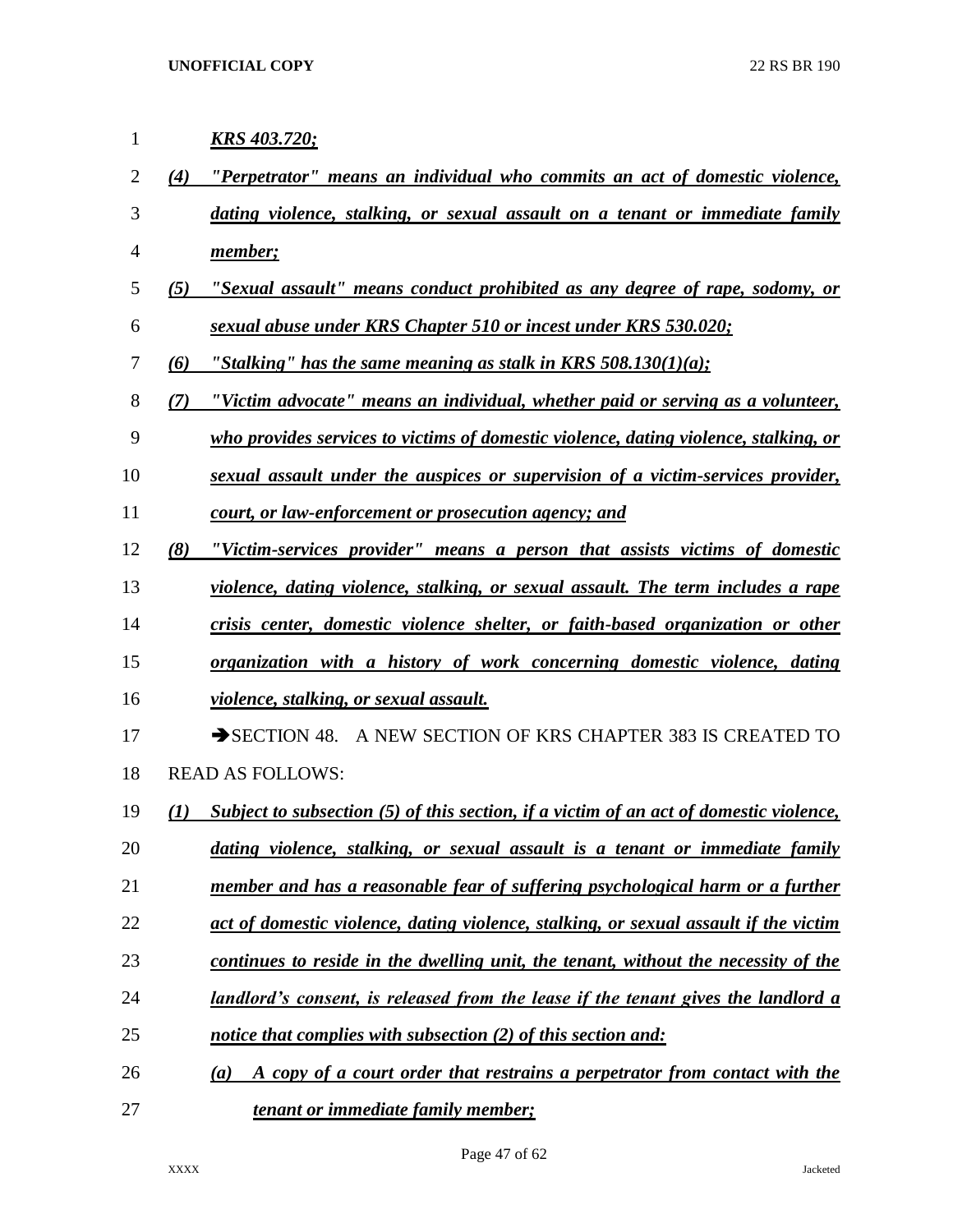| $\mathbf{1}$ |     | Evidence of the conviction or adjudication of a perpetrator for an act of<br>(b)      |
|--------------|-----|---------------------------------------------------------------------------------------|
| 2            |     | domestic violence, dating violence, stalking, or sexual assault against the           |
| 3            |     | <u>tenant or immediate family member; or</u>                                          |
| 4            |     | A verification that complies with Section 50 of this Act.<br>(c)                      |
| 5            | (2) | To be released from a lease under subsection (1) of this section, the tenant must     |
| 6            |     | give the landlord notice in a record which:                                           |
| 7            |     | States the tenant's intent to be released from the lease on a date which must<br>(a)  |
| 8            |     | be at least thirty (30) days from the date of the notice or, if the perpetrator is    |
| 9            |     | a cotenant of the dwelling unit, an earlier date;                                     |
| 10           |     | States facts giving rise to the fear of psychological harm or suffering a<br>(b)      |
| 11           |     | further act of domestic violence, dating violence, stalking, or sexual assault        |
| 12           |     | <u>if the victim continues to reside in the unit; and</u>                             |
| 13           |     | Is given to the landlord:<br>(c)                                                      |
| 14           |     | Not later than (90) days after an act of domestic violence, dating<br>1.              |
| 15           |     | violence, stalking, or sexual assault against the tenant or immediate                 |
| 16           |     | <u>family member;</u>                                                                 |
| 17           |     | When a court order exists that restrains a perpetrator from contact<br>2.             |
| 18           |     | <u>with the tenant or immediate family member because of an act of</u>                |
| 19           |     | domestic violence, dating violence, stalking, or sexual assault; or                   |
| 20           |     | If the perpetrator was incarcerated, not later than ninety (90) days<br>3.            |
| 21           |     | after the tenant acquired knowledge that the perpetrator is no longer                 |
| 22           |     | incarcerated.                                                                         |
| 23           | (3) | If there is only one (1) individual tenant of the dwelling unit:                      |
| 24           |     | A release under subsection (1) of this section terminates the lease on the<br>(a)     |
| 25           |     | date specified in the notice under subsection (2) of this section if the tenant       |
| 26           |     | vacates the dwelling unit on or before that date; and                                 |
| 27           |     | The tenant is not liable for rent accruing after the lease terminates or other<br>(b) |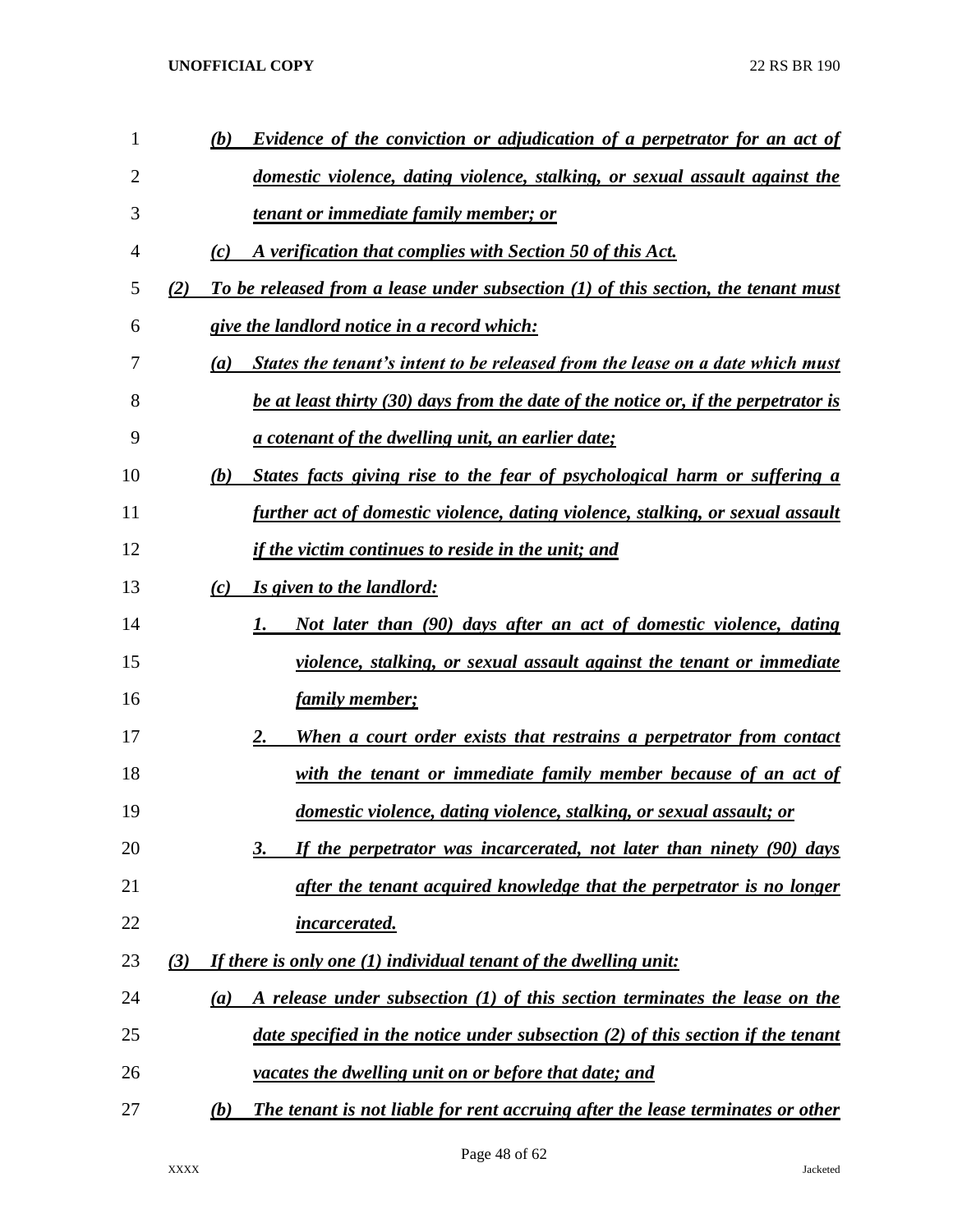| 1              | actual damages resulting from termination of the lease, but the tenant                                        |
|----------------|---------------------------------------------------------------------------------------------------------------|
| $\overline{2}$ | remains liable to the landlord for rent and other amounts owed to the                                         |
| 3              | landlord before termination of the lease.                                                                     |
| 4              | If there are multiple individual tenants of the dwelling unit:<br>(4)                                         |
| 5              | The tenant who gave notice under subsection $(2)$ of this section is released<br>(a)                          |
| 6              | from the lease as of the date specified in the notice if the tenant vacates the                               |
| 7              | dwelling unit on or before the specified date, but the release of one $(I)$                                   |
| 8              | tenant under this section does not terminate the lease with respect to other                                  |
| 9              | tenants;                                                                                                      |
| 10             | The tenant released from the lease is not liable to the landlord or any other<br>(b)                          |
| 11             | person for rent accruing after the tenant's release or actual damages                                         |
| 12             | resulting from the tenant's release;                                                                          |
| 13             | Any other tenant under the lease may recover from the perpetrator actual<br>(c)                               |
| 14             | damages resulting from the termination; and                                                                   |
| 15             | (d)<br>The landlord is not required to return to the tenant released from the lease                           |
| 16             | or a remaining tenant any security deposit or unearned rent to which the                                      |
| 17             | tenant is otherwise entitled under Section 59 of this Act until the lease                                     |
| 18             | <i>terminates with respect to all tenants.</i>                                                                |
| 19             | (5)<br>This section does not apply if a tenant seeking the release from the lease is a                        |
| 20             | <i>perpetrator.</i>                                                                                           |
| 21             | SECTION 49. A NEW SECTION OF KRS CHAPTER 383 IS CREATED TO                                                    |
| 22             | <b>READ AS FOLLOWS:</b>                                                                                       |
| 23             | If a tenant is released from a lease under Section 48 of this Act, the landlord:                              |
| 24             | <i>Except as otherwise provided in subsection <math>(4)(d)</math> of Section 48 of this Act, shall</i><br>(I) |
| 25             | return any security deposit and unearned rent to which the tenant is entitled                                 |
| 26             | under Section 59 of this Act after the tenant vacates the dwelling unit;                                      |
| 27             | May not assess a fee or penalty against the tenant for exercising a right granted<br>(2)                      |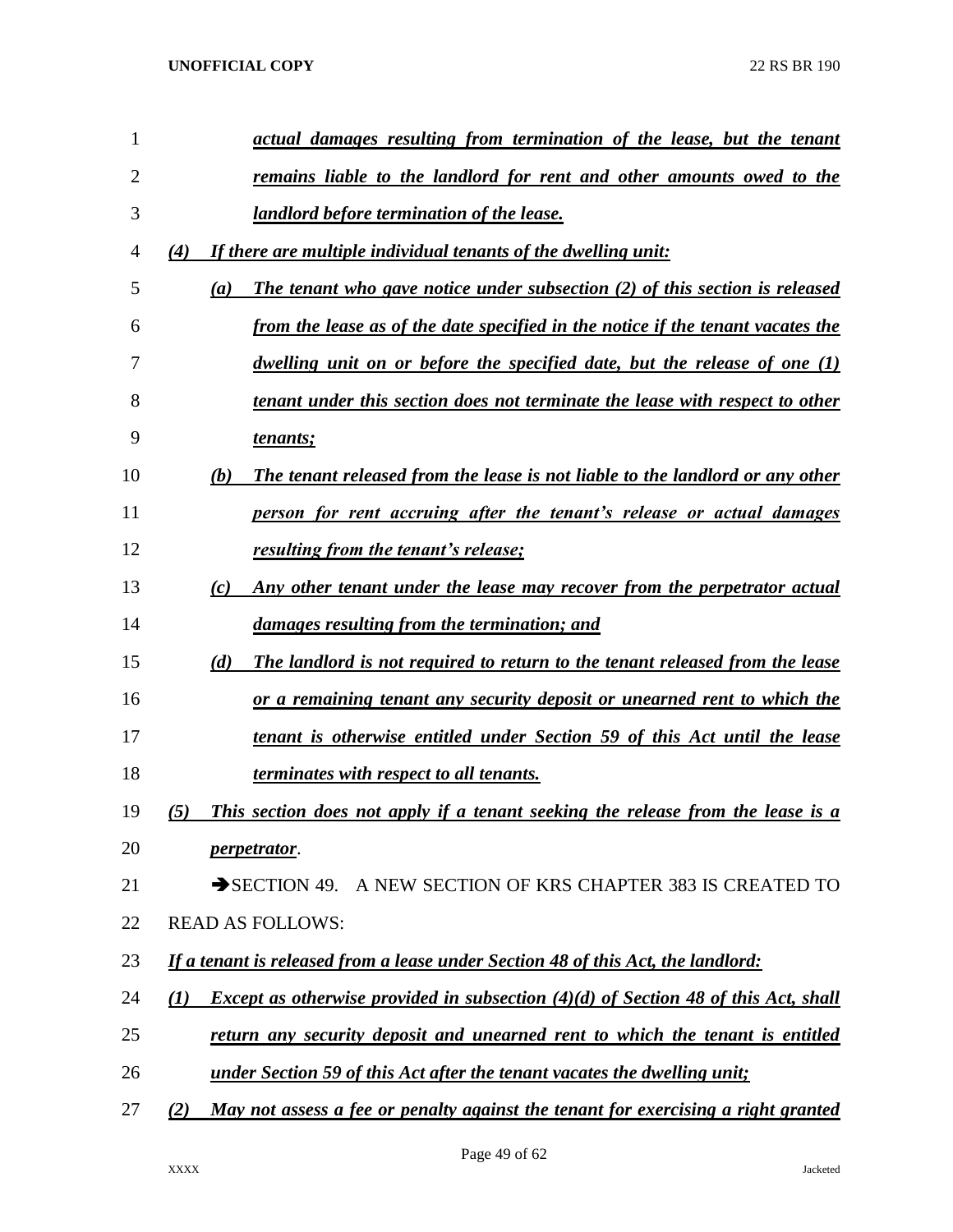| 1              | under Section 48 of this Act; and                                                                        |
|----------------|----------------------------------------------------------------------------------------------------------|
| $\overline{2}$ | (3)<br><u>May not disclose information required to be reported to the landlord under</u>                 |
| 3              | <b>Section 48 of this Act unless:</b>                                                                    |
| 4              | <b>The tenant provides specific, time-limited, and contemporaneous consent to</b><br>(a)                 |
| 5              | the disclosure in a record signed by the tenant; or                                                      |
| 6              | The information is required to be disclosed by a court order or law other<br>(b)                         |
| 7              | <b>than Sections 1 to 61 of this Act.</b>                                                                |
| 8              | SECTION 50. A NEW SECTION OF KRS CHAPTER 383 IS CREATED TO                                               |
| 9              | <b>READ AS FOLLOWS:</b>                                                                                  |
| 10             | $\mathcal{L}(I)$<br>A verification given by a tenant under subsection $(1)(c)$ of Section 48 of this Act |
| 11             | must be under oath and include the following:                                                            |
| 12             | <b>From the tenant:</b><br>(a)                                                                           |
| 13             | The tenant's name and the address of the dwelling unit;                                                  |
| 14             | 2.<br>The approximate dates on which an act of domestic violence, dating                                 |
| 15             | <u>violence, stalking, or sexual assault occurred;</u>                                                   |
| 16             | The approximate date of the most recent act of domestic violence,<br>3.                                  |
| 17             | dating violence, stalking, or sexual assault;                                                            |
| 18             | A statement that because of an act of domestic violence, dating<br>4.                                    |
| 19             | <u>violence, stalking, or sexual assault, the tenant or immediate family</u>                             |
| 20             | <u>member has a reasonable fear that the tenant or family member will</u>                                |
| 21             | suffer psychological harm or a further act of domestic violence, dating                                  |
| 22             | <u>violence, stalking, or sexual assault if the tenant or family member</u>                              |
| 23             | continues to reside in the unit; and                                                                     |
| 24             | <u>5.</u><br>A statement that the representations in the verification are true and                       |
| 25             | <i>accurate to the best of the tenant's knowledge and the tenant</i>                                     |
| 26             | understands that the verification could be used as evidence in court;                                    |
| 27             | and                                                                                                      |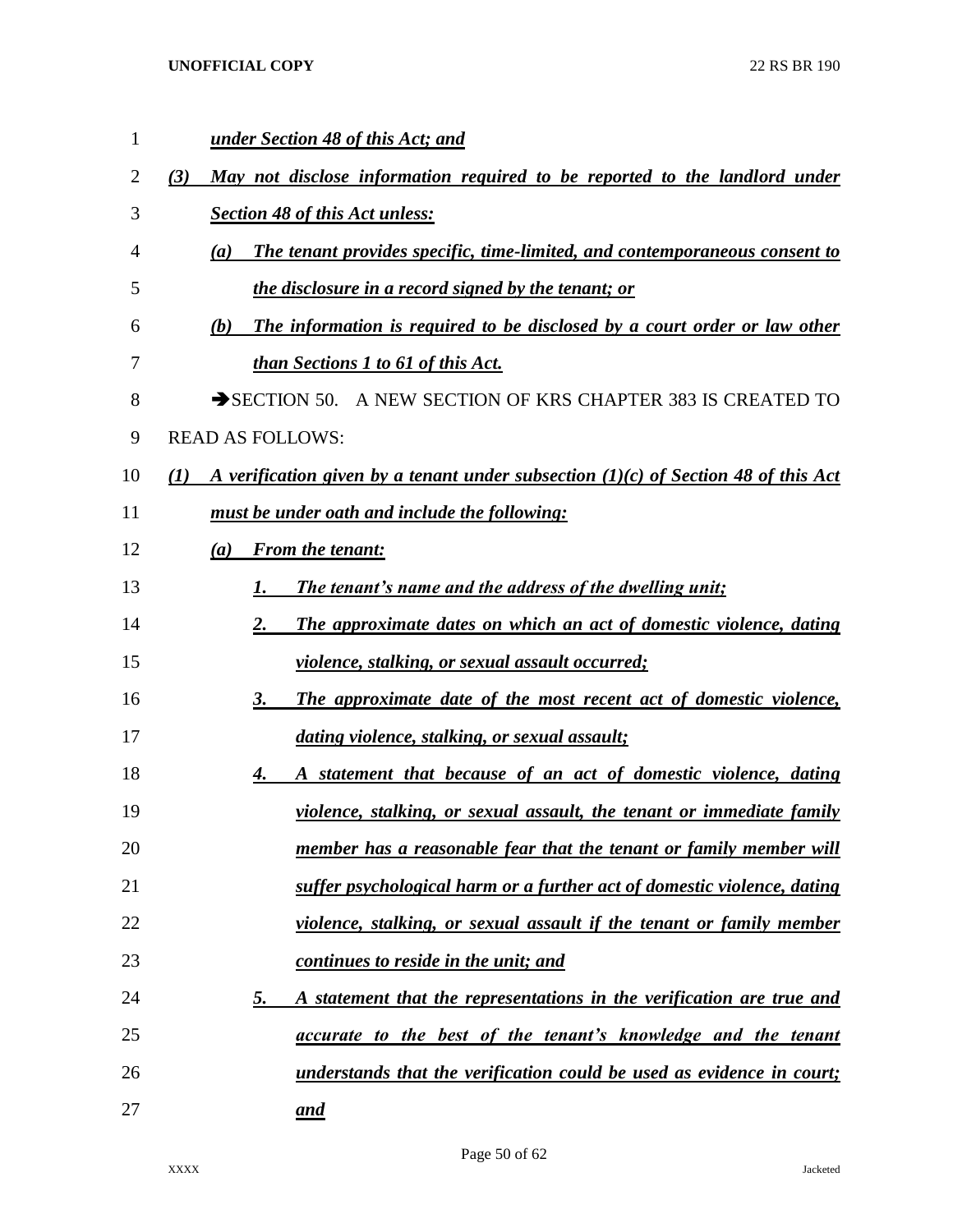| 1              | <b>From an attesting third party:</b><br>(b)                                                  |
|----------------|-----------------------------------------------------------------------------------------------|
| $\overline{2}$ | The name, business address, and business telephone number of the                              |
| 3              | party;                                                                                        |
| 4              | 2.<br>The capacity in which the party received the information regarding                      |
| 5              | the act of domestic violence, dating violence, stalking, or sexual                            |
| 6              | <i>assault;</i>                                                                               |
| 7              | 3.<br>A statement that the party has read the tenant's verification and been                  |
| 8              | advised by the tenant that the tenant or immediate family member is                           |
| 9              | the victim of an act of domestic violence, dating violence, stalking, or                      |
| 10             | sexual assault and has a reasonable fear that the tenant or family                            |
| 11             | member will suffer psychological harm or a further act of domestic                            |
| 12             | violence, dating violence, stalking, or sexual assault if the tenant or                       |
| 13             | family member continues to reside in the dwelling unit; and                                   |
| 14             | 4.<br>A statement that the party, based on the tenant's verification, believes                |
| 15             | the tenant and understands that the verification may be used as the                           |
| 16             | ground for releasing the tenant from a lease or terminating the                               |
| 17             | tenant's interest under the lease.                                                            |
| 18             | If a verification given to a landlord by a tenant under subsection $(1)(c)$ of Section<br>(2) |
| 19             | 48 of this Act contains a representation of a material fact known by the tenant to            |
| 20             | be false, the landlord may recover an amount not to exceed three (3) times the                |
| 21             | periodic rent or three (3) times actual damages, whichever is greater.                        |
| 22             | SECTION 51. A NEW SECTION OF KRS CHAPTER 383 IS CREATED TO                                    |
| 23             | <b>READ AS FOLLOWS:</b>                                                                       |
| 24             | A landlord may recover from a perpetrator actual damages resulting from a<br>(I)              |
| 25             | tenant's exercise of a right under Section 48 of this Act and, if the perpetrator is a        |
| 26             | party to the lease who remains in possession of the dwelling unit, hold the                   |
| 27             | perpetrator liable on the lease for all obligations under the lease or Sections 1 to          |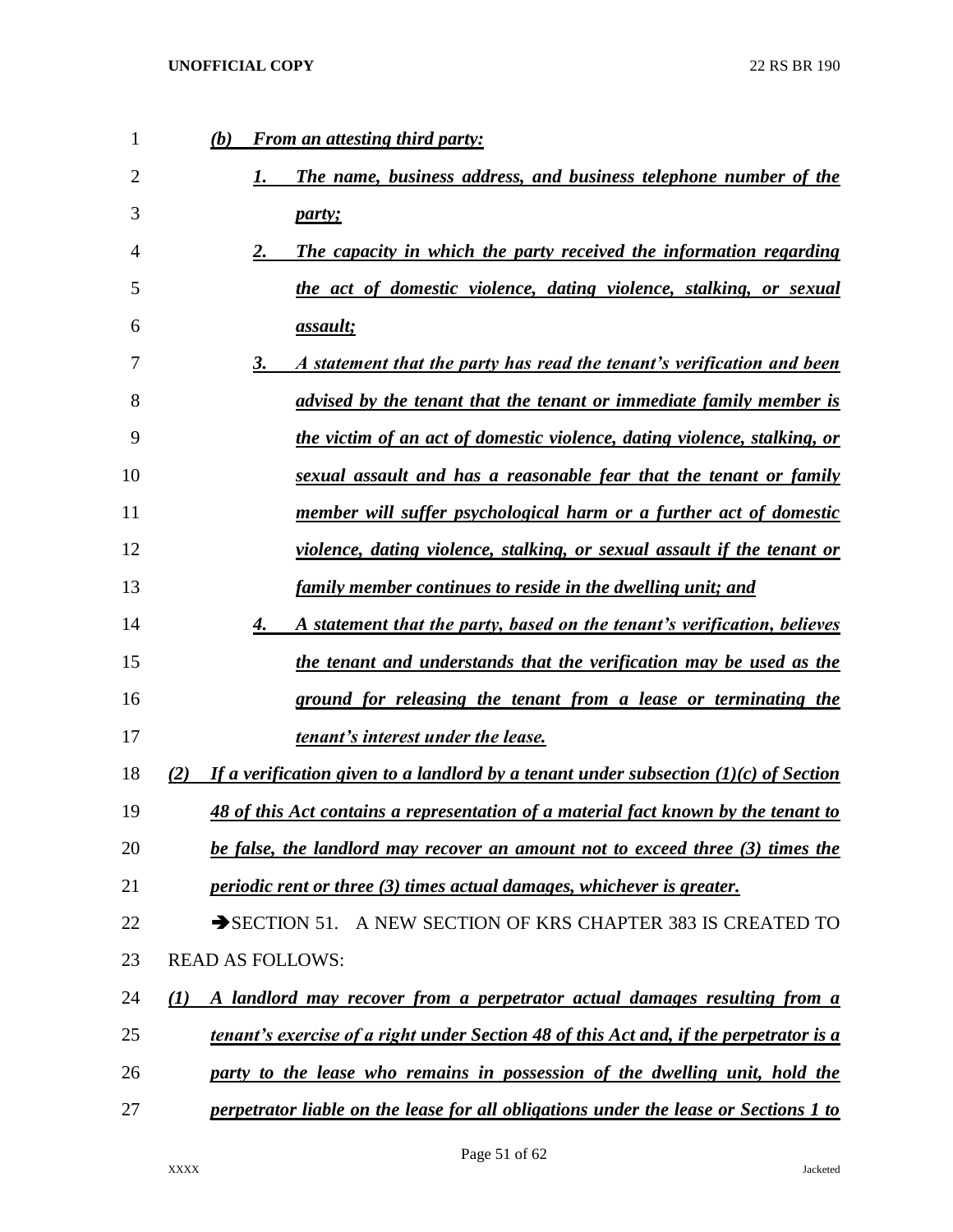| 1              |                  | 61 of this Act.                                                                        |
|----------------|------------------|----------------------------------------------------------------------------------------|
| $\overline{2}$ | (2)              | A perpetrator shall not recover actual damages or other relief resulting from the      |
| 3              |                  | exercise of a right by a tenant under Section 48 of this Act or a landlord under       |
| $\overline{4}$ |                  | this section.                                                                          |
| 5              |                  | $\rightarrow$ SECTION 52.<br>A NEW SECTION OF KRS CHAPTER 383 IS CREATED TO            |
| 6              |                  | <b>READ AS FOLLOWS:</b>                                                                |
| 7              | $\mathcal{L}(I)$ | Subject to subsections (2) and (3) of this section, if a tenant or immediate family    |
| 8              |                  | member is a victim of an act of domestic violence, dating violence, stalking, or       |
| 9              |                  | sexual assault and the tenant has a reasonable fear that the perpetrator or other      |
| 10             |                  | person acting on the perpetrator's behalf may attempt to gain access to the            |
| 11             |                  | dwelling unit, the tenant, without the landlord's consent, may cause the locks or      |
| 12             |                  | other security devices for the unit to be changed or rekeyed in a professional         |
| 13             |                  | manner and shall give a key or other means of access for the new locks or              |
| 14             |                  | security devices to the landlord and any other tenant, other than the perpetrator,     |
| 15             |                  | <i>that is a party to the lease.</i>                                                   |
| 16             | (2)              | If locks or other security devices are changed or rekeyed under subsection (1) of      |
| 17             |                  | this section, the landlord may change or rekey them, at the tenant's expense, to       |
| 18             |                  | ensure compatibility with the landlord's master key or other means of access or        |
| 19             |                  | otherwise accommodate the landlord's reasonable commercial needs.                      |
| 20             | (3)              | If a perpetrator is a party to the lease, locks or other security devices shall not be |
| 21             |                  | changed or rekeyed under subsection (1) of this section unless a court order,          |
| 22             |                  | other than an ex parte order, expressly requires that the perpetrator vacate the       |
| 23             |                  | dwelling unit or restrains the perpetrator from contact with the tenant or             |
| 24             |                  | <u>immediate family member and a copy of the order has been given to the landlord.</u> |
| 25             | (4)              | A perpetrator shall not recover actual damages or other relief against a landlord      |
| 26             |                  | or tenant resulting from the exercise of a right by the landlord or tenant under       |
| 27             |                  | this section.                                                                          |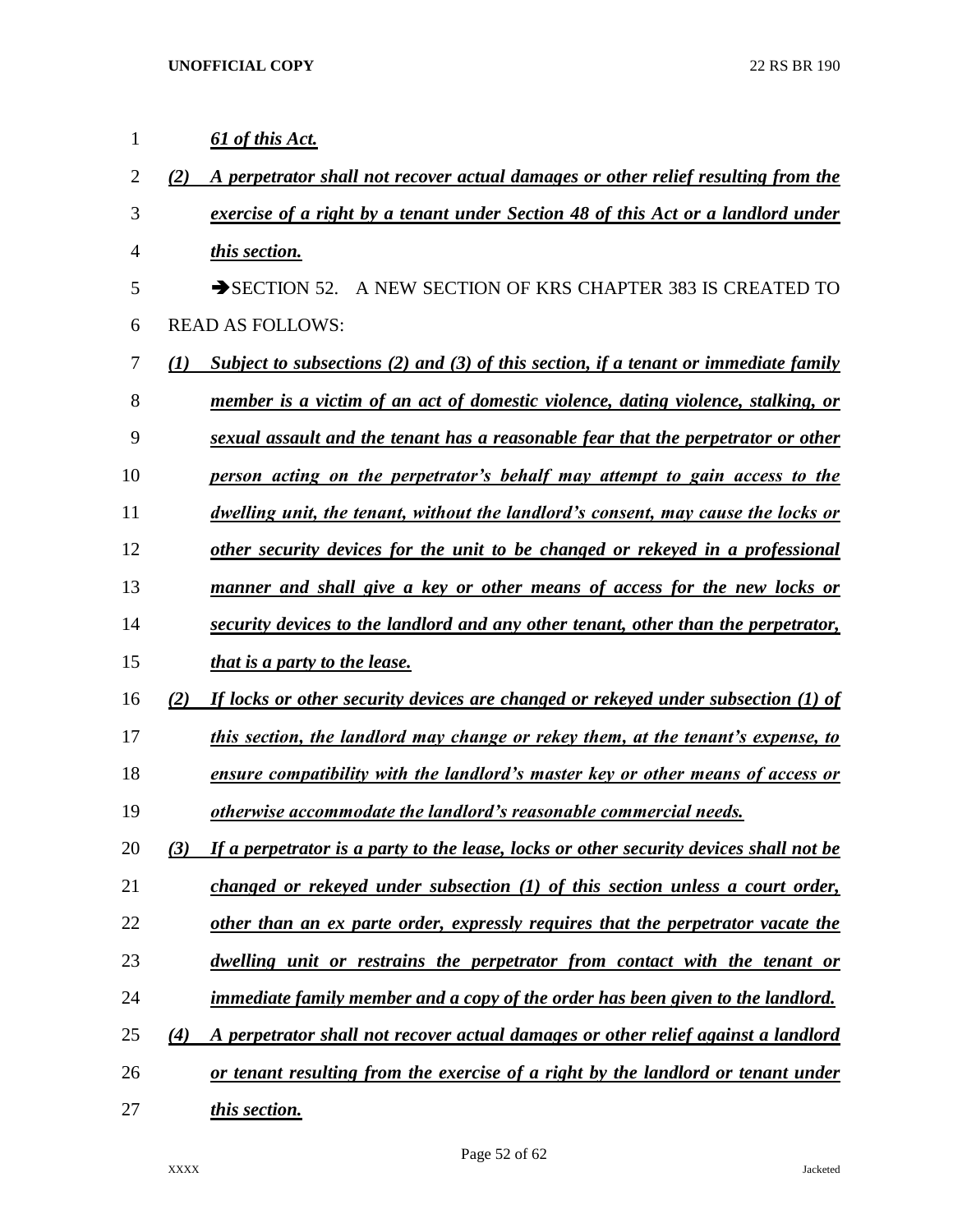| 1              |                  | $\rightarrow$ SECTION 53.<br>A NEW SECTION OF KRS CHAPTER 383 IS CREATED<br>TO           |
|----------------|------------------|------------------------------------------------------------------------------------------|
| $\overline{2}$ |                  | <b>READ AS FOLLOWS:</b>                                                                  |
| 3              | $\mathcal{L}(I)$ | <u>On issuance of a court order requiring a perpetrator to vacate a dwelling unit</u>    |
| 4              |                  | because of an act of domestic violence, dating violence, stalking, or sexual             |
| 5              |                  | assault, other than an ex parte order, neither the landlord nor tenant has a duty        |
| 6              |                  | <u>to:</u>                                                                               |
| 7              |                  | Allow the perpetrator access to the unit unless accompanied by a law<br>(a)              |
| 8              |                  | enforcement officer; or                                                                  |
| 9              |                  | <b>Provide the perpetrator with any means of access to the unit.</b><br>(b)              |
| 10             | (2)              | If a perpetrator is a party to the lease, on issuance of a court order requiring the     |
| 11             |                  | perpetrator to vacate the dwelling unit, other than an ex parte order, the               |
| 12             |                  | perpetrator's interest under the lease terminates, and the landlord and any              |
| 13             |                  | remaining tenant may recover from the perpetrator actual damages resulting               |
| 14             |                  | from the termination.                                                                    |
| 15             | (3)              | <b>Termination of a perpetrator's interest under a lease under this section does not</b> |
| 16             |                  | terminate the interest of any other tenant under the lease or alter the obligations      |
| 17             |                  | of any other tenant under the lease.                                                     |
| 18             | (4)              | A landlord is not required to return to a perpetrator whose interest under the           |
| 19             |                  | lease terminates under this section or to any remaining tenant any security              |
| 20             |                  | deposit or unearned rent until the lease terminates with respect to all tenants.         |
| 21             |                  | SECTION 54. A NEW SECTION OF KRS CHAPTER 383 IS CREATED TO                               |
| 22             |                  | <b>READ AS FOLLOWS:</b>                                                                  |
| 23             | $\bf(1)$         | If a landlord has a reasonable belief that a tenant or immediate family member is        |
| 24             |                  | the victim of an act of domestic violence, dating violence, stalking, or sexual          |
| 25             |                  | assault and another tenant of the same landlord who resides in the same building         |
| 26             |                  | as the tenant is the perpetrator, the landlord may terminate the perpetrator's           |
| 27             |                  | interest in the lease by giving the perpetrator notice in a record that the              |
|                |                  |                                                                                          |

Page 53 of 62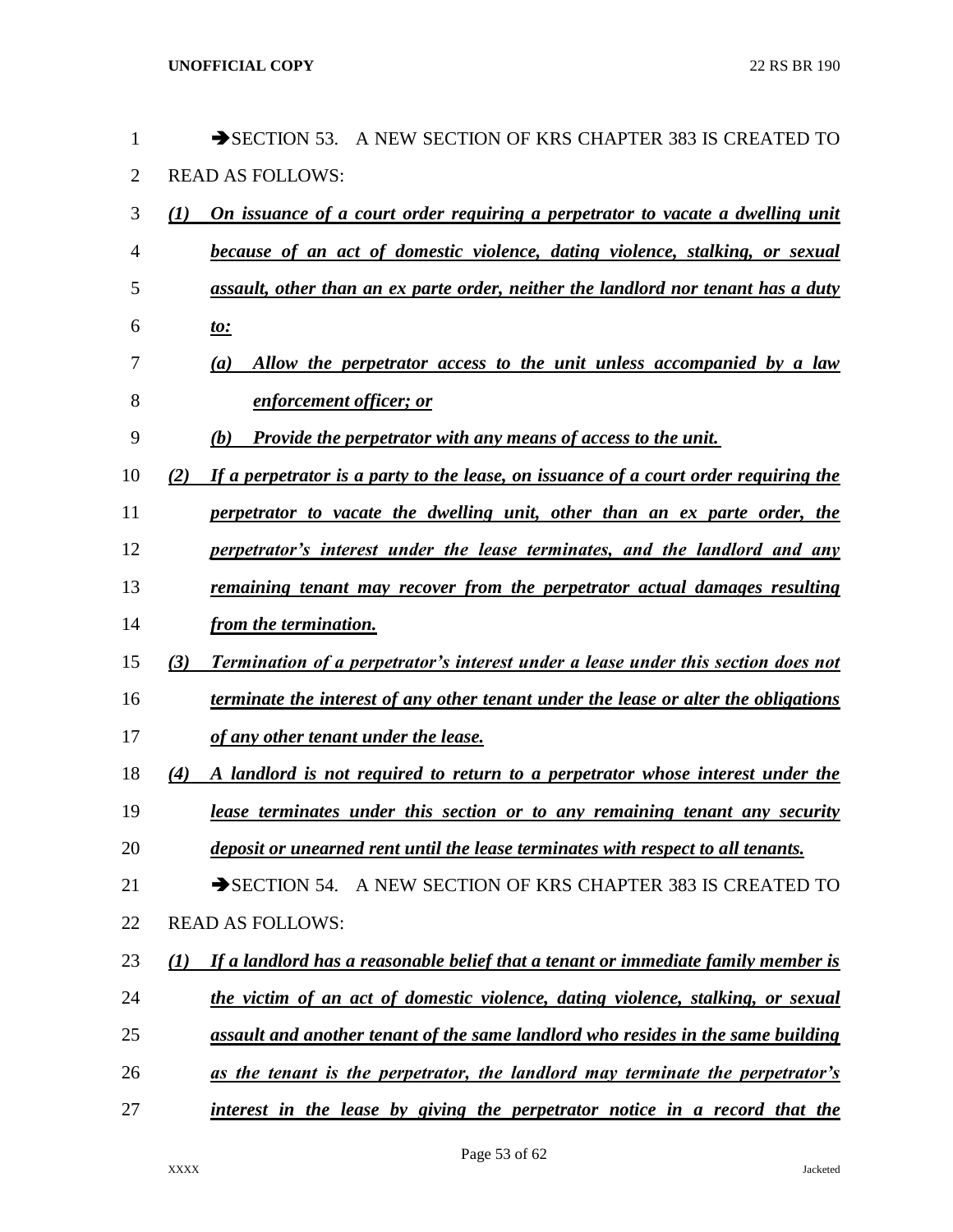| $\mathbf{1}$   |     | perpetrator's interest will terminate immediately or on a later specified date,            |
|----------------|-----|--------------------------------------------------------------------------------------------|
| $\overline{2}$ |     | which is not later than $(30)$ days after notice is given. The notice must state that      |
| 3              |     | the landlord has a reasonable belief that the perpetrator has committed an act of          |
| 4              |     | domestic violence, dating violence, stalking, or sexual assault and the                    |
| 5              |     | <i>approximate date of the act.</i>                                                        |
| 6              | (2) | <b>Before giving notice to a perpetrator under subsection (1) of this section, the</b>     |
| 7              |     | landlord shall give notice of the landlord's intent to terminate the perpetrator's         |
| 8              |     | interest to the tenant who was the victim of the act of domestic violence, dating          |
| 9              |     | violence, stalking, or sexual assault or whose immediate family member was the             |
| 10             |     | victim. This notice may be given by any means reasonably calculated to reach the           |
| 11             |     | tenant, including oral communication, notice in a record, or notice sent to the            |
| 12             |     | tenant at any other address at which the landlord reasonably believes the tenant           |
| 13             |     | <i>is located.</i>                                                                         |
| 14             | (3) | <b>Failure of a tenant to receive the notice of the landlord's intent to terminate the</b> |
| 15             |     | perpetrator's interest under subsection (2) of this section does not affect the            |
| 16             |     | landlord's right to terminate under this section or expose the landlord to any             |
| 17             |     | liability.                                                                                 |
| 18             | (4) | If a landlord terminates a perpetrator's interest under a lease under this section,        |
| 19             |     | any other tenant under the lease may recover from the perpetrator actual                   |
| 20             |     | damages resulting from the termination.                                                    |
| 21             | (5) | <b>Termination of a perpetrator's interest under a lease under this section does not</b>   |
| 22             |     | terminate the interest of any other tenant under the lease or alter the obligations        |
| 23             |     | of any other tenant under the lease.                                                       |
| 24             | (6) | A landlord is not required to return to a perpetrator whose interest under a lease         |
| 25             |     | is terminated under this section or to any other tenant under the lease any                |
| 26             |     | security deposit or unearned rent until the lease terminates with respect to all           |
| 27             |     | tenants.                                                                                   |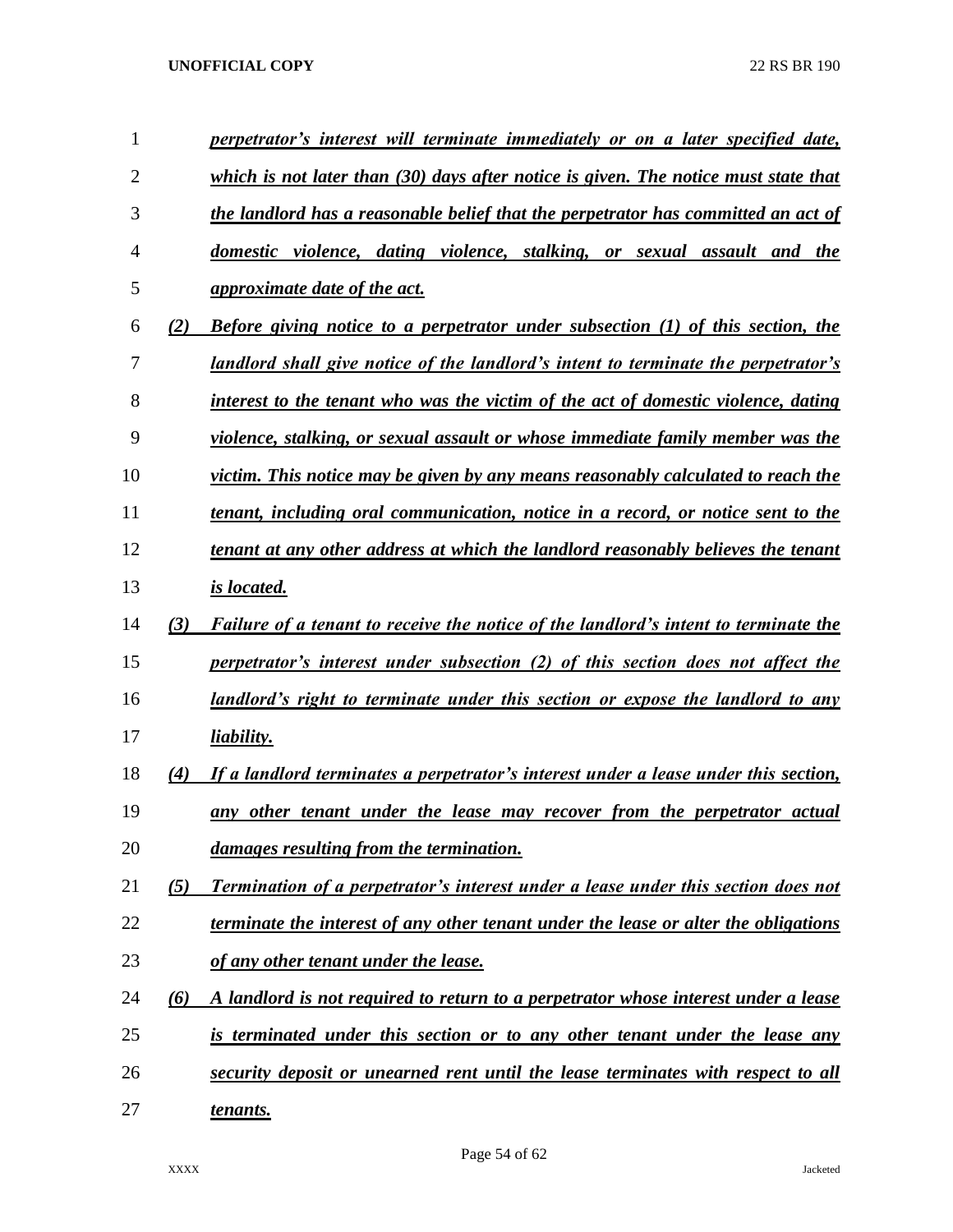| 1              |                  | In an action between a landlord and tenant involving the right of the landlord to          |
|----------------|------------------|--------------------------------------------------------------------------------------------|
| $\overline{2}$ |                  | terminate the tenant's interest under this section, the landlord must prove by a           |
| 3              |                  | preponderance of the evidence that the landlord had a reasonable belief that the           |
| 4              |                  | tenant was a perpetrator.                                                                  |
| 5              |                  | $\rightarrow$ SECTION 55.<br>A NEW SECTION OF KRS CHAPTER 383 IS CREATED TO                |
| 6              |                  | <b>READ AS FOLLOWS:</b>                                                                    |
| 7              | $\mathcal{L}(I)$ | In this section, "tenant" includes an applicant seeking to enter into a lease with a       |
| 8              |                  | landlord.                                                                                  |
| 9              | (2)              | <i>Except as otherwise provided in subsections (4) and (5) of this section, a landlord</i> |
| 10             |                  | shall not do or threaten to do any act in subsection (2) of Section 40 of this Act if      |
| 11             |                  | the landlord's purpose for engaging in the conduct is that:                                |
| 12             |                  | An act of domestic violence, dating violence, stalking, or sexual assault<br>(a)           |
| 13             |                  | committed against the tenant or immediate family member resulted in a                      |
| 14             |                  | violation of the lease or Sections 1 to 61 of this Act by the tenant; or                   |
| 15             |                  | A complaint of an act of domestic violence, dating violence, stalking, or<br>(b)           |
| 16             |                  | sexual assault committed against the tenant or immediate family member                     |
| 17             |                  | <u>resulted in a law enforcement or emergency response.</u>                                |
| 18             | (3)              | Except as otherwise provided in subsection (4) of this section, a landlord shall not       |
| 19             |                  | refuse or threaten to refuse to rent a dwelling unit if the landlord's purpose for         |
| 20             |                  | the refusal or threat is that a tenant or an immediate family member is or has             |
| 21             |                  | been the victim of an act of domestic violence, dating violence, stalking, or sexual       |
| 22             |                  | <u>assault.</u>                                                                            |
| 23             | (4)              | <b>Evidence that any of the events described in subsection (2) or (3) of this section</b>  |
| 24             |                  | <u>occurred within six (6) months before the landlord's conduct creates a</u>              |
| 25             |                  | presumption that the purpose of the landlord's conduct was retaliation. The                |
| 26             |                  | <u>landlord may rebut the presumption by a preponderance of evidence showing that</u>      |
| 27             |                  | the landlord had sufficient justification for engaging in the conduct described in         |
|                |                  |                                                                                            |

Page 55 of 62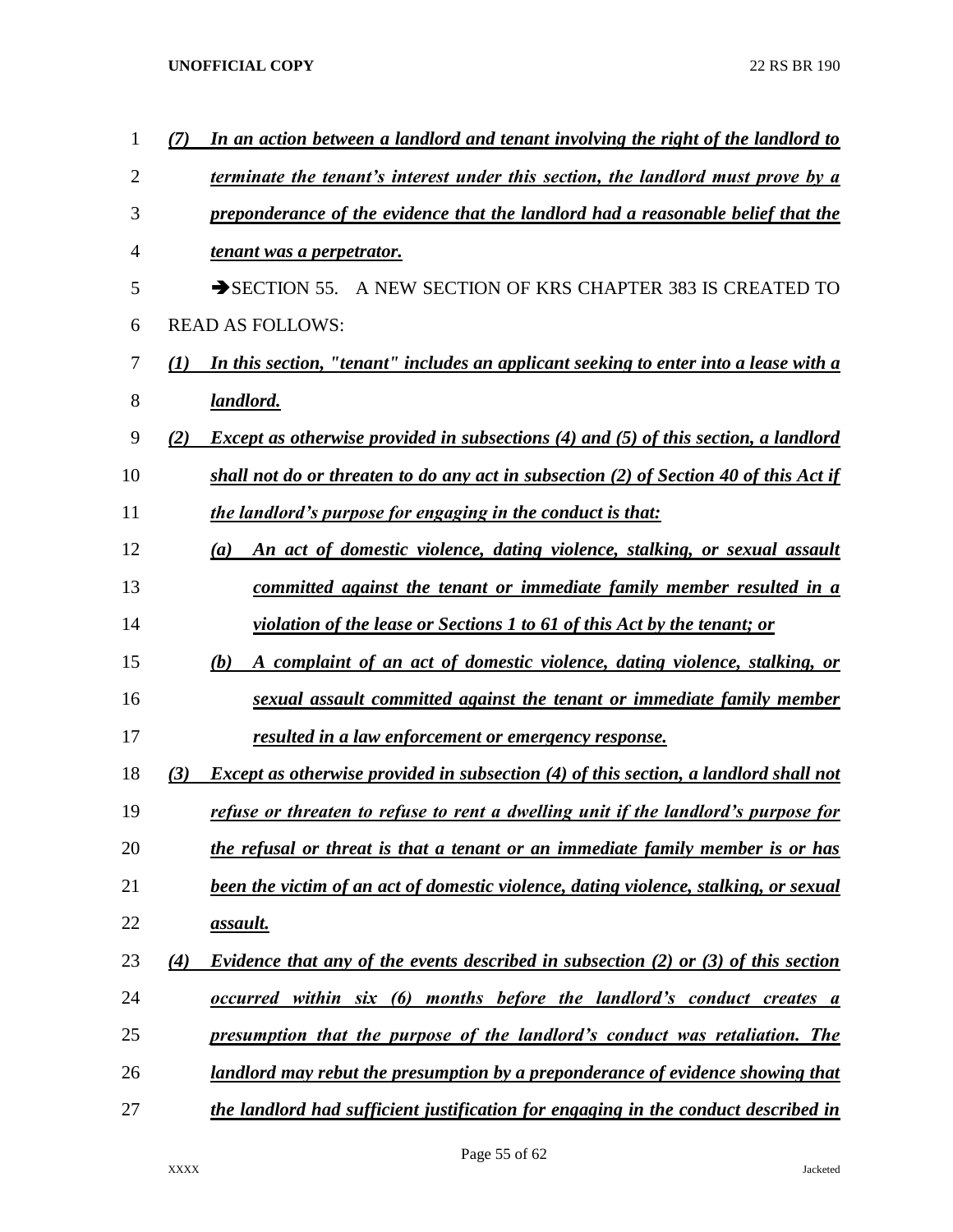| 1              | subsection $(2)$ or $(3)$ of this section and would have engaged in the conduct in the           |
|----------------|--------------------------------------------------------------------------------------------------|
| 2              | same manner and at the same time regardless whether the events described in                      |
| 3              | <u>subsection (2) or (3) of this section occurred.</u>                                           |
| $\overline{4}$ | A landlord may terminate the lease of a tenant by giving the tenant notice in a<br>(5)           |
| 5              | record that the lease will terminate on a date specified in the notice, which must               |
| 6              | be at least thirty (30) days after notice is given if:                                           |
| 7              | Without the landlord's permission, the tenant invited a perpetrator onto the<br>(a)              |
| 8              | <i><u><b>premises or allowed a perpetrator to occupy the dwelling unit:</b></u></i>              |
| 9              | After the landlord gave the tenant notice in a record to refrain from<br>1.                      |
| 10             | <i>inviting the perpetrator onto the premises; or</i>                                            |
| 11             | 2.<br><u>During a time the tenant knows the perpetrator is subject to a no-</u>                  |
| 12             | contact court order or a court order barring the perpetrator from the                            |
| 13             | <i>premises; and</i>                                                                             |
| 14             | The landlord demonstrates that:<br>(b)                                                           |
| 15             | There is an actual and imminent threat to the health or safety of any<br>1.                      |
| 16             | individual on the premises, the landlord, or the landlord's agent if the                         |
| 17             | <b>lease is not terminated; or</b>                                                               |
| 18             | 2.<br><b>The perpetrator has damaged the premises.</b>                                           |
| 19             | If a landlord willfully violates subsection $(2)$ or $(3)$ of this section, the tenant or<br>(6) |
| 20             | prospective tenant may recover three $(3)$ times the periodic rent or three $(3)$ times          |
| 21             | <u>actual damages, whichever is greater, and:</u>                                                |
| 22             | <b>Terminate the lease;</b><br>(a)                                                               |
| 23             | Defend an action for possession on the ground that the landlord violated<br>(b)                  |
| 24             | subsection (2) of this section; or                                                               |
| 25             | Obtain appropriate injunctive relief.<br>(c)                                                     |
| 26             | SECTION 56. A NEW SECTION OF KRS CHAPTER 383 IS CREATED TO                                       |
| 27             | <b>READ AS FOLLOWS:</b>                                                                          |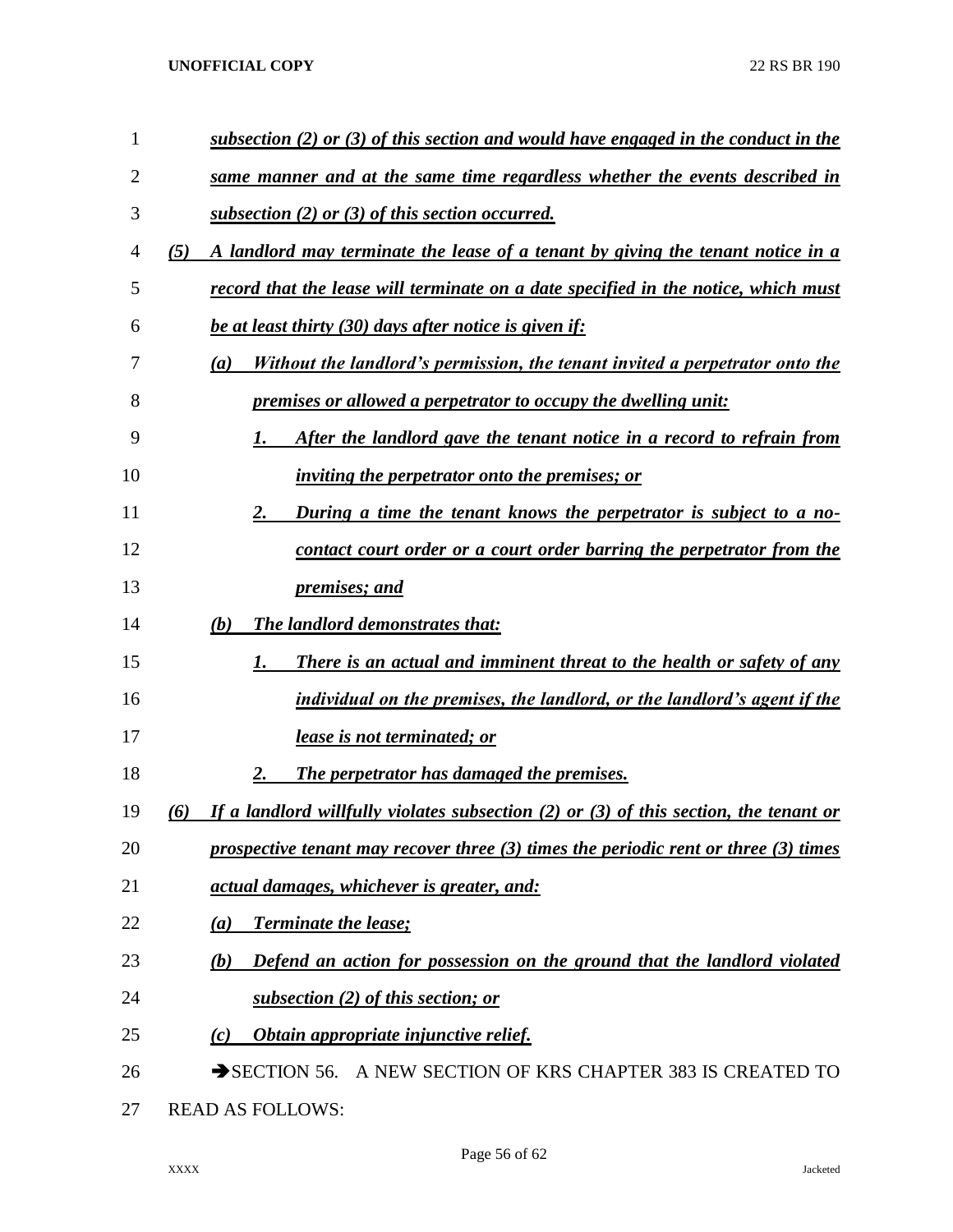| $\mathbf 1$    | $\mathcal{L}(I)$ | In Sections 56 to 60 of this Act, "bank account" means a checking, demand,               |
|----------------|------------------|------------------------------------------------------------------------------------------|
| $\overline{2}$ |                  | time, savings, passbook, or similar account maintained at a bank.                        |
| 3              | (2)              | Except as otherwise provided in subsections (3) and (4) of this section, a landlord      |
| 4              |                  | shall not require the tenant to pay or agree to pay a security deposit, prepaid rent,    |
| 5              |                  | or any combination thereof, in an amount that exceeds two $(2)$ times the periodic       |
| 6              |                  | rent.                                                                                    |
| 7              | (3)              | The limit established in subsection $(2)$ of this section does not include the first     |
| 8              |                  | month's rent or fees.                                                                    |
| 9              | (4)              | <b>Except as otherwise provided by law other than Sections 1 to 61 of this Act, if a</b> |
| 10             |                  | tenant keeps a pet on the premises or is permitted by the lease to make alterations      |
| 11             |                  | to the premises, the landlord may require the tenant to pay an additional security       |
| 12             |                  | deposit in an amount commensurate with the additional risk of damage to the              |
| 13             |                  | <i>premises.</i>                                                                         |
| 14             |                  | A NEW SECTION OF KRS CHAPTER 383 IS CREATED TO<br>$\rightarrow$ SECTION 57.              |
| 15             |                  | <b>READ AS FOLLOWS:</b>                                                                  |
| 16             | (1)              | The following apply to a landlord's interest in a security deposit:                      |
| 17             |                  | The landlord's interest is limited to a security interest;<br>(a)                        |
| 18             |                  | Notwithstanding law other than Sections 1 to 61 of this Act, the landlord's<br>(b)       |
| 19             |                  | security interest is effective against and has priority over each creditor of            |
| 20             |                  | and transferee from the tenant; and                                                      |
| 21             |                  | Subject to subsection $(3)$ of this section, a creditor of and transferee from<br>(c)    |
| 22             |                  | the landlord can acquire no greater interest in a security deposit than the              |
| 23             |                  | interest of the landlord.                                                                |
| 24             | (2)              | The following shall apply to a tenant's interest in a security deposit:                  |
| 25             |                  | Notwithstanding law other than Sections 1 to 61 of this Act, the tenant's<br>(a)         |
| 26             |                  | interest has priority over any right of setoff the bank in which the account is          |
| 27             |                  | maintained may have for obligations owed to the bank other than charges                  |

Page 57 of 62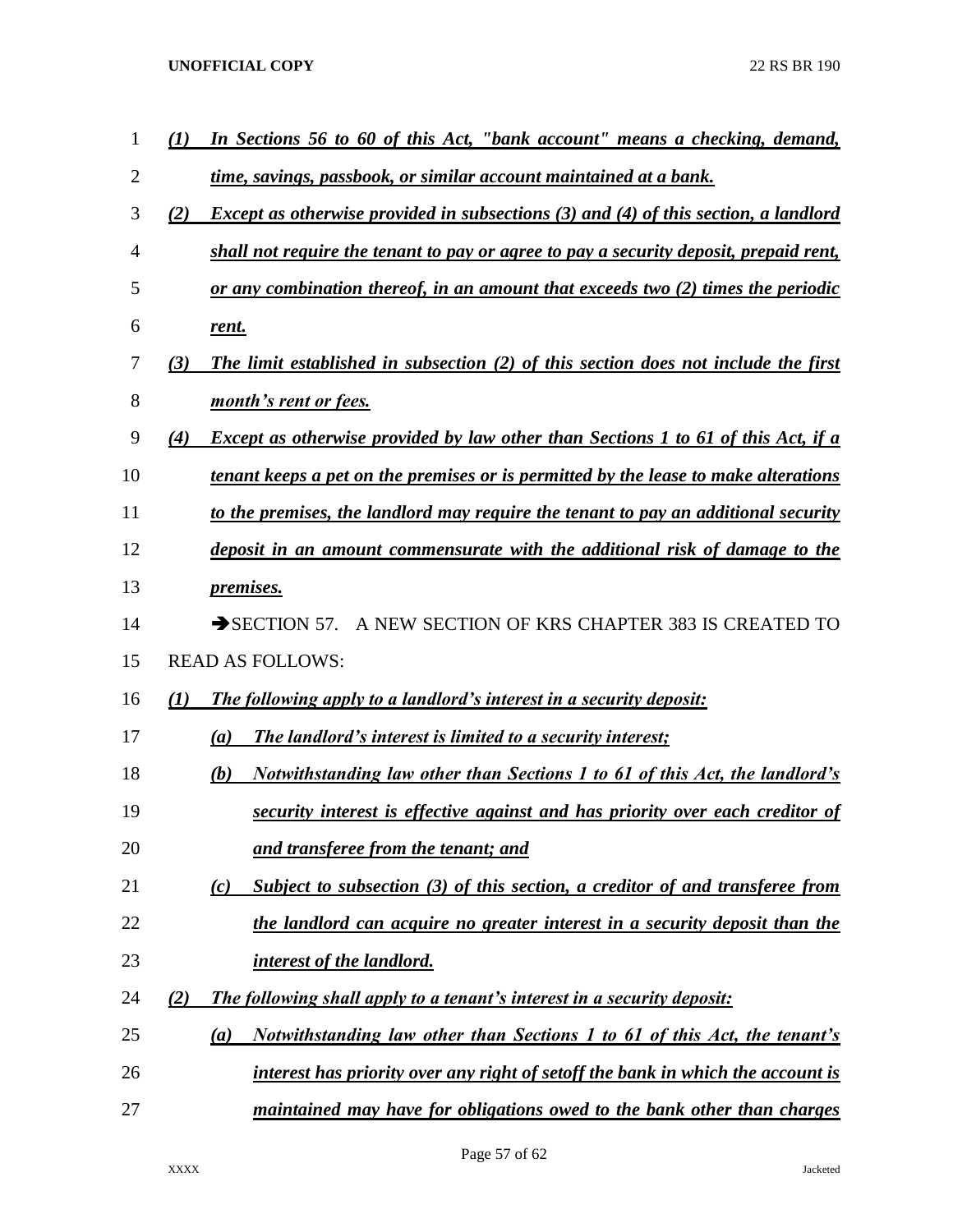| $\mathbf{1}$ | normally associated with the bank's maintenance of the account;                            |
|--------------|--------------------------------------------------------------------------------------------|
| 2            | The tenant's interest is not adversely affected if the deposit is commingled<br>(b)        |
| 3            | with the deposits of other tenants; and                                                    |
| 4            | The effect of commingling other than that allowed in paragraph (b) of this<br>(c)          |
| 5            | subsection is determined by law other than Sections 1 to 61 of this Act.                   |
| 6            | Subsection $(1)(c)$ of this section does not abrogate generally applicable rules of<br>(3) |
| 7            | law enabling a transferee of funds to take the funds free of competing claims.             |
| 8            | SECTION 58. A NEW SECTION OF KRS CHAPTER 383 IS CREATED TO                                 |
| 9            | <b>READ AS FOLLOWS:</b>                                                                    |
| 10           | With respect to funds constituting a security deposit, a landlord:<br>(I)                  |
| 11           | <b>Shall maintain the ability to identify the funds:</b><br>(a)                            |
| 12           | By holding the funds in a bank account that is used exclusively for<br>1.                  |
| 13           | security deposits, that is maintained with a bank doing business in this                   |
| 14           | state, and the title of which indicates that it contains security deposits;                |
| 15           | and                                                                                        |
| 16           | By maintaining records that indicate at all times the amount of the<br>2.                  |
| 17           | funds attributable to each tenant whose funds are being held in the                        |
| 18           | <i>account; and</i>                                                                        |
| 19           | May commingle the funds received from other tenants as security deposits<br>(b)            |
| 20           | in the same bank account but shall not commingle other funds, including                    |
| 21           | the landlord's personal or business funds, in the account.                                 |
| 22           | If a landlord fails to comply with subsection $(1)$ of this section, the tenant may<br>(2) |
| 23           | recover actual damages or damages equal to one (1) times the periodic rent,                |
| 24           | <i>whichever is greater.</i>                                                               |
| 25           | A bank in which a landlord deposits funds constituting a security deposit has no<br>(3)    |
| 26           | <u>duty to ensure that the landlord properly applies the funds.</u>                        |
| 27           | Unless a lease provides otherwise, the landlord is not required to deposit a<br>(4)        |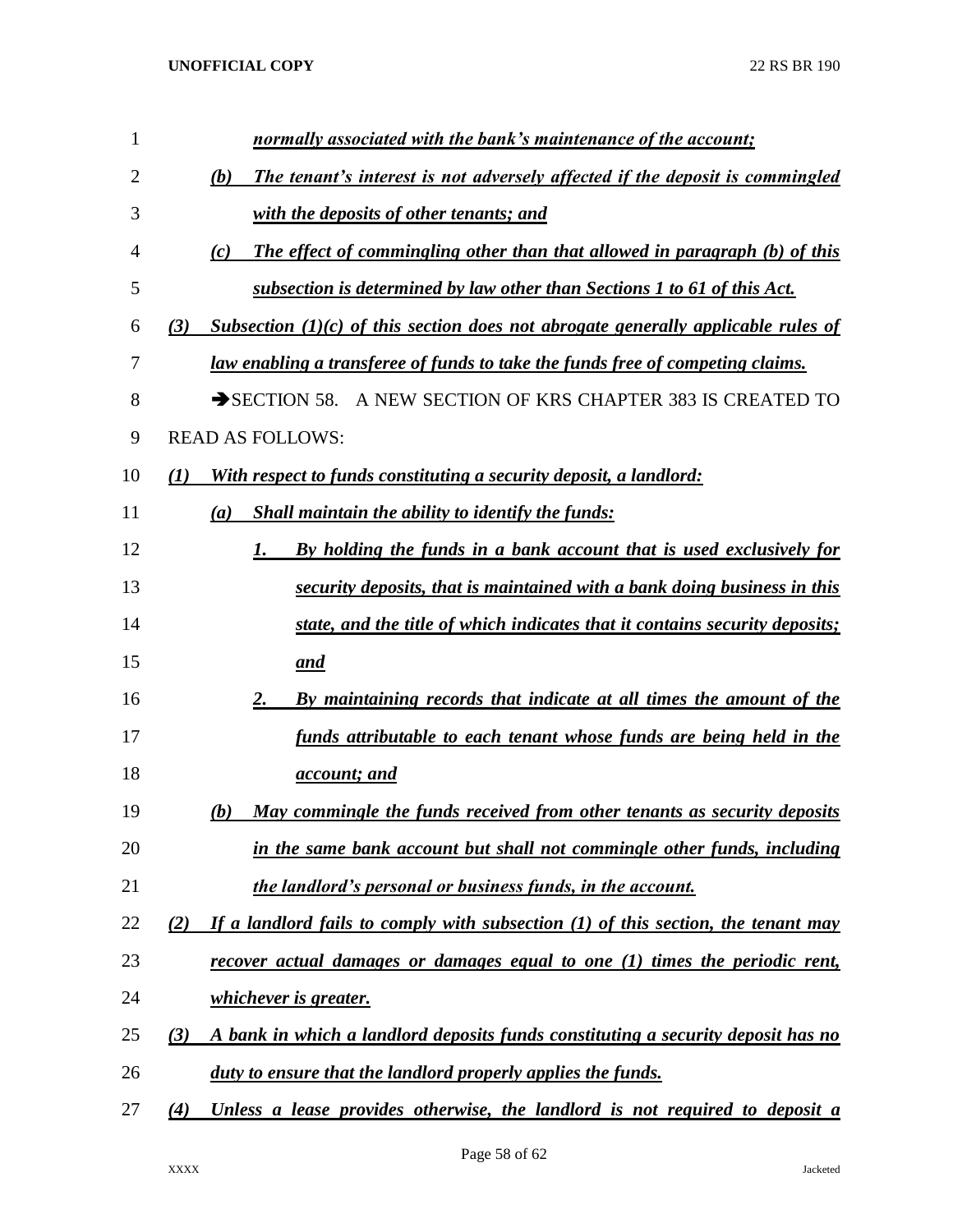| 1  | security deposit into an interest-bearing account or to pay the tenant interest on             |
|----|------------------------------------------------------------------------------------------------|
| 2  | the deposit.                                                                                   |
| 3  | SECTION 59. A NEW SECTION OF KRS CHAPTER 383 IS CREATED TO                                     |
| 4  | <b>READ AS FOLLOWS:</b>                                                                        |
| 5  | After termination of a lease, the tenant is entitled to the amount by which the<br>(I)         |
| 6  | security deposit and any unearned rent exceeds the amount the landlord is owed                 |
| 7  | <u>under the lease or Sections 1 to 61 of this Act.</u>                                        |
| 8  | Not later than thirty (30) days after a lease terminates and the tenant vacates the<br>(2)     |
| 9  | premises, the landlord shall determine the amount the landlord believes the                    |
| 10 | tenant is entitled to under subsection (1) of this section and:                                |
| 11 | Tender that amount to the tenant or, if the tenant has died, the tenant<br>(a)                 |
| 12 | representative;                                                                                |
| 13 | Send that amount by first-class mail, postage prepaid, to an address<br>(b)                    |
| 14 | provided by the tenant or, if the tenant has died, the tenant representative                   |
| 15 | or, in the absence of that address, to the relevant address specified in                       |
| 16 | <b>Section 8 of this Act; or</b>                                                               |
| 17 | <u>Cause a funds transfer in that amount to be made, with the cost of transfer</u><br>(c)      |
| 18 | paid, to a bank account designated by the tenant or, if the tenant has died,                   |
| 19 | the tenant's representative.                                                                   |
| 20 | If the amount under subsection (2) of this section is less than the sum of the<br>(3)          |
| 21 | <u>tenant's security deposit and any unearned rent, the landlord shall provide the</u>         |
| 22 | <u>tenant or tenant representative, within the period specified under subsection (2)</u>       |
| 23 | of this section, a record specifying each item of property damage or other                     |
| 24 | unfulfilled obligation of the tenant to which the security deposit or unearned rent            |
| 25 | was applied and the amount applied to each item.                                               |
| 26 | If the amount to which the tenant is entitled under subsection $(1)$ of this section is<br>(4) |
| 27 | greater than the amount paid to the tenant or tenant representative, the tenant or             |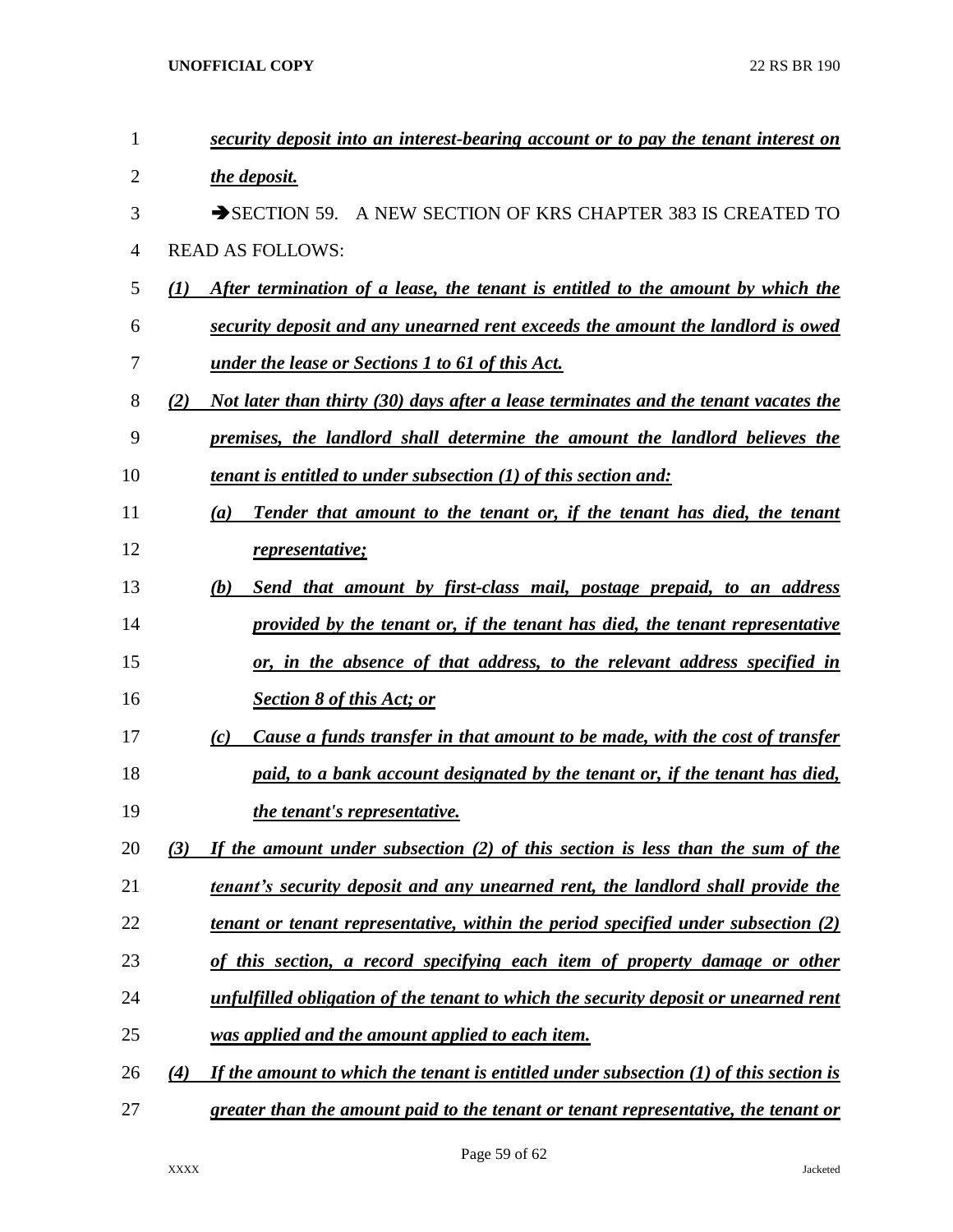| 1  | <u>tenant representative may recover the difference.</u>                                               |
|----|--------------------------------------------------------------------------------------------------------|
| 2  | If a landlord fails to comply with subsection (2) or (3) of this section, the court<br>(5)             |
| 3  | <u>may award the tenant or tenant's representative, in addition to any amount</u>                      |
| 4  | recoverable under subsection (4) of this section, two hundred fifty dollars (\$250)                    |
| 5  | <u>or two (2) times the amount recoverable under subsection (4) of this section,</u>                   |
| 6  | whichever is greater, unless the landlord's only noncompliance was the failure to                      |
| 7  | comply with subsection $(2(b))$ of this section as a result of the inadvertent failure                 |
| 8  | to pay the cost of postage or transmission or to use the proper address.                               |
| 9  | (6)<br>If a security deposit and unearned rent held by a landlord are insufficient to                  |
| 10 | satisfy the tenant's obligations under the lease and Sections 1 to 61 of this Act,                     |
| 11 | the landlord may recover from the tenant the amount necessary to satisfy those                         |
| 12 | <i>obligations.</i>                                                                                    |
| 13 | $\rightarrow$ SECTION 60.<br>A NEW SECTION OF KRS CHAPTER 383 IS CREATED TO                            |
| 14 | <b>READ AS FOLLOWS:</b>                                                                                |
| 15 | When a landlord's interest in the premises terminates, the landlord:<br>(1)                            |
| 16 | If the lease continues, not later than thirty $(30)$ days after the termination of<br>$\left(a\right)$ |
| 17 | the landlord's interest, shall transfer to the person succeeding the                                   |
| 18 | <u>landlord's interest in the premises any security deposit being held by the</u>                      |
| 19 | <u>landlord and notify the tenant in a record of the successor's name and </u>                         |
| 20 | address, the amount transferred, and any claim previously made against the                             |
| 21 | security deposit; or                                                                                   |
| 22 | If the lease terminates as a result of the termination of the landlord's<br>(b)                        |
| 23 | <u>interest, shall comply with Section 59 of this Act.</u>                                             |
| 24 | If a landlord dies before the termination of the lease, the personal representative<br>(2)             |
| 25 | of the landlord's estate becomes the landlord until the premises are distributed to                    |
| 26 | the successor. If the premises are distributed to the successor before the                             |
|    |                                                                                                        |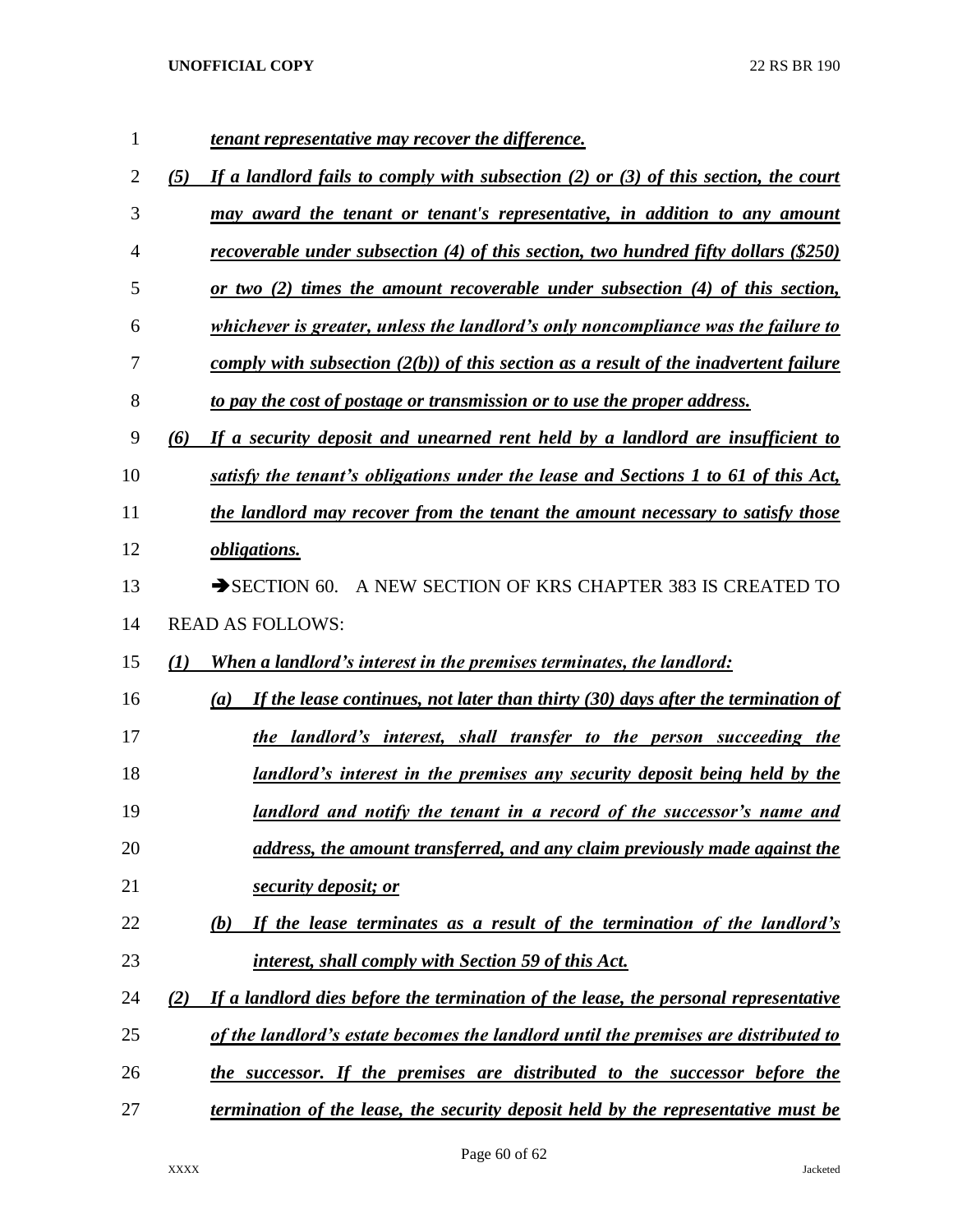| $\mathbf{1}$   | transferred to the successor and the representative shall notify the tenant in a               |
|----------------|------------------------------------------------------------------------------------------------|
| $\overline{2}$ | record of the successor's name and address, the amount transferred to the                      |
| 3              | successor, and any claim previously made against the security deposit. If the                  |
| 4              | premises are not distributed to the successor before the termination of the lease,             |
| 5              | the representative shall comply with Section 59 of this Act.                                   |
| 6              | If a landlord or personal representative of the landlord's estate complies with<br>(3)         |
| 7              | subsection $(1)$ or $(2)$ of this section, the landlord or the estate has no further           |
| 8              | <i>liability with respect to the security deposit.</i>                                         |
| 9              | <b>Except as otherwise provided in subsection (5) of this section, a successor to a</b><br>(4) |
| 10             | landlord's interest in the premises has all rights and obligations of the landlord             |
| 11             | under Sections 1 to 61 of this Act with respect to any security deposit held by the            |
| 12             | predecessor landlord which has not been returned to the tenant, whether or not                 |
| 13             | the security deposit was transferred or distributed to the successor.                          |
| 14             | If a landlord's interest is terminated by foreclosure, the successor's liability<br>(5)        |
| 15             | under subsection (4) of this section is limited to the security deposit received by            |
| 16             | the successor.                                                                                 |
| 17             | Section 61. KRS 383.715 is amended to read as follows:                                         |
| 18             | Sections 1 to 61 of this Act KRS 383.505 to 383.705} shall be known and may be cited           |
| 19             | as the "Uniform Residential Landlord and Tenant Act."                                          |
| 20             | Section 62. The following KRS sections are repealed:                                           |
| 21             | 383.300 Protections for person with rental or lease agreement who is protected by              |
| 22             | domestic violence order or interpersonal protective order.                                     |
| 23             | 383.302 Prohibited inclusion in rental or lease agreement of authority to terminate on         |
| 24             | the basis of tenant's request for assistance in emergencies.                                   |
| 25             | 383.500 Local governments authorized to adopt provisions of the Uniform Residential            |
| 26             | Landlord and Tenant Act in their entirety and without amendment.                               |
| 27             | 383.505 Purposes -- Policies.                                                                  |